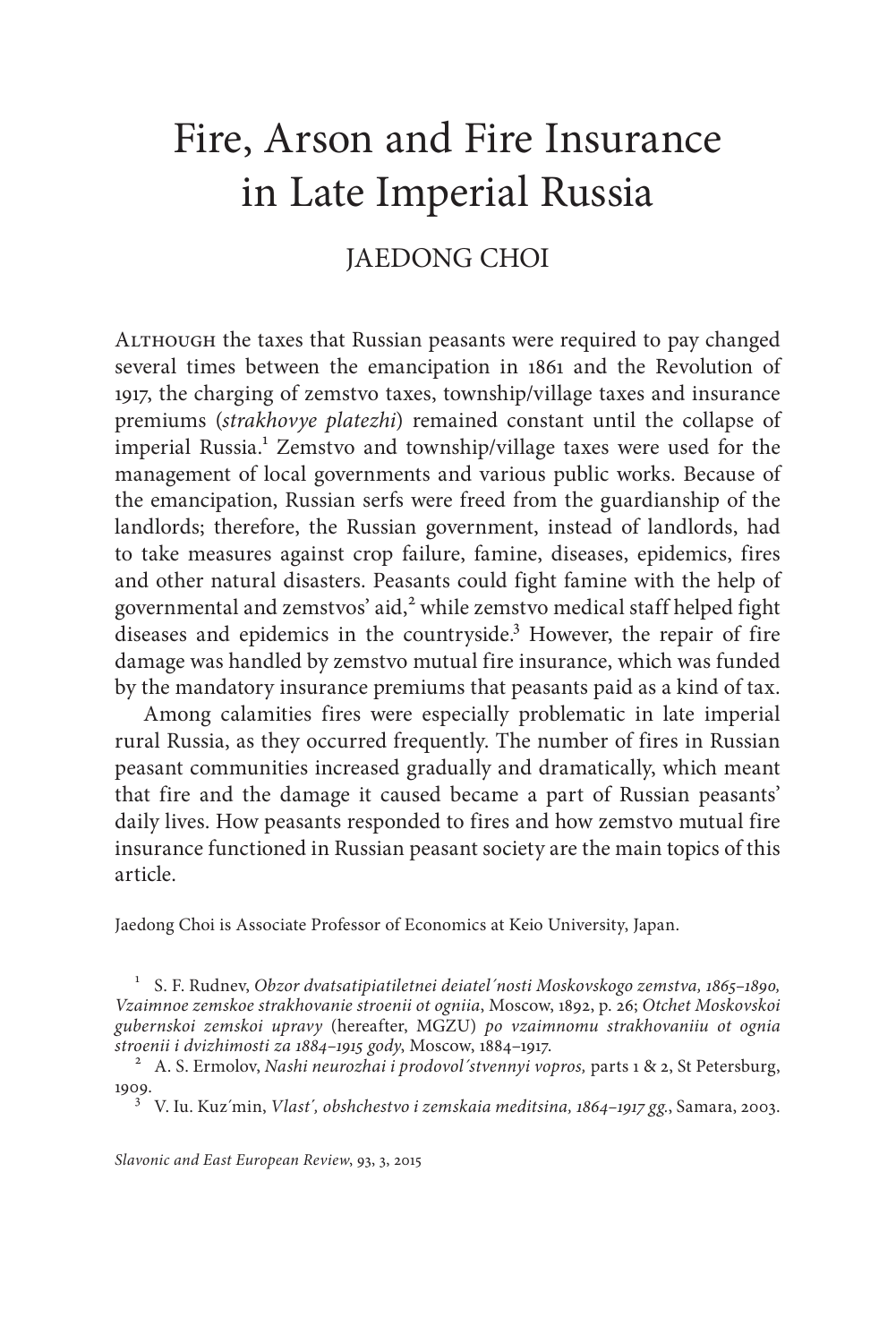Mutual fire insurance was actually implemented for state and crown serfs before emancipation. Until 1843 the government provided loans or free aid for restoration whenever fires took place in the villages of state serfs. Spontaneous mutual fire insurance appeared as early as 1843, and members (*reveskaia dushcha*) were charged four kopeks as an insurance premium.<sup>4</sup> Optional mutual insurance was introduced nationwide<sup>5</sup> by a State Council (*gosudarstvennyi sovet*) decision on 7 June 1852,<sup>6</sup> and most state serfs spontaneously obtained mutual insurance in 1858 in response to the call by the government.<sup>7</sup> On 9 December 1858, the government introduced compulsory mutual fire insurance for all state serfs, <sup>8</sup> and officially implemented it in 1860.<sup>9</sup> The optional fire insurance for crown serfs was introduced in 1839, and in 1854 whole communities — not just individuals — were allowed to obtain the insurance. Thus, by 1858, more than 90 per cent of communities had joined.<sup>10</sup> Compulsory fire insurance for crown peasant communities was eventually introduced on 15 December 1858.<sup>11</sup>

Before the emancipation in 1861, those who lived under the guardianship of landlords had the right to ask them to provide the necessary materials for fire repair or reconstruction, and the landlords had an obligation to respond to their requests.12 However, with emancipation, landlords became free of their guardianship obligations, and serfs no longer received aid from them. Soon after emancipation, peasants asked the government not only to provide them with free aid, but also to allow them to obtain the compulsory fire insurance of the state and crown peasants.<sup>13</sup> Landlords also sent the same requests to the government, desiring to be free of their obligations.14 Many provincial zemstvo councils (*gubernskoe prisutstvie*) — for example from Moscow, Orel, Perm´, Tambov, Kostroma, Kazan´

<sup>4</sup> Rossiiskii gosudarstvennyi istoricheskii arkhiv (hereafter, RGIA), f. 1291, op. 55, 1859

<sup>5</sup> *Materialy po istorii vzaimnogo strakhovaniia v Rossii, vyp. 1, Tver´, 1912* (hereafter, *Materialy po istorii*), pp. 14–23.

<sup>6</sup> RGIA, f. 1341, op. 103, d. 594, l. 3.<br>*7 Materialy po istorii*, p. 50.<br><sup>8</sup> 'Polozhenie o vzaimnom zastrakhovanii stroenii v kazennykh seleniiakh ot pozharov'

is in RGIA, f. 1341, on. 103, d. 594, ll. 4–9.<br><sup>9</sup> Strakhovoe delo, 1911, 11, pp. 331–36.<br><sup>10</sup> RGIA, f. 1291, op. 55, 1859 g. d. 1-a, ll. 268–73.<br><sup>11</sup> *Materialy po istorii*, pp. 24–25. <sup>6</sup>Polozhenie o zastrakhovanii stroe

<sup>12</sup> Strakhovoe delo, 1911, 1, pp. 19–20; ibid., 1914, 2, p. 58.<br><sup>13</sup> RGIA, f. 1291, op. 55, 1859 g. d. 1-a, ll. 195–96; RGIA, f. 1287, op. 3, d. 921, ll. 1–10b.<br><sup>14</sup> RGIA, f. 383, op. 15, d. 17983, chast´3, ll. 2–20b.; RG 129, 138.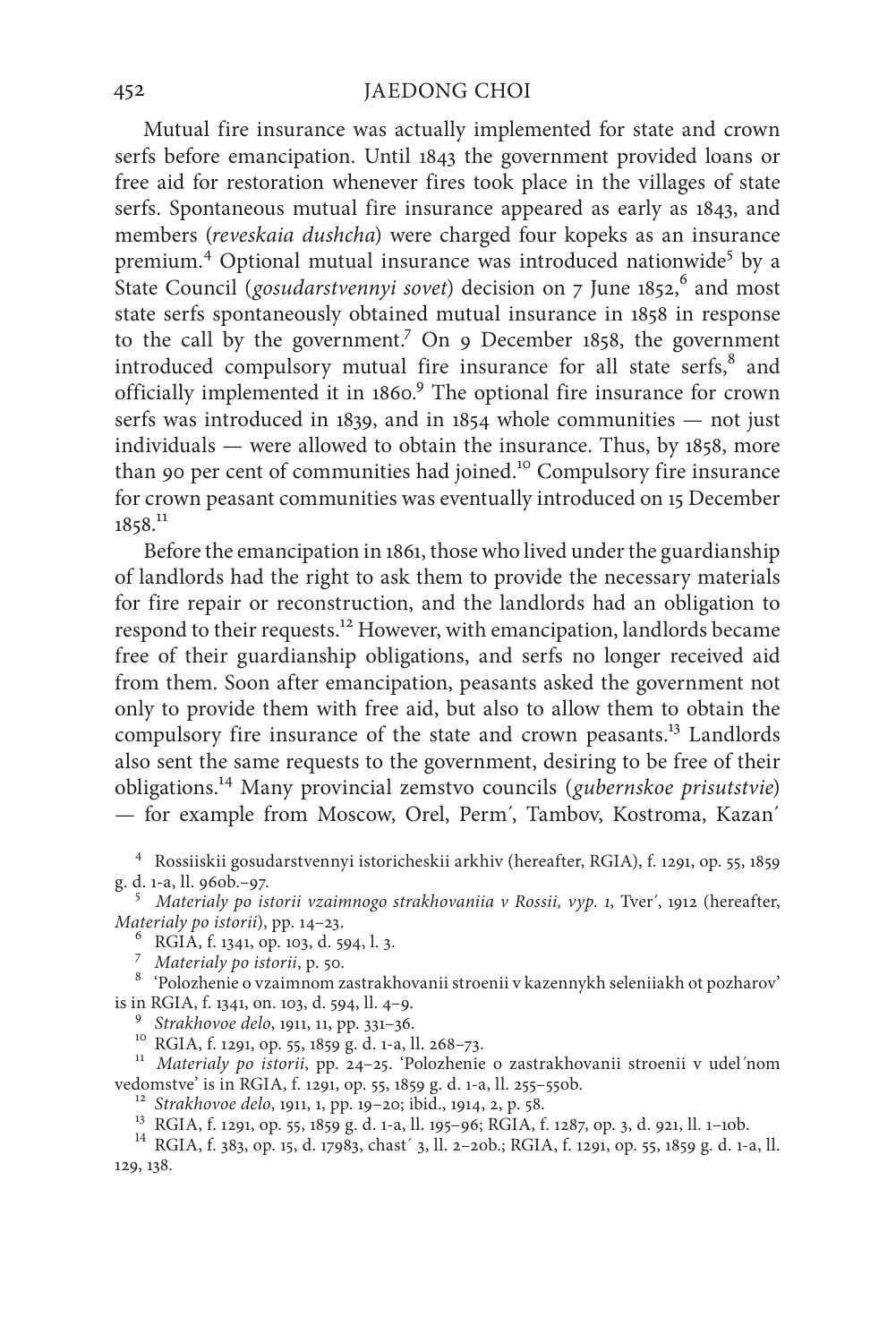and Viatka provinces  $-$  made such requests as well.<sup>15</sup> In response to these requests, a special committee was organized under the Ministry of the Interior in  $1862$ ,<sup>16</sup> and in 1864 the compulsory mutual fire insurance was placed under the jurisdiction of provincial zemstvos.17 This insurance covered all peasants in each province.18 Zemstvo mutual fire insurance was introduced from 1866 in different years until 1875 in each province, and in Moscow province in  $1867$ <sup>19</sup>

While there is a sizable historiography on Russian rural society,<sup>20</sup> the research on fire and arson is almost non-existent, except for a study by Cathy A. Frierson.<sup>21</sup> Frierson conducted the first detailed empirical study on fires in Russian peasant communities during the post-Emancipation era of the late nineteenth century. Her work revealed that fires and arsons routinely occurred as part of everyday life until the Revolution of 1905, as opposed to being part of a peasant movement. Frierson also found that, interestingly, the target of many arson attacks was a peasant's own home or buildings and not those of landlords and nobles. She also reveals that Russian women played a key role in arson cases. However, her study focused on the years between the emancipation of 1861 and the end of the nineteenth century.<sup>22</sup>

Russian historiography has mentioned the frequent fires and arsons, but it has only viewed these as violent tools used against landlords or nobles during the Revolution of 1905, the Stolypin agrarian reform and the Revolution of 1917.<sup>23</sup> Frierson also discussed fires and arsons from the

- 
- 
- 

<sup>15</sup> Strakhovoe delo, 1911, 10, pp. 300–01.<br><sup>16</sup> Ibid., 1917, 3–4, pp. 72–73; ibid., 1911, 10, pp. 297–303.<br><sup>17</sup> Materialy po istorii, pp. 40–48; Strakhovoe delo, 1911, 14, p. 432.<br><sup>18</sup> Materialy po istorii, pp. 50–51.<br><sup>19</sup> *Sbornik statisticheskikh svedenii po gubernskomu i zemskomu vzaimnomu strakhovaniiu, 1866–1895 g. chast*´ *1*, St Petersburg, 1900, p. 2. As for the fires which took place between emancipation in 1861 and the introduction of zemstvo fire insurance, the government paid stricken peasants relief money on condition they were refunded from the reserve fund of zemstvo fire insurance (Strakhovoe delo, 1911, 14, p. 428).

<sup>20</sup> E. Kingston-Mann and T. Mixter (eds), *Peasant Economy, Culture and Politics of European Russia, 1800–1921*, Princeton, NJ, 1991; Christine D. Worobec, *Peasant Russia*, Dekalb, IL, 1995; Stephen P. Frank, *Crime, Cultural Conflict and Justice in Rural Russia, 1856–1914*, Berkeley and Los Angeles, CA, 1999; Jane Burbank, *Russian Peasants Go to Court: Legal Culture in the Countryside, 1905–1917*, Bloomington and Indianapolis, IN,

<sup>21</sup> Cathy A. Frierson, All Russia is Burning: A Cultural History of Fire and Arson in Late *Imperial Russia*, Seattle, WA and London, 2002. Stephen P. Frank has briefly discussed arson as a form of crime in rural Russia in Crime, Cultural Conflict, pp. 132–37.<br><sup>22</sup> Frierson, *All Russia*, p. 11.<br><sup>23</sup> On the Revolution of 1905, see S. M. Dubrovskii, *Krest'* ianskoe dvizhenie v revoliutsii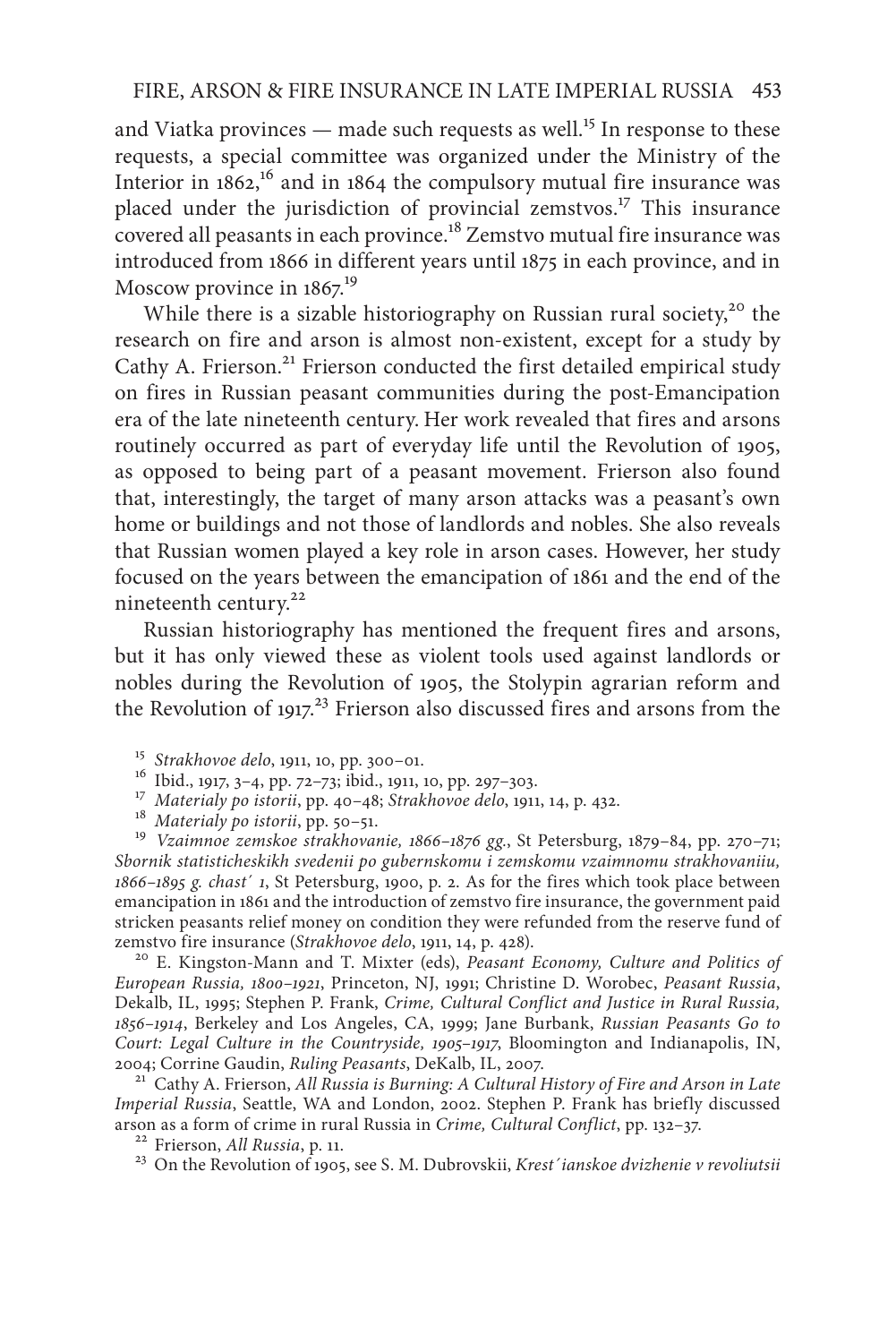perspective of the 'peasant movement' and the 'peasant revolution' of the early twentieth century.<sup>24</sup> However, no scholar has yet addressed the causes of fire or arson, the fire insurance system, its socio-economic background, or its purpose. Additionally, citing the 'peasant movement' or 'peasant revolution' as the cause of arson does not sufficiently explain the reasons for the extraordinary increase in the number of fires during the period that encompassed the Stolypin agrarian reform, when the Revolution of 1905 had already ended.

There have been many studies on zemstvos in Russian historiography,<sup>25</sup> but few have paid attention to zemstvo fire insurance. Zemstvo insurance had a dual character that differed from the zemstvos' other non-commercial public works like education, medical care and agricultural assistance. The public goal of zemstvo fire insurance was to function as a safety network, but at the same time it had a commercial goal in so far as the fund should not be in deficit. Moreover, even though the finances of zemstvo fire insurance had to be strictly distinguished from zemstvo general finances, the reserve fund of zemstvo fire insurance often played an important role in zemstvo finances.

This article explores why fires increased rapidly during the early twentieth century — especially during the Stolypin agrarian reform — and why the number of fires doubled when compared to those that occurred

*1905–1907 gg.*, Moscow, 1956; Teodor Shanin, *Russia, 1905–1907: Revolution as a Moment of Truth. Vol. 2, The Roots of Otherness: Russia's Turn of Century*, New Haven, CT, 1986; L. T. Senchakovskii, *Krest´ianskoe dvizhenie v revoliutsii 1905–1907 gg.*, Мoscow, 1989; A. P. Korelin and S. V. Tiutiukin, *Pervaia revoliutsiia v Rossii. Vzgliad cherez stoletie*, Мoscow, 2005. On Stolypin's agrarian reform, see A. V. Shapkarin, *Krest´ianskoe dvizhenie v Rossii. Iiun*´ *1907 g.–iiul´ 1914 g*., Мoscow, 1966; G. A. Gerasimenko, *Bor´ba krest´ian protiv Stolypinskoi agrarnoi politiki*, Saratov, 1985; Judith Pallot, *Land Reform in Russia, 1906–1917: Peasant Responses to Stolypin's Project of Rural Transformation*, Oxford, 1999. On peasant movement during the First World War, see A. M. Anfimov, *Krest´ianskoe dvizhenie v Rossii v gody pervoi mirovoi voiny. Iiul*´ *1914 g.–fevral´ 1917 g.*, Мoscow, 1965. On the Revolution of 1917, see N. A. Kravchuk, *Massovoe krest´ianskoe dvizhenie v Rossii nakanune Oktiabria. Mart–oktiabr*´ *1917 g.*, Мoscow, 1971; A. D. Makiavskii, *Krest´ianskoe dvizhenie v Rossii v 1917 g. Mart–oktiabr*´, Moscow, 1981; Orlando Figes, 'Peasant Farmers and the Minority Groups of Rural Society: Peasant Egalitarianism and Village Social Relations during the Russian Revolution (1917–1921)', in Esther Kingston-Mann and Timothy Mixter (eds), *Peasant Economy, Culture, and Politics of European Russia, 1880–* 1921, Princeton, NJ, 1991.<br><sup>24</sup> Frierson, *All Russia*, pp. 79, 104–06, 108–28, 271–72.

<sup>25</sup> Terence Emmons and Wayne S. Vucinich (eds), *The Zemstvo in Russia*, Cambridge and New York, 1982; Thomas E. Porter, *The Zemstvo and the Emergence of Civil Society in Late Imperial Russia, 1864–1917*, San Francisco, CA, 1991; *Zemskoe samoupravlenie v Rossii, 1864–1918*, vols 1 and 2, Moscow, 2005; Ilya V. Gerasimov, *Modernism and Public Reform in Late Imperial Russia, 1905–30*, Basingstoke, 2009; Catherine Evtuhov, *Portrait of a Russian Province*, Pittsburgh, PA, 2011.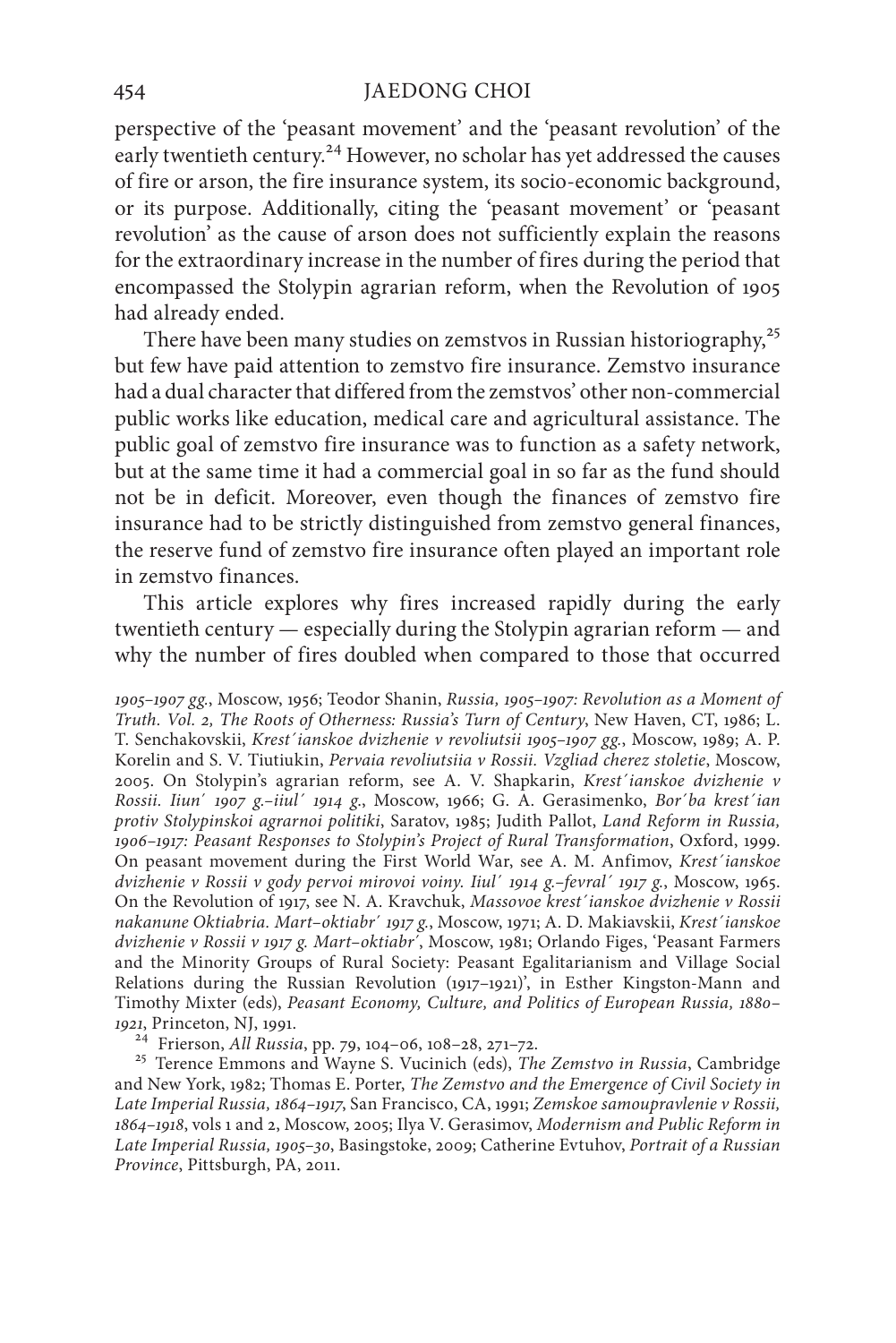## FIRE, ARSON & FIRE INSURANCE IN LATE IMPERIAL RUSSIA 455

during the late nineteenth century. The main area discussed here is the rural society in Moscow province (*guberniia)* and the main time period is between the early 1900s and the Revolution of 1917. Next, this work addresses the frequent occurrence of arson, which was one of the major causes of fire, and the relationship between the frequency of fires and the fire insurance system. The most critical issue is how Russian peasants understood fires and reacted to the fire insurance system, and how zemstvos delegated the organization of the insurance system and reacted to fire and arson. Moreover, as the various means of fire prevention were not effective enough to stop fires, the major cause of the decrease in fires simply had to do with the economic changes following the First World War and the Revolution of 1917.

## *Fire cases in rural Russia*

Prior to Emancipation, there were 29,000 fires between 1840 and 1845; 37,328 fires between 1845 and 1849; 36,366 fires between 1850 and 1854; 51,438 fires between 1855 and 1859; and 60,451 fires between 1860 and 1864. This means that the annual average of fires increased from only 5,800 fires between 1840 and 1845, to more than 12,000 fires by the mid 1860s.

*Table 1: Average number of fire cases per year in rural Russia in 1840–1904*

| Years | $1840 - 45$ | $1845 - 49$ | $1850 - 54$ | $1855 - 59$ | $1860 - 64$   |
|-------|-------------|-------------|-------------|-------------|---------------|
| Fires | 5,800       | 7,466       | 7,273       | 10,288      | 12,090        |
| Years | $1860 - 69$ | $1870 - 79$ | $1880 - 89$ | $1890 - 99$ | $1900 - 04^2$ |
| Fires | 14,279      | 29,784      | 44,422      | 51,307      | 63,045        |

Sources: 1. N. Vil´son, *Statisticheskie svedeniia o pozharakh v Rossii*, St Petersburg, 1865, pp. 34–37; 2. *Statistika pozharov v Rossiiskoi imperii za 1895–1910 gody*, part 1, St Petersburg, 1912, p. xxx.

Table 1 shows that in European Russia, from 1860 to 1904, occurrences of fire quickly and steadily increased. Those forty-five years saw five times as many fires as previous periods. The number of fires in cities did not increase as much as in rural areas, where most of the fires happened. The annual average of fires was 14,279 between 1860 and 1869; 29,784 between 1870 and 1879; 44,422 between 1880 and 1889, 51,307 between 1890 and 1899; and 63,045 between 1900 and 1904, which shows a persistent epidemic-like increase. Between 1905 and 1909 — including the Revolution of 1905 — the number of fire cases skyrocketed. The number of fires that occurred in this five-year period was nearly equal to the number that occurred during the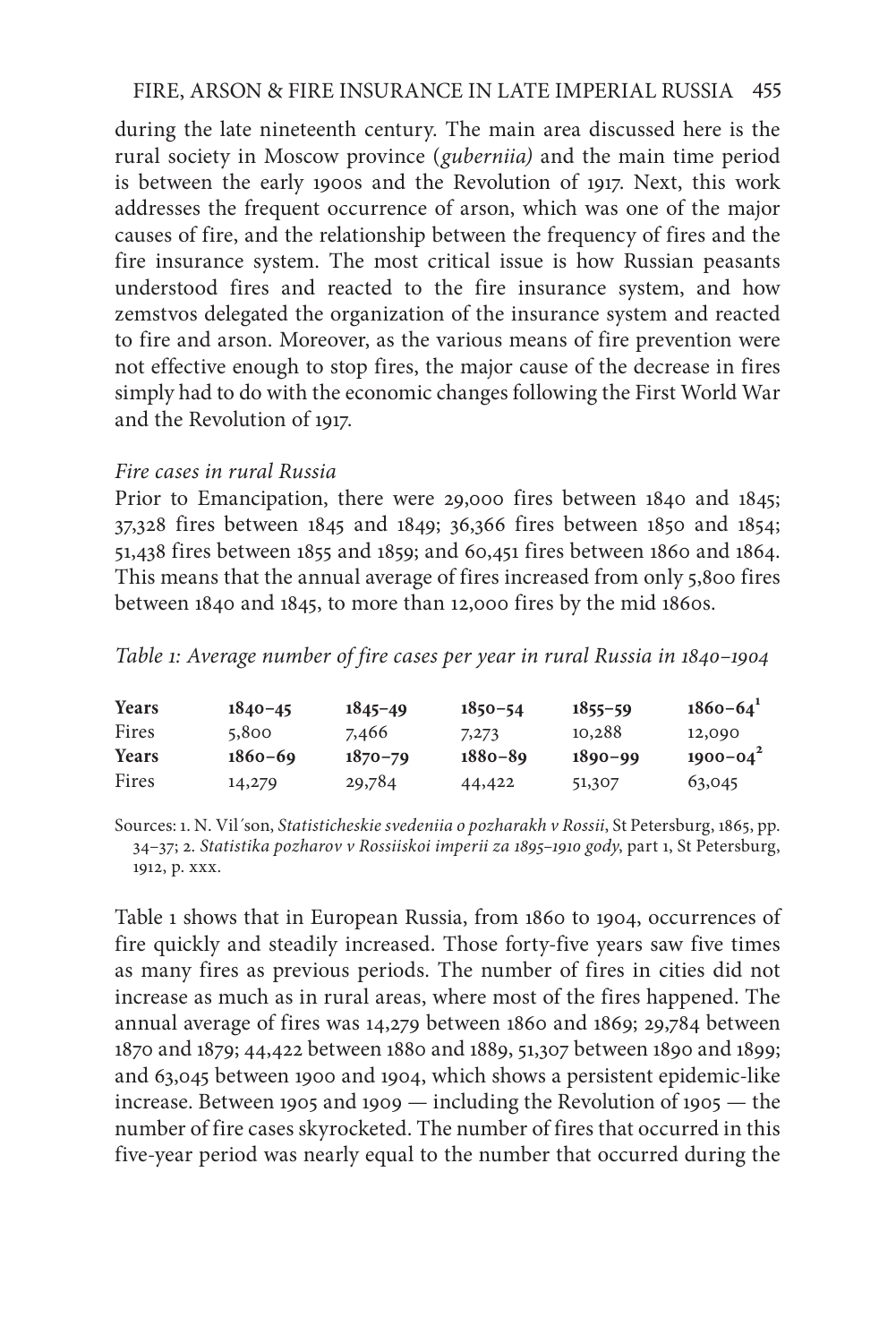previous twenty-five years. Again, most of the fires during this time took place in rural areas.

The Central Statistics Committee only has the data for fire cases in European Russia up to 1909. Statistics on the fire cases between 1910 and 1914 exist in the annual report of the Poltava provincial zemstvo. Table 2, which contains information on the fire cases between 1895 and 1914, shows that the rapid increase in fires was already taking place in the early 1900s, before the Revolution of 1905. In addition, two to three times as many fires occurred between the Stolypin agrarian reform and the First World War than had occurred during the late nineteenth century.

Moreover, Figure 1 shows the changes in fire cases in the provinces of Moscow, Smolensk and Khar´kov from the emancipation through the First World War. As one can see in this figure, there was a dramatic increase in fire cases in the early twentieth century. Other data in European Russian provinces in Table 2 show a similar trend. There was almost no difference among European Russian provinces.

#### *Zemstvo fire insurance policies*

The changes in the number of fires interrelates to the insurance policies, the criteria of the insurance amount (*strakhovaia summa*), and premium. Generally, the insurance premium is proportional to the amount of insurance cover one has. This means that the higher the premium, the higher the coverage amount should be, and vice versa. For provincial zemstvos, which ran zemstvo fire insurance, the peasants' premiums served as the zemstvo's income and the insurance payouts served as their expenditures. This was the opposite of how it worked for the peasants, whose premiums were their expenditures and whose insurance payouts or compensation from the zemstvo represented a kind of income. The insurance amount of zemstvo compulsory basic insurance depended on each province and was based on zemstvo regulations. In general, the base cover was set at 20 to 30 per cent of the insurance value (*strakhovaia otsenka*). Peasants could also purchase additional insurance or optional insurance to insure their buildings up to 70 to 80 per cent of the insurance value.

If the insurance amount was set according to the real value of the buildings, the insurance premiums would be smaller and any corresponding insurance payout would also be smaller. If peasants only had compulsory insurance and a fire occurred, the peasant economy could be seriously damaged. In order to avoid this risk, peasants tried to purchase either additional or optional insurance, which required them to pay greater premiums. In addition, if the insurance amount was set higher than the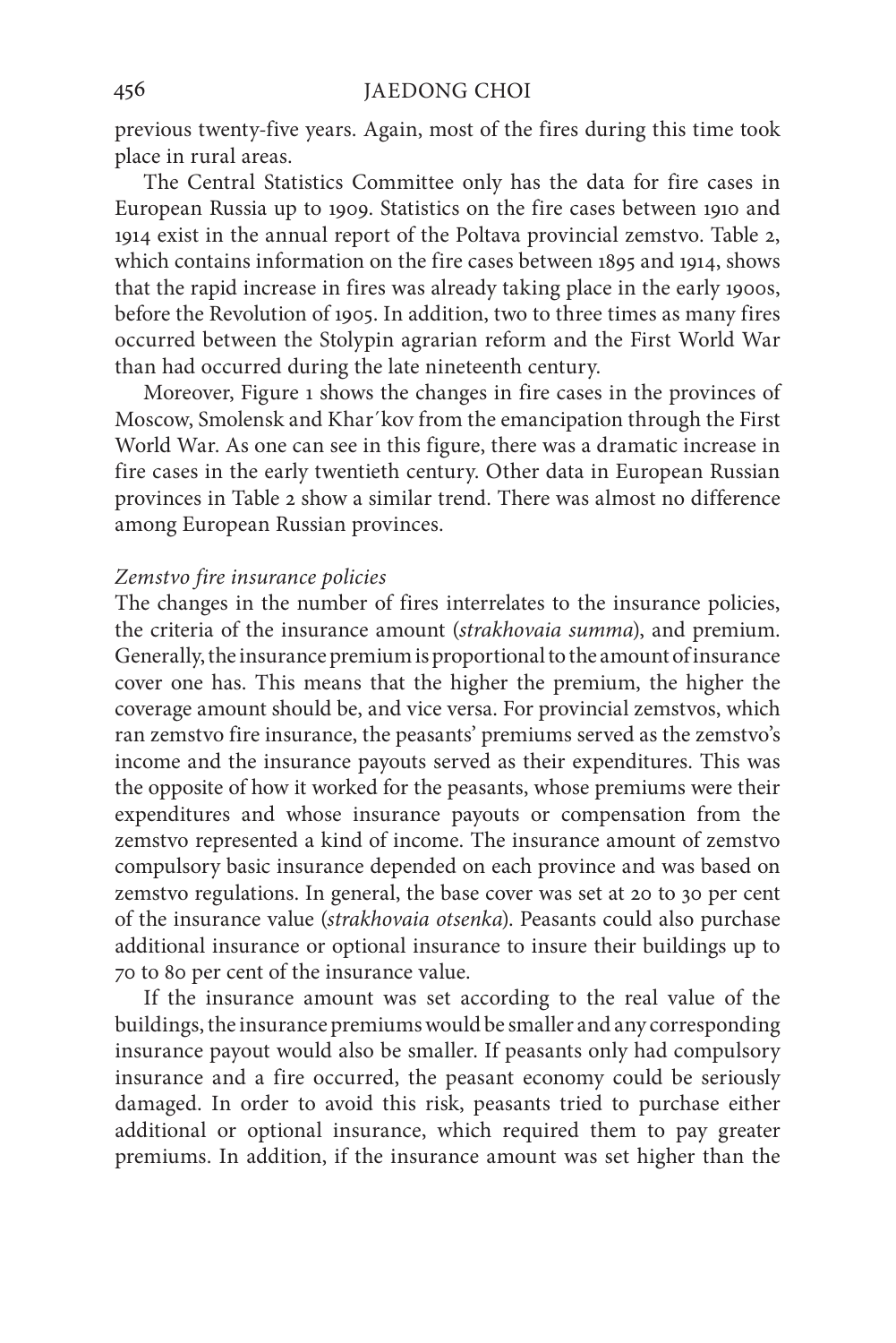

Sources: The number of fires in Moscow province between 1860–87 is taken from *Pozhary v Rossiiskoi imperii v 1883–1887 godakh i svod dannykh za 28 let*, St Petersburg, 1889, pp. 134–35; 1888–1894, from *Pozhary v Rossiiskoi imperii v 1888–1894 godakh*, St Petersburg, 1897, p. 69; 1895–1910, from *Statistika pozharov v Rossiiskoi imperii za 1895–1910 g., ch. 1, 63 gubernii Evropeiskoi Rossii*, St Petersburg, 1912, p. 139; 1911–14, from *Statisticheskii otchet o vzaimnom zemskom strakhovanii v Moskovskoi gubernii za 1914 god*, Мoscow, 1916, pp. 64–65; Smolensk province, from *Zemskii strakhovyi vestnik*, 1917, 24, pp. 51–55; Khar´kov province in 1860–1902, from the same as Moscow province; 1903–14, from *Zemskii strakhovyi vestnik*, 1916, 5–6, pp. 1–3.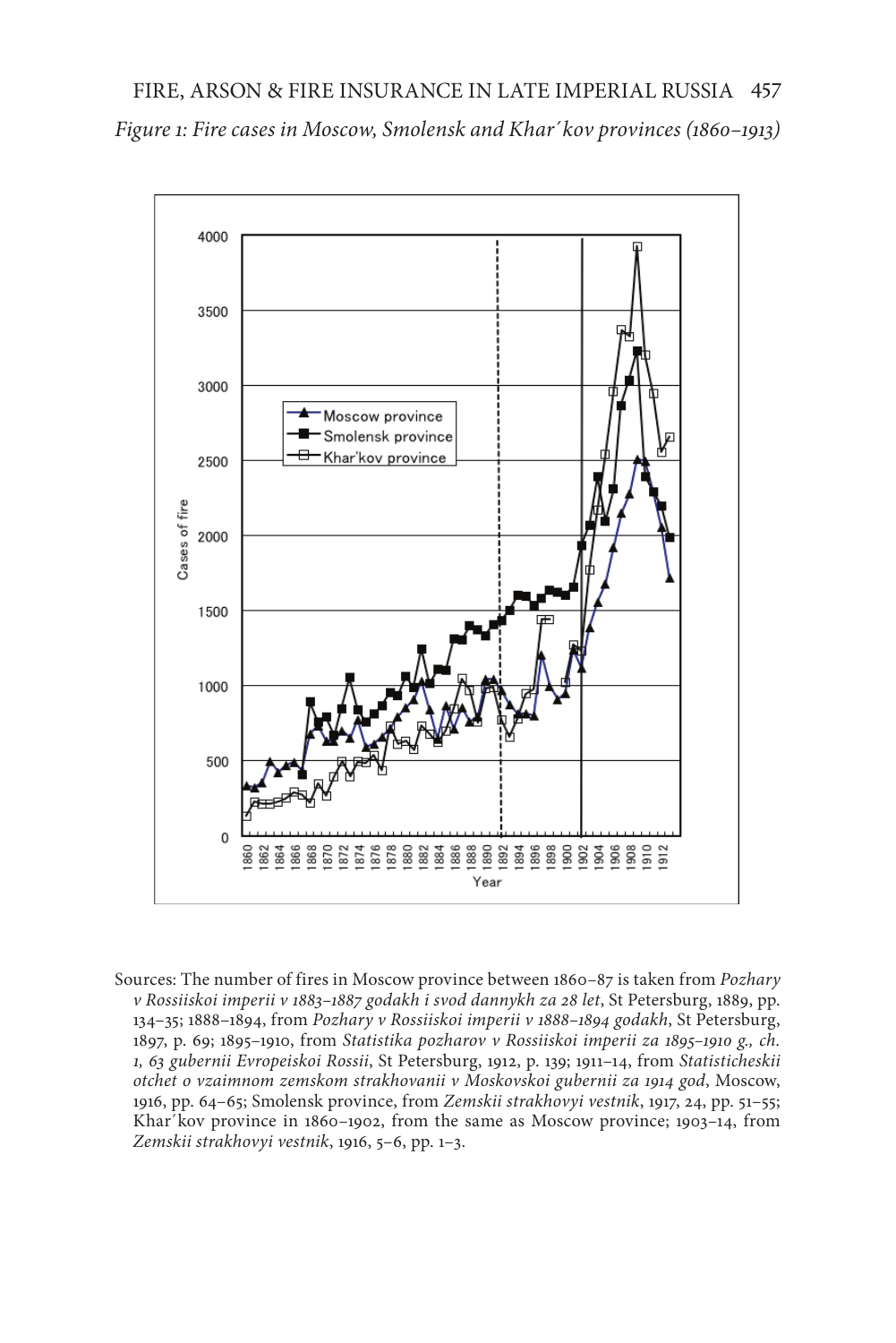|  |  |  |  |  |  |  |  | Table 2: Fire cases in European Russian provinces (1895–1915) |  |  |
|--|--|--|--|--|--|--|--|---------------------------------------------------------------|--|--|
|--|--|--|--|--|--|--|--|---------------------------------------------------------------|--|--|

| Province/Year             | $1895^1$        | 1898                        | 1899         | 1900         | 1901         | 1902             | 1903         | 1904         | 1905    |      |
|---------------------------|-----------------|-----------------------------|--------------|--------------|--------------|------------------|--------------|--------------|---------|------|
| Vladimir                  | 632             | 687                         | 654          | 745          | 903          | 907              | 1173         | 1242         | 1341    |      |
| <b>Voronezh</b>           | 1168            | 1303                        | 1232         | 1434         | 1742         | 1620             | 1745         | 2142         | 2543    |      |
| Ekaterinoslav             | 804             | 1050                        | 1061         | 1163         | 1550         | 1685             | 1700         | 1946         | 1814    |      |
| <b>Kursk</b>              | 1299            | 1113                        | 1316         | 1337         | 1527         | 1605             | 1788         | 2074         | 2252    |      |
| <b>Moscow</b>             | 814             | 908                         | 912          | 950          | 1241         | 1122             | 1390         | 1561         | 1679    |      |
| Novgorod                  | 1186            | 1214                        | 1198         | 1465         | 1403         | 1416             | 1459         | 1877         | 1838    |      |
| Orel                      | 882             | 998                         | 980          | 1151         | 1218         | 1081             | 1219         | 1502         | 1569    |      |
| Poltava                   | 1291            | 1337                        | 1285         | 1257         | 1321         | 1299             | 1792         | 135          | 1761    |      |
| Riazan                    | 1378            | 1287                        | 1128         | 1291         | 1706         | 1413             | 1889         | 1858         | $2238*$ |      |
| <b>Tambov</b>             | 2190            | 2229                        | 2277         | 2655         | 3002         | 2427             | 3251         | 3965         | 5183    |      |
| Chernigov                 | 975             | 864                         | 975          | 1012         | 1010         | 1106             | 1371         | 1736         | 1842    |      |
| <b>Smolensk</b>           | N/A             | N/A                         | $1627^3$     | 1607         | 1661         | 1936             | 2071         | 294          | 2100    |      |
| Khar'kov                  | 949             | 1447                        | N/A          | 1029         | 1279         | 1238             | $1775^4$     | 2176         | 2542    |      |
|                           |                 |                             |              |              |              |                  |              |              |         |      |
|                           | 1906            | 1907                        | 1908         | 1909         | 1910         |                  | 1912         |              | 1914    | 1915 |
| Province/Year<br>Vladimir |                 | 1726                        | 1681         | 1983         |              | $1911^2$<br>1763 | 1654         | 1913         | 1229    |      |
| <b>Voronezh</b>           | 1545<br>$2286*$ |                             |              | 1413         | 1613         |                  |              | 1732<br>2201 | 1609    |      |
| Ekaterinoslav             | 1334            | $3037$ <sup>*</sup><br>2064 | 2646<br>1545 |              | 1987<br>1298 | 1817<br>1555     | 1652<br>1588 | 1793         | 1465    |      |
| <b>Kursk</b>              | 2637            | 2746                        | 2848         | 1840<br>2894 | 2154         | 2176             | 1717         | 2110         | 1556    |      |
| <b>Moscow</b>             | 1924            | 2150                        | 2281         | 2510         | 2497         | $2295^5$         | 2060         | 1721         | 1192    |      |
| Novgorod                  | 2124            | 2164                        | 2162         | 2321         | 2266         | 2147             | 1838         | 1813         | 1626    | N/A  |
| Orel                      | 2033            | 2322                        | 2190         | 2235         | 1940         | 2010             | 1955         | 2000         | 1744    |      |
| Poltava                   | 2551            | 2562                        | 2151         | 2569         | 2490         | 1923             | 1652         | 2098         | 1600    |      |
| Riazan                    | $2314*$         | $2196*$                     | $2874*$      | 2716         | 2632         | 2553             | 2232         | 2463         | 1759    |      |
| <b>Tambov</b>             | 5311            | 6332                        | 5627         | 5566         | 4065         | 4645             | 43333        | 5157         | 3743    |      |
| Chernigov                 | 2106            | 2334                        | 1659         | 2027         | 1554         | 1549             | 1394         | 1522         | 1231    |      |
| Smolensk                  | 2312            | 2867                        | 3038         | 3234         | 2396         | 2294             | 2201         | 1991         | 1585    | 1491 |

- Sources: 1. *Statistika pozharov v Rossiiskoi imperii za 1895–1910 gody*, part 1, p. 63; *Gubernii Evropeiskoi Rossii*, St Petersburg, 1912, pp. 128–152; 2. *Zemskii strakhovyi vestnik*, 1916, pp. 1–2; *Prilozhenie III. Svedeniia o zemskom obiazatel´nom strakhovanii za 1910–1914 g.g.*, *sobrannye Poltavskoi gubernskoi zemskoi upravoi*, pp. 1–43; 3. *Zemskii strakhovyi vestnik*, 1917, 24, pp. 51–55; 4. *Zemskii strakhovyi vestnik*, 1916, 5–6, pp. 1–3; 5. *Statisticheskii otchet o vzaimnom zemskom strakhovanii v Moskovskoi gubernii za 1914 god*, Мoscow, 1916, pp. 64–65.
- Notes: The authors of the data for 1899–1910 (Source 1) and 1911–14 (Source 2) are different, so it is likely that there are no consistent data, but the trend can be surely grasped. Data for 1911–14, in the provinces of Vladimir, Voronezh, Ekaterinoslav, Kursk, Novgorod, Orel, Poltava, Riazan´ and Tambov are based on the fire cases related to compulsory basic insurance. Thus, the number is rather smaller than the real total number of fire cases. The data for 1911–14 in Moscow province, Chernigov province, Smolensk province, Khar´kov province show the total number of fire cases;\* The Central Statistic Committee seems to underestimate the real number of fires here. According to A. S.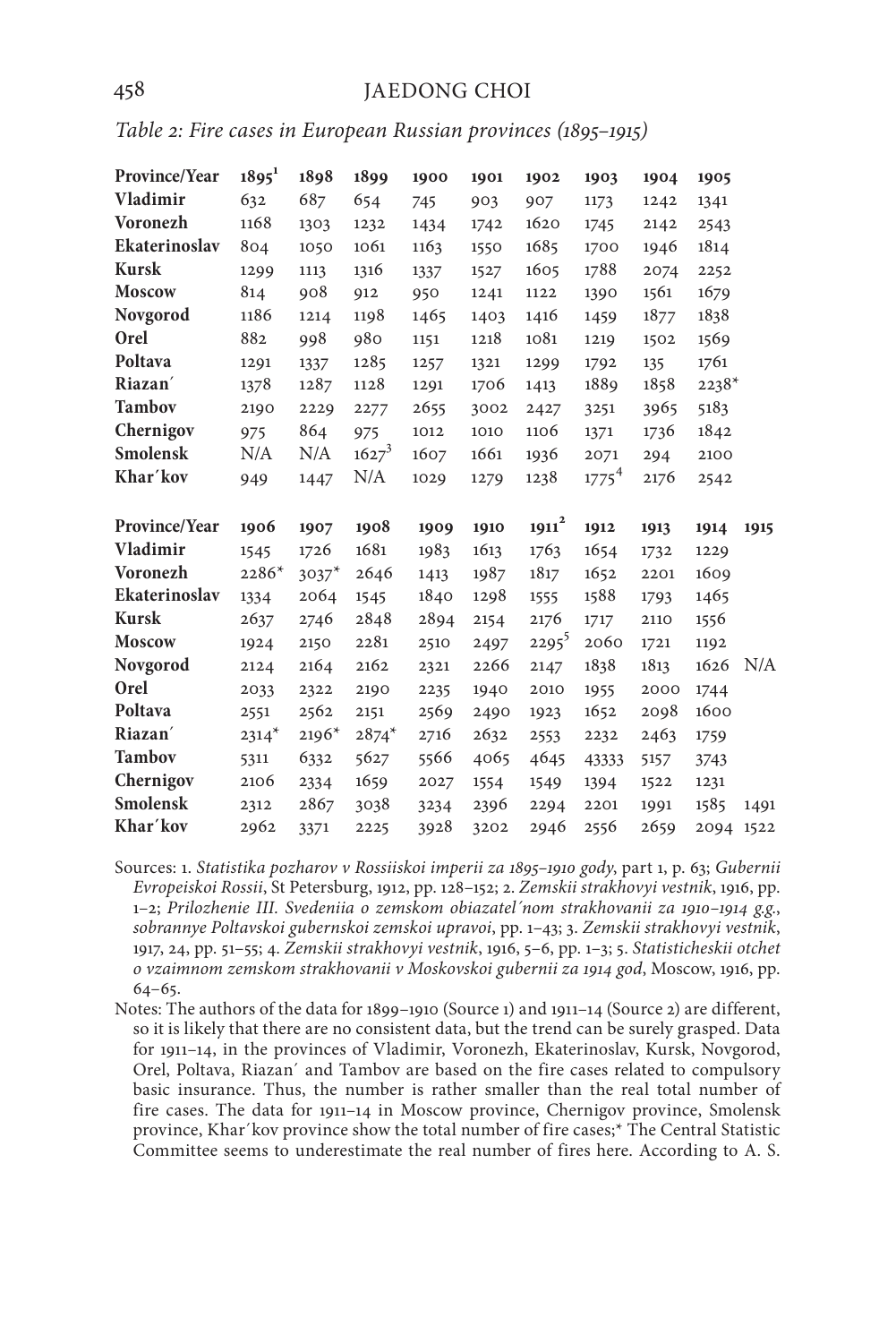## FIRE, ARSON & FIRE INSURANCE IN LATE IMPERIAL RUSSIA 459

Ermolov, *Sovremennye pozharnye epidemiia v Rossii*, St Petersburg, 1910, pp. 8–9, the number of fires in Voronezh province was 3,678 in 1906, 3,341 in 1907, and the number of fires in Riazan´ province was 2,538 in 1905, 3,193 in 1906, 3,636 in 1907, and 3,435 in 1908.

real value of the buildings, the final amount peasants received could be higher than the real value (*deistvitel´naia stoimost*´). In this instance, the risk from the difference between the real value and the insurance amount was reduced. Therefore, regulations on the relationship between insurance amounts and insurance premiums were the core of the fire insurance system, and the applicant peasants proactively responded to this system.

The consequence of this fire insurance system — in which insurance coverage amounts were set higher than building values — was that the number of fires actually increased. The main topic at the first All Russia Fire Prevention Activists Council in 1892 and the second Council in 1902 had to do with determining the source of the fires. In the first council, A. A. Shaft pointed out that arsons had increased because peasants saw them as an investment. As a result of these arsons and fires, peasants could obtain fire compensation in amounts greater than the value of their properties; this was true even if the peasants whose buildings caught fire had sustained no fire damage.<sup>26</sup> The second council also focused on the fact that overestimation of insurance values was one of the major causes of the increase in fires, and most of the attendees at the Council pointed out that private fire insurance companies invited this overestimation. $27$ 

Immediately after the first council, the Moscow provincial zemstvo, at an annual meeting in 1893, decided that conservative revision (low risk, low return) of the insurance valuation system was necessary to suppress the frequent occurrence of fires, as indicated in Table 3. For the revision, the zemstvo focused on two factors: the rapid increase in fires during the famine of 1891, and the financial deterioration of zemstvo fire insurance because of the increase in fires. In fact, as can be seen in Figure 1, from the implementation of zemstvo fire insurance in Moscow in 1867 until the conservative revision in 1893, the number of fires continued to increase. This continuous increase was interrelated to revisions in 1869 and 1879, and it made the financial situation of zemstvo fire insurance in Moscow province unstable. Upon pointing out that the high insurance values of buildings invited arson, the zemstvo revision introduced an enormous

<sup>&</sup>lt;sup>26</sup> *Trudy pervogo vysochaishe utverzhdennogo s''ezda russkikh deiatelei po pozharnomu delu, vol. 1, St Petersburg, 1892, pp. 587–88.* 

<sup>&</sup>lt;sup>27</sup> Trudy vserossiiskogo pozharnogo s''ezda 1902 g. v Moskve, vol. 2, section 5, St Petersburg, 1903, pp. 60–61, 81, 143, 207.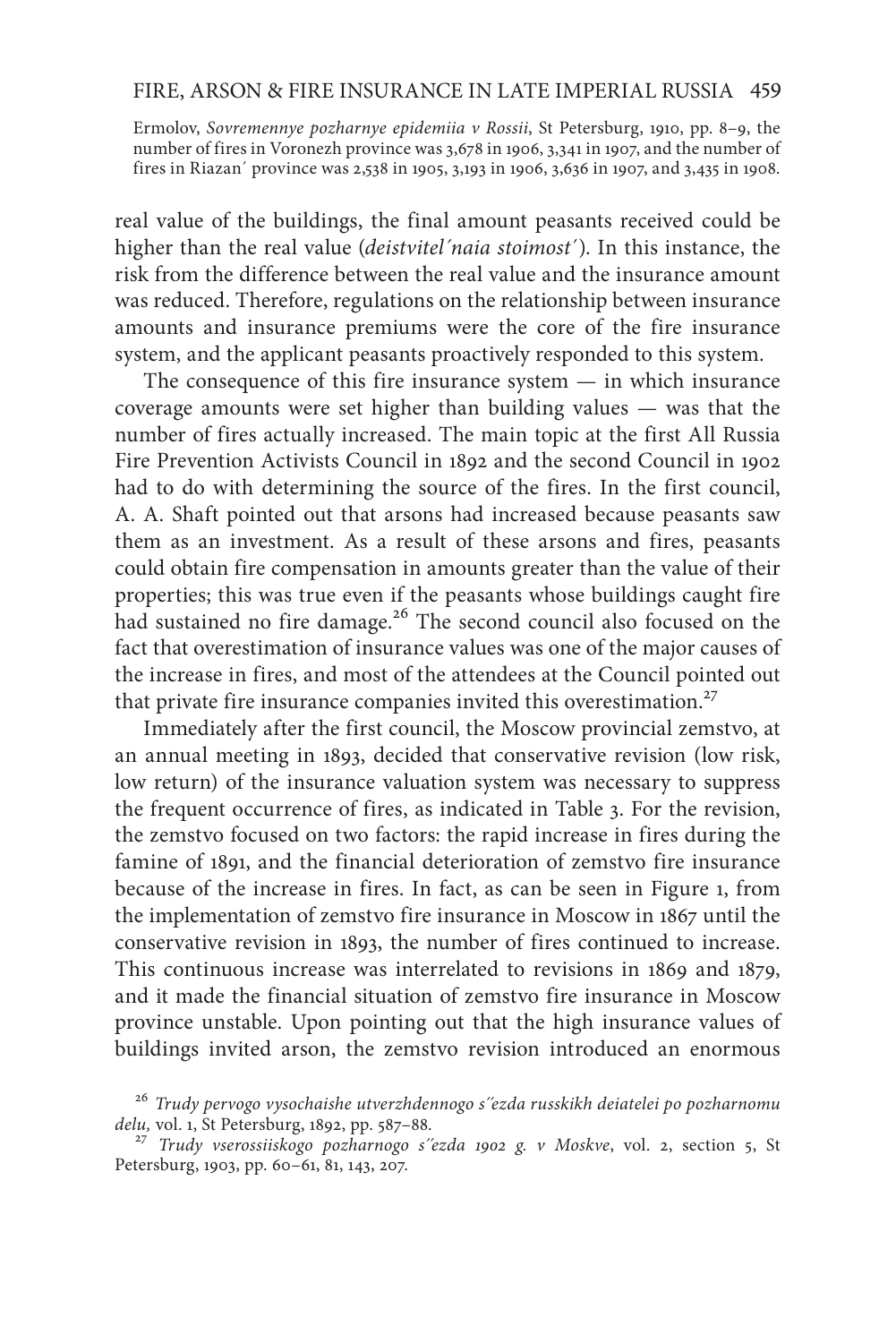decrease in insurance values and payouts. Even though the communities and zemstvo tried to decrease the rates of fires and fire-related disasters, arson continued because it functioned liked an investment for the peasants.28

*Table 3: Revisions of insurance valuation system in Moscow provincial zemstvo (rubles)*

| <b>Year of revision</b>        | 1867 | 1869 | 1879 | $1893^1$ |         | $1902^2$ |
|--------------------------------|------|------|------|----------|---------|----------|
|                                |      |      |      |          | Minimum | Maximum  |
| House with yard                | 30   | 50   | 75   | 50       | 50      | 250      |
| ( <i>izba s dvorom</i> )       |      |      |      |          |         |          |
| House without yard             | 15   | 25   | 37   | 24       |         |          |
| ( <i>izba bez dvora</i> )      |      |      |      |          |         |          |
| Small room ( <i>gorenki</i> ), | 7    | 10   | 15   | 10       |         |          |
| Attic (svetelki),              |      |      |      |          |         |          |
| Tower ( <i>vyshki</i> ),       |      |      |      |          |         |          |
| Pantry (kleti)                 |      |      |      |          |         |          |
| Storehouse (ambara),           |      | 20   | 30   | 20       | 20      | 40       |
| Granary (zhitnitsy)            |      |      |      |          |         |          |
| Barn (saraia),                 | 5    | 7    | 10   | 6        | 6       | 20       |
| Wintering hut (omshanika)      |      |      |      |          |         |          |
| Stable (koniushni)             | 10   | 15   | 22   | 14       |         |          |
| Threshing floor (kruporushki), |      |      |      | 20       | 20      | 40       |
| Shop ( <i>lavki</i> )          |      |      |      |          |         |          |

Sources: 1. S. F. Rudnev, *Obzor dvadtsatipiatiletnei deiatel´nosti Moskovskogo zemstva, 1865–1890. Vzaimnoe zemskoe strakhovanie stroenii ot ognia*, Moscow, 1892, pp. 6–7; 2. MGZU, 'Doklad no. 17 1902 goda ob izmeneniiakh strakhovykh norm v obiazatel´nom strakhovanii', p. 23; MGZU, 'Doklad no. 18 1910 goda o postanovke strakhovogo dela, o nekotorykh merakh, priniatykh upravoi v tseliakh umen´sheniia pozharnosti, ob izmeneniiakh v pravilakh strakhovaniia zemskoi dvizhmosti, po voprosam obiazatel´nogo strakhovaniia, o rezul´tatakh perestrakhovochnykh operatsii i po khodataistvam uezdnykh zemstv po strakhovoi chasti', pp. 37–44.

As it related to additional insurance, the Moscow zemstvo stopped employing the old valuation system that applied the same criteria in every region, regardless of regional differences, and instead adopted the newly revised valuation system, which took regional differences into account.

<sup>28</sup> MGZU, 'Doklad no. 18 1910 goda o postanovke strakhovogo dela, o nekotorykh merakh, prinianykh upravoi v tseliakh umen'sheniia pozharnosti, ob izmeneniiakh v pravilakh strakhovaniia zemskoi dvizhmosti, po voprosam obiazatel´nogo strakhovaniia, o rezul´tatakh perestrakhovochnykh operatsii i po khodataistvam uezdnykh zemstv po strakhovoi chasti', pp. 37–39.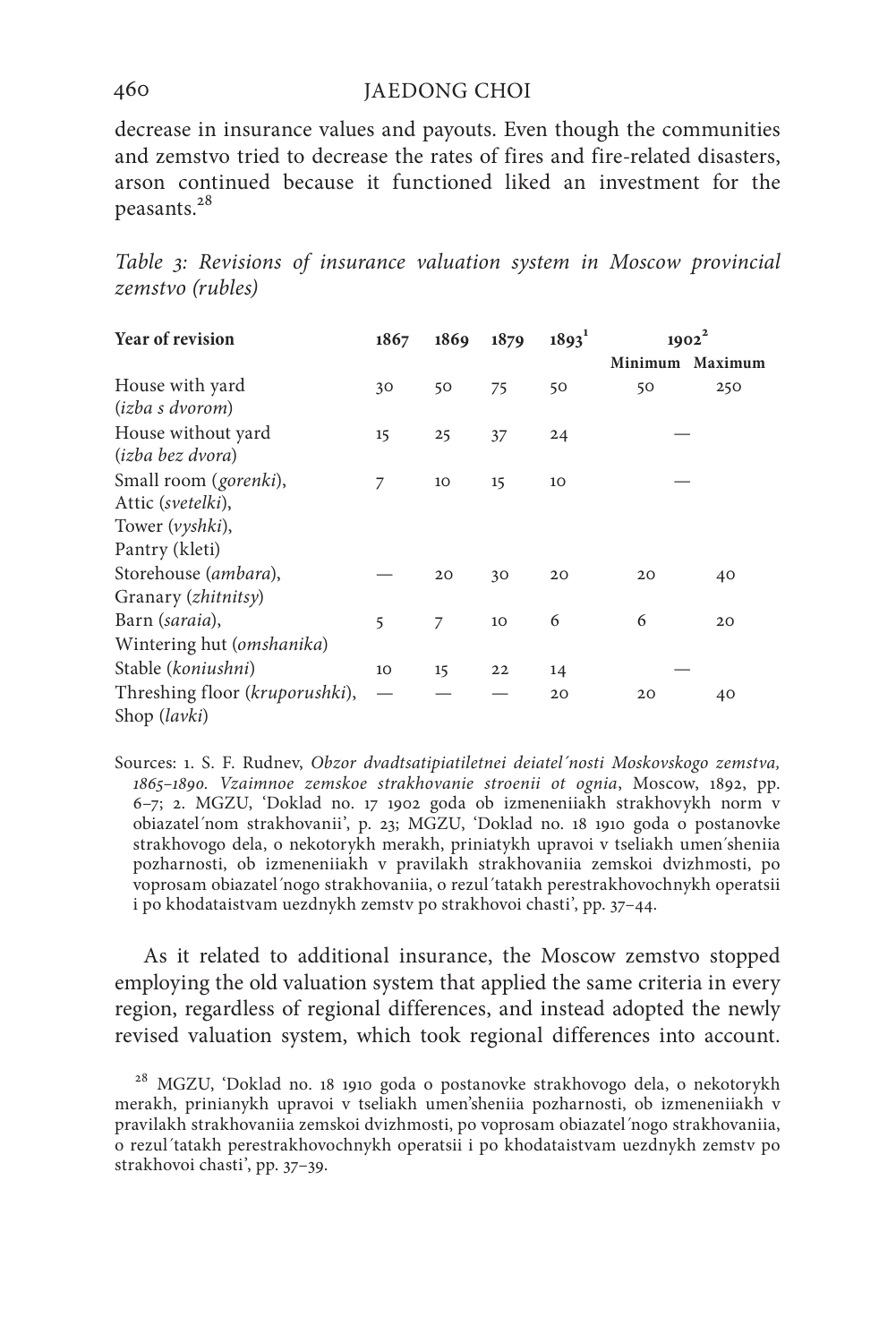The greater the damage, the higher the premium could be in each region; conversely, if the damage was smaller, a lower premium would apply to each region. These premiums were to serve two purposes: higher premiums (resulting from greater damage) were designed to prevent fires, and lower premiums (resulting from less damage) were to facilitate the number of applicants.<sup>29</sup> As for the optional building insurance, for which the rate of peasant applicants was low, the final insurance amount was increased, and the insurance premium was discounted according to the insurance contract period. This was a marketing strategy to allow the zemstvo to compete with other private insurance companies.<sup>30</sup>

As can be seen in Figure 1, the number of fires decreased as a result of the conservative revision of the insurance valuation system, which sought to increase zemstvo income and fire insurance reserve funds. The insurance premium income of the zemstvos was more than the insurance coverage amounts, thus the reserve fund increased quickly: the reserve fund grew to 373,000 rubles in 1894 and 466,000 rubles in 1895, which was twice as much as in 1893. By 1903, the reserve had reached 1,057,932 rubles. $31$ The additional insurance was in deficit once in 1897, but by 1903, a surplus of 198,226 rubles was achieved.<sup>32</sup> In addition, optional building insurance had a sustainable reserve that was valued at  $1,238,907$  rubles in  $1903$ <sup>33</sup> Under the conservative policy of 1894 to 1903, the reserve fund increased from 1.9 million rubles to 3.9 million rubles (Table 9).

In addition to a massive accumulation of reserve funds, zemstvo fire insurance in Moscow province underwent drastic change in terms of finance in the early 1900s. The direct cause of this change was the law of 25 December 1901. This law obliged peasants to pay for the compulsory basic insurance premium rather than the national land tax, zemstvo tax, or township/village tax that they had paid in the early twentieth century.

<sup>29</sup> MGZU, 'Doklad no. 19 1910 goda ob izmenenii nyne deistvuiushchikh tarifov premii po dopolnitel 'nomu strakhovaniiu postroek ot ognia', pp. 2–10.

<sup>30</sup> MGZU, 'Doklad no. 18 1907 goda o merakh, priniatykh upravoi v tseliakh umen´sheniia pozharnosti i sokrashcheniia pozharnykh ubytkov, a takzhe ob izmeneniiakh v pravilakh

<sup>31</sup> Sbornik statisticheskikh svedenii po gubernskomu i zemskomu strakhovaniu, 1866– *1895,* part 1, 1900, pp. 20–22; *Otchet MGZU po vzaimnomu strakhovaniiu ot ognia stroenii* 

<sup>32</sup> MGZU, 'Doklad no. 19 1910 goda ob izmenenii nyne deistvuiushchikh tarifov premii po dopolnitel 'nomu strakhovaniiu postroek ot ognia', p. 11.

<sup>33</sup> Zemskii strakhovyi vestnik, 1917, 17-18, pp. 15-17; MGZU, 'Doklad no. 18 1907 goda o merakh, priniatykh upravoi v tseliakh umen´sheniia pozharnosti i sokrashcheniia pozharnykh ubytkov, a takzhe ob izmeneniiakh v pravilakh dobrovol´nogo strakhovaniia stroenii i dvizhimosti', p. 3.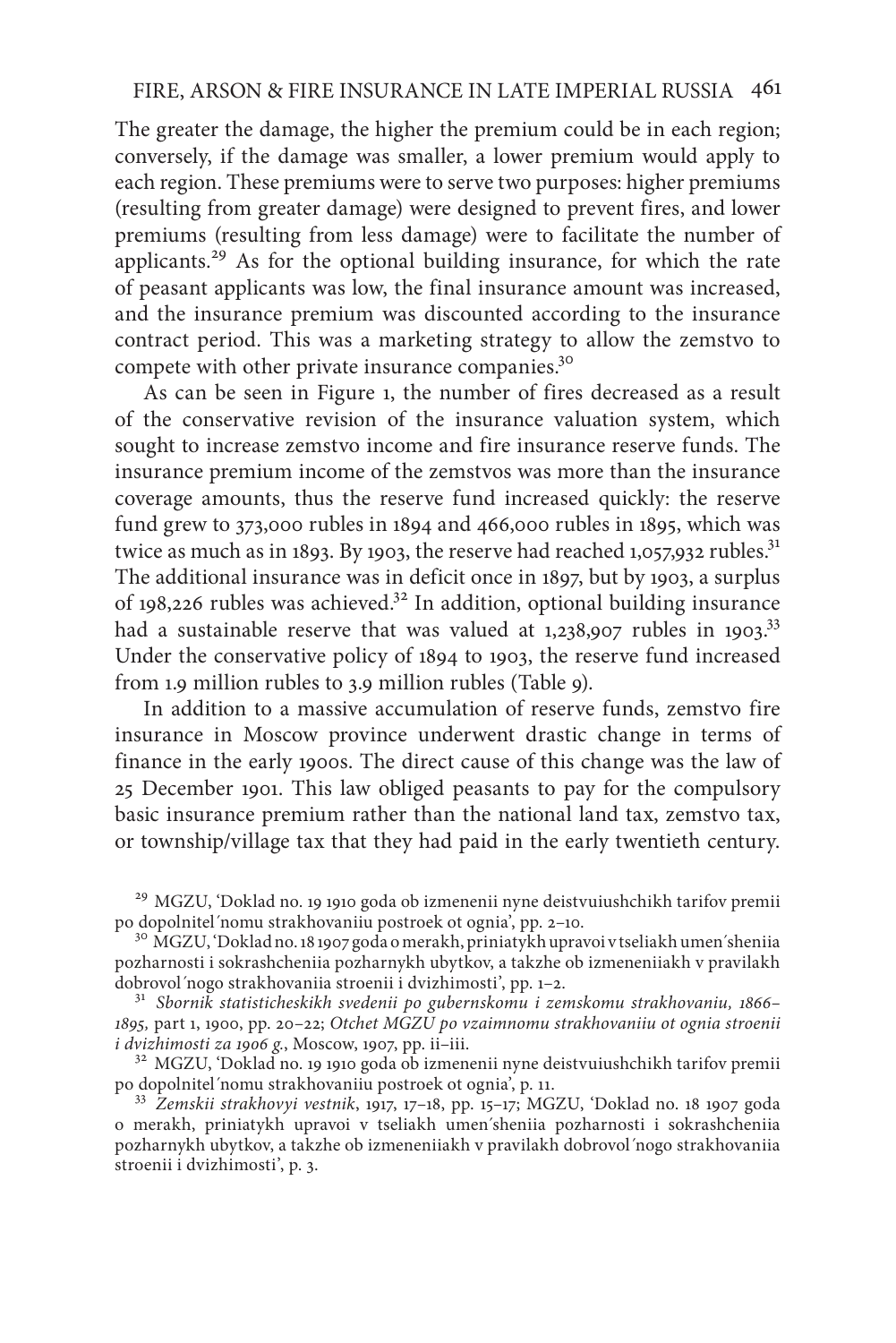This basic compulsory insurance was required of any peasants who owned houses, but zemstvos had been suffering because of the amount of arrears of this premium payment. This new law promised more stable income and financial improvement to zemstvos.

In 1902, owing to the accumulation of reserve funds under the conservative valuation policy in 1893 and the 25 December 1901 law, the Moscow provincial zemstvo set about revising the insurance valuation system, with the intention of increasing insurance values and amounts. This undermined the previous conservative valuation system of 1893, as seen in Table 3. The revision was designed so that the insurance values of houses with yards could be raised from twice to five times their real value. This was a significant change: peasants would pay greater premiums but could expect higher insurance amounts. Although the zemstvo had to pay bigger insurance payouts, it could expect a greater insurance income and more new insurance contracts, which made for very aggressive insurance policies (high risk, high return).<sup>34</sup>

Moreover, the regional valuation system for additional insurance was abolished, and the former system of standardized criteria was applied, even though experience had proven that this would cause an increase in fires.<sup>35</sup> In addition, there was a 30 per cent decrease in the insurance premiums for optional building insurance, which was an attempt to expand this market. Since there was a large reserve fund from the optional building insurance, zemstvos could take more risks and employ new aggressive policies, which is how this new revision came into being. Additionally, in 1904, zemstvos implemented a mutual reinsurance system to disperse risk.<sup>36</sup> In 1901, the zemstvos' organizational system was also transformed, so the number of insurance agents increased from one agent per county (*uezd*) to several agents. As seen in Table 4, a second-class agent (*mladshii strakhovoi agent*) system — the main goal of which was to increase the number of insurance contracts — was also adopted. This allowed teachers and engineers to set insurance amounts and promote insurance agreements. The Moscow provincial zemstvo proactively used these aggressive transformations as leverage to disseminate their insurance.

 $^{34}$  MGZU, 'Doklad no. 17 1902 goda ob izmeniiakh strakhovykh norm v obiazatel´nom strakhovanii', pp. 1–38.

<sup>&</sup>lt;sup>35</sup> MGZU, 'Doklad no. 19 1910 goda ob izmenenii nyne deistvuiushchikh tarifov premii po dopolnitel´nomu strakhovaniiu postroek ot ognia', pp. 13–15.<br><sup>36</sup> MGZU, 'Doklad no. 18 1907 goda o merakh, priniatykh upravoi v tseliakh umen´sheniia

pozharnosti i sokrashcheniia pozharnykh ubytkov, a takzhe ob izmeneniiakh v pravilakh dobrovol´nogo strakhovaniia stroenii i dvizhimosti', pp. 1–5.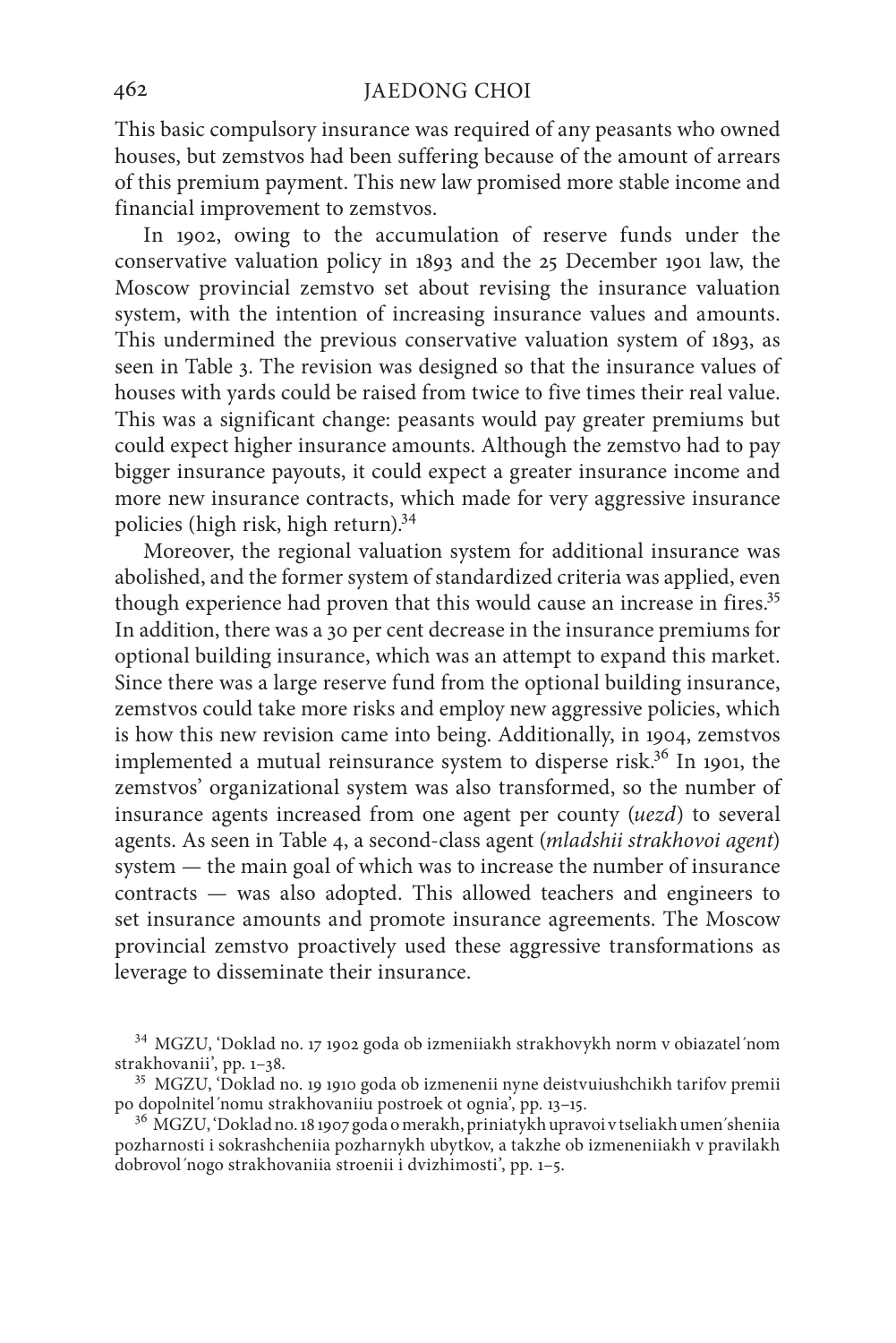| <b>Year/Insurance Agent</b> | <b>First-Class</b> | <b>Second-Class</b> | <b>District</b> |
|-----------------------------|--------------------|---------------------|-----------------|
| $1901.11$ <sup>1</sup>      | 13                 | 120                 |                 |
| 1902.3                      | 13                 | 133                 |                 |
| 1903.10 <sup>2</sup>        | 13                 | 149                 |                 |
| 1907.1                      | 13                 | N/A                 |                 |
| $1907.8^3$                  | 14                 | 125                 |                 |
| 1908.8                      | 12                 | 109                 | 6               |
| 1909.9                      | 12                 | 109                 | 7               |
| 1910.12                     | 12                 | 79                  | 13              |
| 1911.12                     | 6                  | 32                  | 37              |
| 1912.11 <sup>4</sup>        | O                  | O                   | 51              |
| 1914.6 <sup>5</sup>         | $\Omega$           | $\Omega$            | 59              |
| $1915.12^{6}$               | O                  | O                   | $59 + 1$        |

*Table 4: The number of insurance agents in Moscow provincial zemstvo*

Sources: 1. MGZU, 'Doklad no. 19 1901 goda po porucheniiam gubernskogo zemskogo sobraniia, po khodataistvam uezdnykh zemstv po strakhovoi chasti i po tekushchim delam', pp. 1–5; 2. MGZU, 'Doklad no. 19 1904 goda po porucheniiam gubernskogo zemskogo sobraniia, po khodataistvam uezdnykh zemstv po pozharno-strakhovoi chasti i po tekushchim delam', pp. 1–14; 3. MGZU, 'Doklad no. 17 1907 goda po voprosu o reforme v postanovke strakhovoi agentury', pp. 1–20; 4. MGZU, 'Doklad no. 17 1913 goda po voprosu o peresmotre seti uchaskovoi strakhovoi agentury i po tekushchim delam', pp. 1–23; 5. MGZU, 'Doklad no. 17 1914 goda o strakhovoi agenture', pp. 1–3; 6. 'Doklad no. 17 MGZU 1915 goda o strakhovoi agenture', pp. 1–3.

The series of proactive and aggressive revisions of the insurance system in Moscow province resulted in a rapid and sustainable increase in markets among peasants, as seen in Table 6. At the same time, as indicated in Table 2 and Figure 1, instances of fire also rapidly increased between 1902 and 1904, before the Revolution of 1905, and continuously increased until 1914, when the First World War broke out.

## *Overestimation of the insurance value*

When the insurance value was excessively higher than the real value, zemstvos often had to give the insured payouts that were greater than the real value of the property or the amount of damage. For example, if the insurance value was three times greater than the real value, the payable amount of compulsory basic insurance could have been 60 or 90 per cent of the real value. If the registrants had additional insurance, the final payable amount could be twice as much as the real value. Because of this system, registered peasants were able to benefit greatly from burning down their own houses.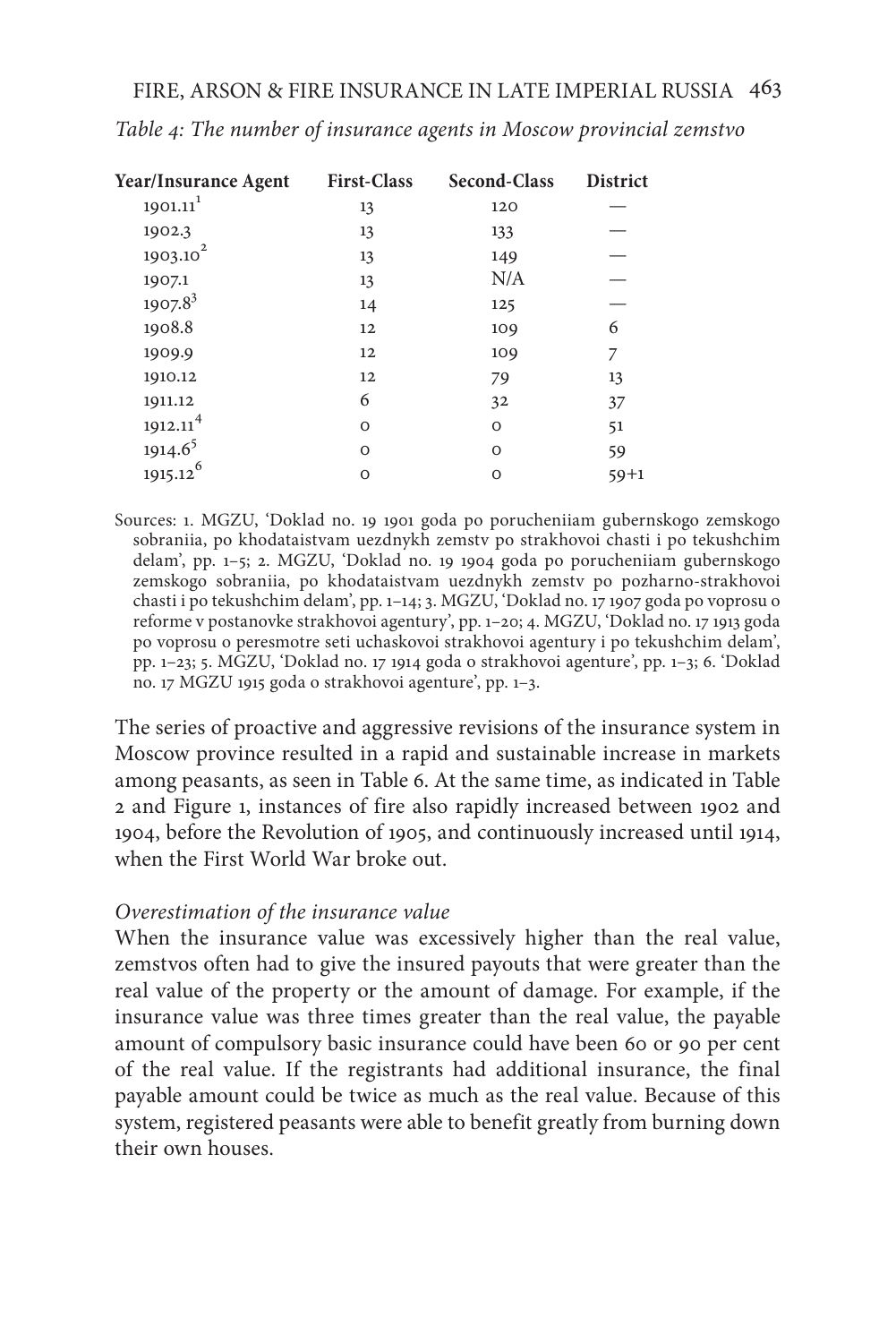Before the 1902 revisions, peasants already thought that insurance values were overestimated, but after the revision, insurance values became even more so. According to zemstvos' reports, there were many cases of insurance amounts being three to ten times higher than the real values.<sup>37</sup>

Moreover, private fire insurance companies also allowed higher insurance values to expand their insurance network among peasants. To illustrate this, Table 5 shows the data of Poletkikoe village, Vladimir county, Vladimir province.

As seen in Table 5, there was a significant difference in the insurance amounts between zemstvos and other private companies. On average, the private insurance companies set the insurance amount at two or three times as much as that of zemstvo, and in some cases, it could be as much as six to seven times as much as that of zemstvo. Thus, if peasants enrolled in the private insurance companies, they had the chance to obtain far higher insurance values than they could through zemstvo, and the incentive to commit arson became even stronger.

In other provinces in European Russia, the insurance amount was higher than the real value of damaged buildings.<sup>38</sup> This became clear when zemstvos adopted the district insurance agent (*uchastkovoi strakhovoi agent*) system in 1907 (Table 4) in order to re-examine insurance values. For example, after re-examining fire cases in Minsk province, an agent discovered that the insurance amount estimated by the township administration (*volostnoe pravlenie*) was three to five times higher than the real value of the damaged buildings. An agent in Kiev province reported that it was not surprising that arsons happened and served as investments. What was surprising, however, was that residents did not have ethical qualms about the insurance amounts being ten times higher than the real value of the damaged buildings. In Sterlitamak county, Ufa province, where a re-examination was done by a special committee in 1912, it was reported that there were many cases of insurance amounts being five to ten times higher than the real values. A zemstvo agent in Viatka province also reported cases of overestimated insurance amounts.<sup>39</sup>

 $37$  Lumber prices remained the same from the late nineteenth century to 1910, and in some regions even dropped. See V. I. *Denisov, Lesa Rossii, ikh eksploatatsia i lesnaia torgovlia*, St Petersburg, 1911, pp. 144–59; *Statisticheskii ezhegodnik Kostromskoi gubernii. Lesnaia tekushaia statistika, vyp. 4. Tsena na drova za shestiletie 1905–1910 gg. Po soobshcheniiam korrespondentov*, Kostroma, 1913; *Materialy dlia otsenki zemel*´ *Kostromskoi gubernii*, 13, Kostroma, 1915, p. 177. <sup>38</sup> *Zemskoe delo*, 1912, 23, p. 1534. <sup>39</sup> Ibid., 24, pp. 1634–44.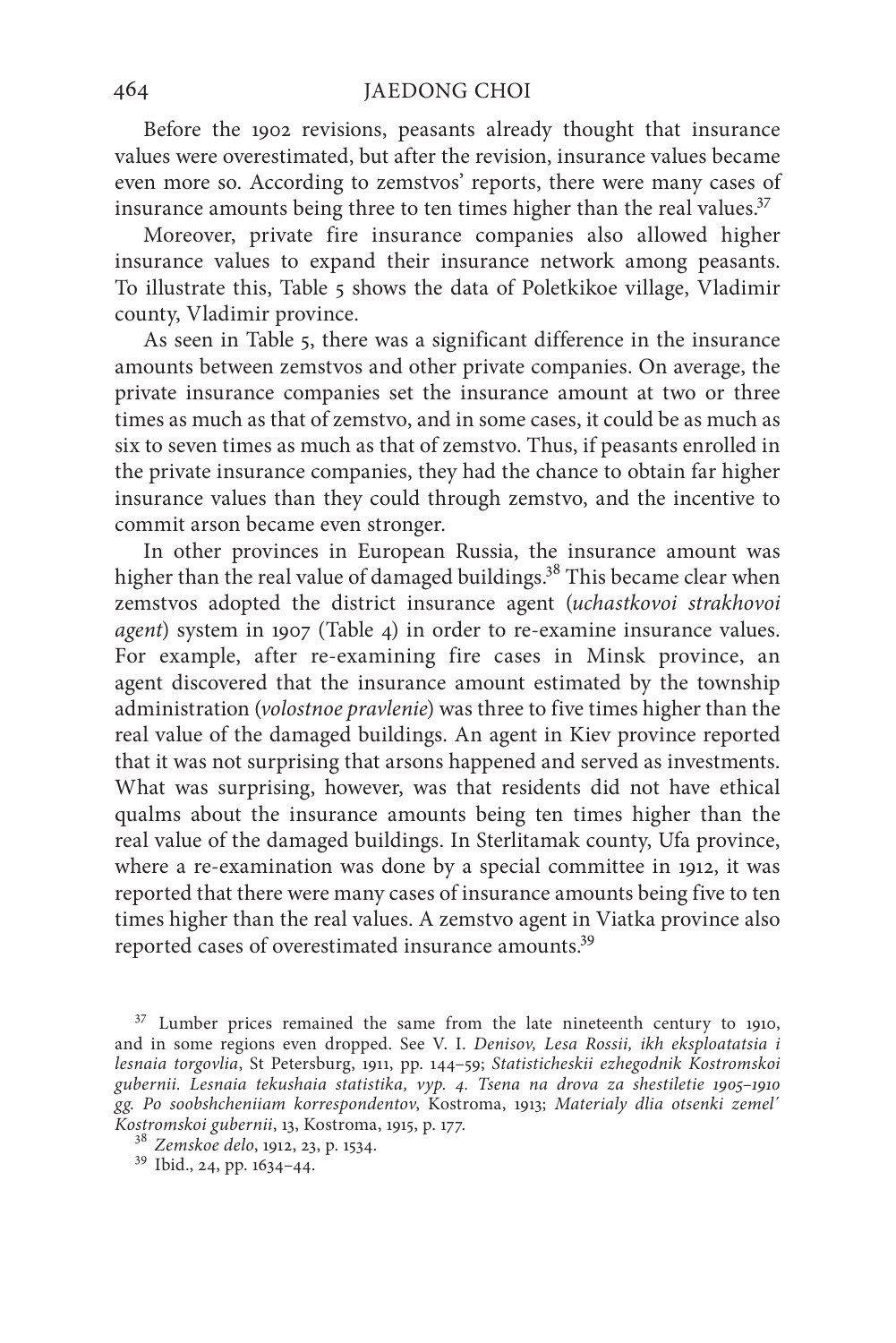| Insurance registration no. | Value by zemstvo | Value by private company |
|----------------------------|------------------|--------------------------|
| 141                        | 800              | 1000                     |
| 142                        | 600              | 1400                     |
| 195                        | 150              | 600                      |
| 201                        | 200              | 700                      |
| 203                        | 600              | 1200                     |
| 207                        | 400              | 975                      |
| 209                        | 200              | 1100                     |
| 221                        | 150              | 1000                     |
| 113                        | 600              | 1000                     |
| 116                        | 1000             | 1200                     |
| 119                        | 600              | 1000                     |
| 121                        | 1000             | 1100                     |
| 124                        | 100              | 700                      |
| 224                        | 500              | 800                      |
| 227                        | 100              | 450                      |
| 228                        | 120              | 300                      |
| 230                        | 100              | 600                      |
| 238                        | 100              | 400                      |
| 239                        | 100              | 200                      |
| 241                        | 200              | 600                      |
| 255                        | 5600             | 11000                    |
| <b>TOTAL</b>               | 13220            | 27325                    |

*Table 5: The insurance value by zemstvo insurance and private companies (Poletkikoe village*) *(rubles)*

Source: *Strakhovoe delo*, 1909, 4, pp. 110–12.

There were also similar cases in Moscow province. The 25 December 1901 law facilitated the large increase in insurance amounts because the final decision remained in the hands of township administrations which were composed of peasants, and the second-class insurance agents who received 10 per cent of the insurance premiums as commission. Unfortunately, since the second-class agents did not have enough professional knowledge to evaluate the buildings, peasants took the initiative in the agreements, which resulted in insurance values being set as high as possible. The system agents benefited from this since they received 10 per cent of the premium amounts. Therefore, the valuation turned out to be far higher than the real value of buildings. For example, all registered buildings with additional insurance held a total real value of 6,000,000 rubles in 1900; these buildings were evaluated as being four times more valuable,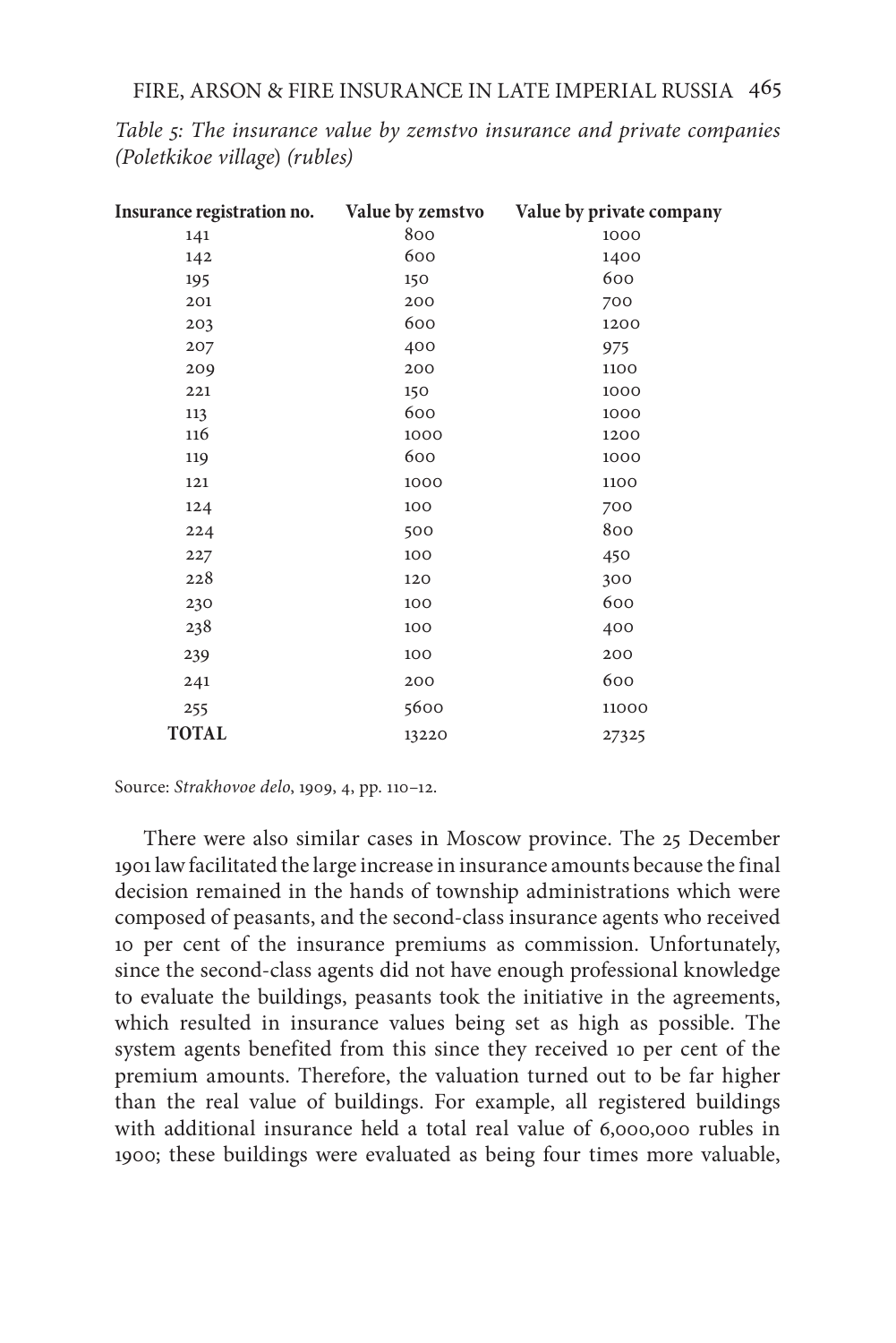at 27,000,000 rubles, in 1905. During this time, new applicants doubled from 36,482 to 73,284. The average insurance premium doubled from 188 rubles in 1900 to 372 rubles in 1905. In 1900, applicants for optional insurance totalled 25,488, and the insurance amount totalled 28,000,000 rubles; by 1905, the number of applicants totalled 25,604 and the insurance value totalled 49,000,000 rubles, which means that it was only the amount of insurance that increased.40 This increase in insurance values, which occurred between 1902 and 1904, invited an increase in fires and arsons.

Between 1905 and 1907, peasant rebellions occurred, but the increase in fires during the Revolution of 1905 was not necessarily related to them, especially in Moscow province. According to Dubrovskii, the peasant movement was primarily in the central black soil, Ukrainian and Volga provinces. However, the peasant rebellion cases in the central industrial provinces, including Moscow province, were few — only 482 cases out of a total of 7,165 cases in Russia. The total number of attacks on landlords in Russia was 5,404, with 979 (18.1%) of them being related to arson, while the central industrial provinces only experienced sixty instances of arson. Thus, between 1905 and 1907, the influence of the peasant movement on the central industrial provinces was rather small.<sup>41</sup> As a result, the Moscow provincial zemstvo determined that the fires were caused by the revision of the insurance valuation system and were not violent acts of arson targeting landlords and nobles. The zemstvo also recognized that the economy of many peasants had worsened, and thus it was to their advantage to utilize the insurance system in order to make use of the high insurance amounts.<sup>42</sup>

On the other hand, the zemstvo fire insurance in Moscow province recorded an enormous deficit from 1904 or 1905 to 1911 because of the rapid increase of fires. Basic compulsory insurance also showed a continual loss from 1906 to 1911, reaching 162,172 rubles total. Further, additional insurance became unprofitable from 1905 and amassed a deficit of 648,830 rubles by 1911. Optional building insurance also fell into a deficit totalling 733,032 rubles, beginning in 1904.<sup>43</sup>

<sup>43</sup> Otchet MGZU po vzaimnomu strakhovaniiu ot ognia stroenii i dvizhimosti za 1908 g., Мoscow, 1909, pp. ii–viii; *Otchet MGZU po vzaimnomu strakhovaniiu ot ognia stroenii i* 

<sup>40</sup> MGZU, 'Doklad no. 17 1911 goda o postanovke strakhovoi agentury', p. 3. <sup>41</sup> S. M. Dubrovskii, *Krest´ianskoe dvizhenie v revoliutsii 1905–1907 gg.*, Мoscow, 1956,

<sup>&</sup>lt;sup>42</sup> MGZU, 'Doklad no. 17 1911 goda o postanovke strakhovoi agentury', p. 4. This kind of understanding in Moscow provincial zemstvo was common from 1906. MGZU, 'Doklad no. 18 1906 goda ob izmeniiakh v pravilakh strakhovaniia stroenii i dvizhimosti', pp. 78;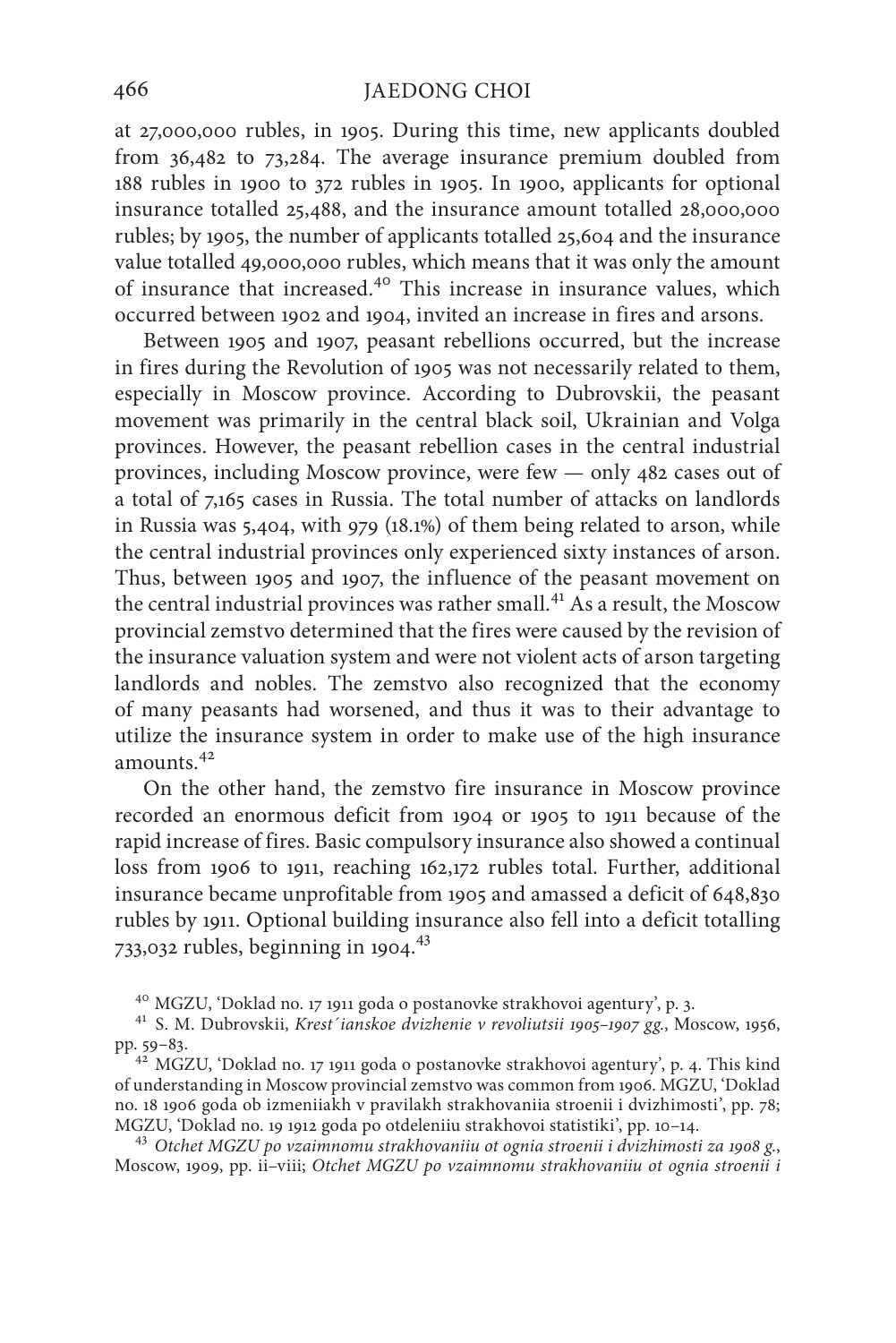As a result, zemstvos re-examined the insurance value of the insurances; increased the insurance premium on optional building insurance by 20 per cent (1907); and enforced cancellations of insurance contracts associated with frequent fires and high insurance values. This was all in an attempt to stop fires since they were the main cause of the deficit. Zemstvos also abolished the same standardized criteria for additional insurance and reapplied the regional and unequal valuation system, and shut down the township administration valuation business (1912).

Despite the financial difficulty, however, the Moscow provincial zemstvo did not return to a conservative revision of the insurance valuation system; instead, it maintained the aggressive insurance policy, inviting a continued deficit and an increase in insurance amounts. Because of this, the number of people who applied for additional and optional building insurance steadily increased, as indicated in Table 6, in spite of the implementation of an insurance premium increase and another series of resolutions regarding the deficit.

The profit from fire was not the only financial benefit for peasants. A building property usually had mill facilities, including a workspace and a store, which were not used for housing but for business. As long as peasants received income from the facilities, zemstvo tax was charged. Therefore, if a fire occurred on these properties, all of the delinquent taxes would disappear from the record regardless of the length of the arrears or the amount of taxes owed. The Supreme Court (*Senat*), the Ministry of the Interior and the Ministry of Finance consistently supported this regulation, despite the criticisms voiced by many provincial zemstvos. The governments reasoned that the principle taxation system on real estate was material-based rather than people-based.<sup>44</sup> This principle was very influential because many peasants could not live on farming alone, and needed to have second jobs.

## *The increase of applicants*

Because of the overestimations by township administrations and secondclass insurance agents, especially under the aggressive insurance policies of 1902, peasants could receive insurance amounts that grossly exceeded the real value of their properties. Thus, many peasants actively bought additional insurance and optional building insurance policies. As seen in Table 6, the number of applicants in Moscow province who applied for additional and optional building insurance — insurance that gave the

*dvizhimosti za 1915 g.*, Мoscow, 1917, pp. 5–13. <sup>44</sup> RGIA, f. 1288, op. 3, 1911 g., d. 82, ll. 1–23.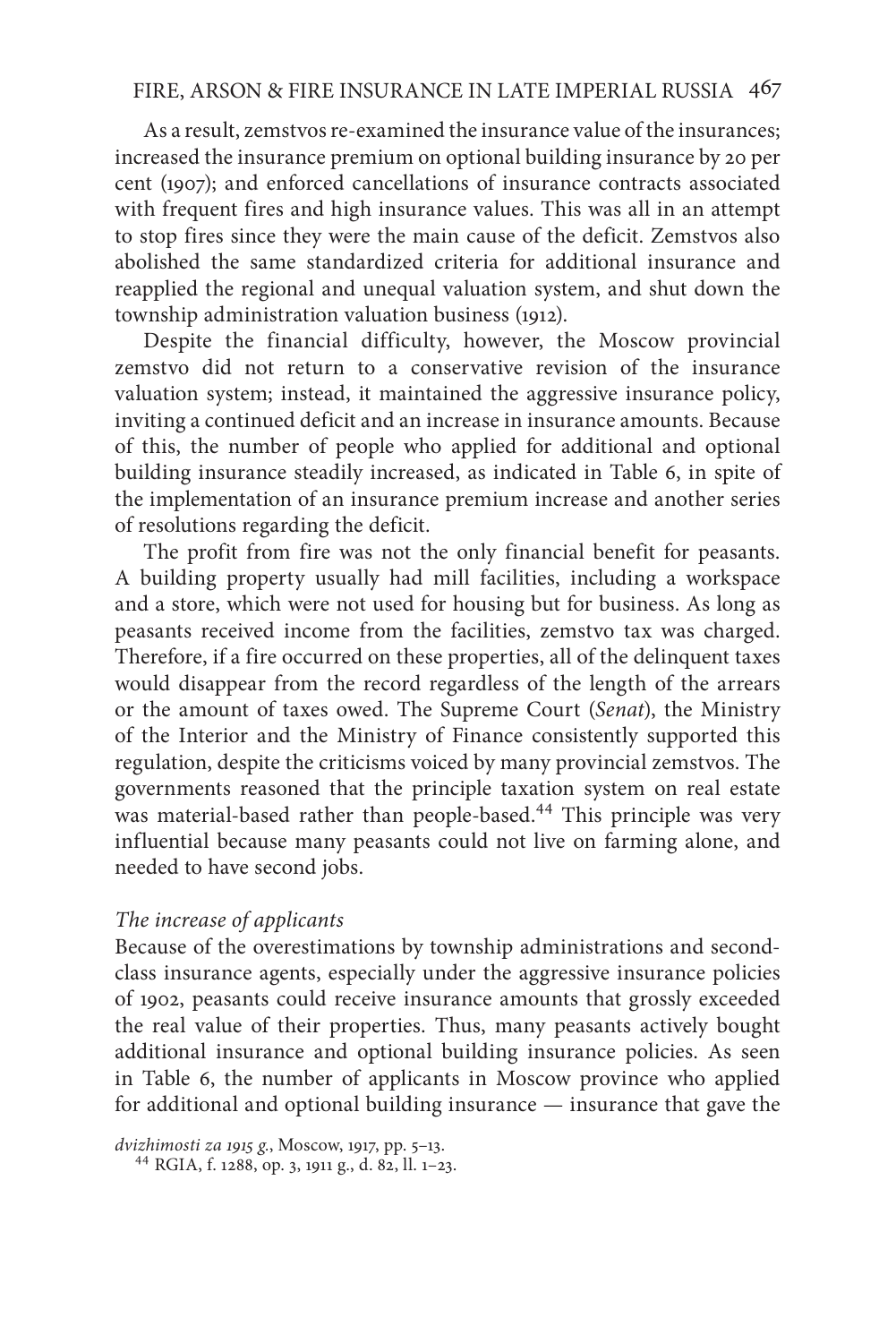insured a chance to receive 70 to 80 per cent of the insurance value rapidly increased. These applicants totalled 14.4 per cent of the whole of Russia in 1894; 28 per cent in 1900; and the early 1900s also experienced a big increase.<sup>45</sup> By 1904, the applicants for additional insurance and optional building insurance totalled 40 per cent of insured people with compulsory basic insurance, and this figure continued to increase: in 1909, it totalled 50 per cent, and reached 60 per cent by 1915. The numbers varied by county, but it can be seen that the applicant ratio is highest in the counties where fire ratios and damages were also high. In 1915, 80 per cent of the applicants were in Volokolamsk county; about 70 per cent were in Buronnity county, Kolomna county and Moscow county; and 50 to 60 per cent were in other counties. Of course, the primary reason for this was the aggressive revisions of the insurance valuation system (1902) and the adoption of second-class insurance agents.<sup>46</sup> Moreover, private insurance consistently expanded in rural peasant society between 1894 and 1915. For example, in the whole of Russia (not including Poland, the Baltic provinces and Finland), the value of fire insurance in rural areas in 1894 totalled 125,790,000 rubles, and in 1900 doubled to 260,290,000 rubles; in 1904, it amounted to 279,210,000 rubles; in 1908, it was 258,740,000 rubles; and in 1911, it totalled 481,830,000 rubles. Including in-house properties, marketing properties, and commodities, the sum of the insurance amount was 218,320,000 rubles in 1894; 357,250,000 rubles in 1900; 395,810,000 rubles in 1904; 492,170,000 rubles in 1908; and 764,890,000 rubles in 1911, with the total doubling during the eight years between 1904 and 1911. $47$ 

According to this data, it is clear that Russian peasants in those days proactively utilized private insurance companies, not just the additional and optional insurance of zemstvo fire insurance. So with the addition of private insurance, the numbers of peasant applicants increased to over 60 per cent.

<sup>45</sup> *Otchet MGZU po vzaimnomu strakhovaniiu ot ognia stroenii i dvizhimosti za 1908 g.*, Мoscow, 1909, pp. ii–viii; *Otchet MGZU po vzaimnomu strakhovaniiu ot ognia stroenii i* 

*dvizhimosti za 1915 g.*, Мoscow, 1917, pp. 5–13. <sup>46</sup> *Otchet MGZU po vzaimnomu strakhovaniiu ot ognia stroenii i dvizhimosti za 1915 g.*, Moscow, 1917. Prilozhenie no. IIIa i no. IV. <sup>47</sup> *Obshchaia statistika aktsionernykh strakhovykh ot ognia obshchestv. Pogodnye* 

*svedeniia s 1884 goda*, St Petersburg, 1911, pp. 8–11.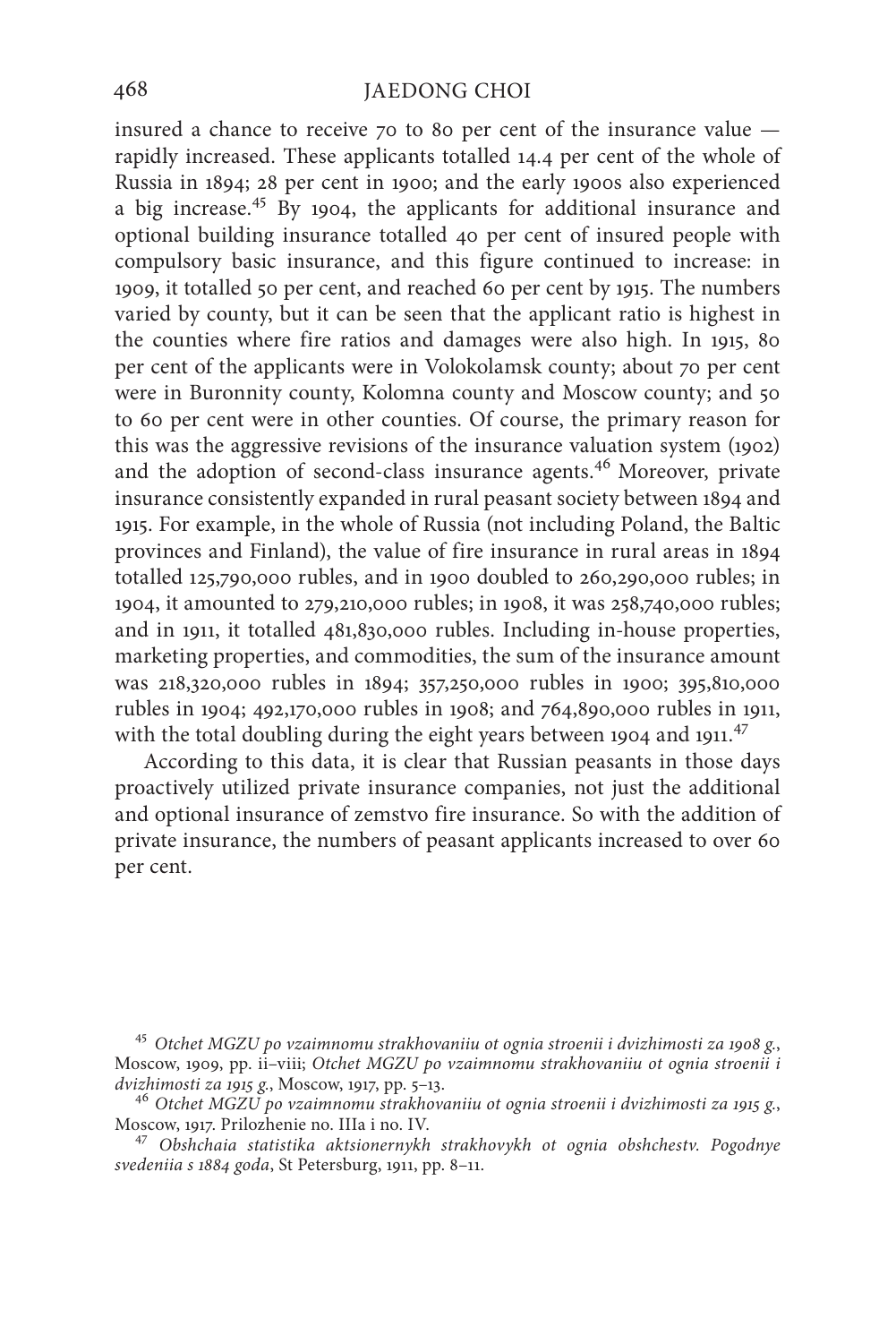*Table 6: The number of applicants in Moscow provincial zemstvo fire insurance*

|                   | Compulsory<br>basic<br>insurance | <b>Additional insurance</b> |       | insurance                  | <b>Optional building</b> |        | Optional property<br>insurance (peasants) |      |
|-------------------|----------------------------------|-----------------------------|-------|----------------------------|--------------------------|--------|-------------------------------------------|------|
| Year              | <b>Applicants</b>                | Applicants Ratio%           |       | <b>Applicants</b><br>Total | Peasants                 | Ratio% | Applicants Ratio%                         |      |
| $1894^1$          | 206,600                          | 19,100                      | 9.24  | 13,591                     | $10743^{15}$             | 5.20   |                                           |      |
| 1895              | 206,900                          | 23,500                      | 11.36 | 14,875                     | 16<br>11,570             | 5.59   |                                           |      |
| 1896              | 207,100                          | 25,200                      | 12.17 | 16,420                     | 12,850                   | 6.20   |                                           |      |
| 1897              | 205,400                          | 29,600                      | 14.41 | 19,090                     | 15,060                   | 7.33   | $187^{16}$                                | 0.09 |
| 1898              | 206,200                          | 33,200                      | 16.10 | 20,885                     | 16,513                   | 7.86   | 296                                       | 0.14 |
| 1899              | 207,000                          | 35,500                      | 17.15 | 22,983                     | 18,368                   | 8.87   | 389                                       | 0.19 |
| 1900              | 205,148                          | 36,400                      | 17.74 | 25,488                     | 20,852                   | 10.03  | 441                                       | 0.21 |
| $1901^2$          | 207,100                          | 41,381                      | 19.98 | 29,697                     | 24,158                   | 11.66  | 547                                       | 0.26 |
| 1902              | 211,700                          | 46,764                      | 22.09 | 34,760                     | 28,112                   | 13.28  | 840                                       | 0.40 |
| 1903              | 213,928                          | 46,282                      | 21.63 | 41,951                     | 33,853                   | 15.82  | 1,429                                     | 0.67 |
| 1904 <sup>3</sup> | 216,156                          | 58.781                      | 27.19 | 31,188                     | 15,259                   | 10.10  | 1,570                                     | 0.73 |
| 1905 <sup>4</sup> | 218,233                          | 3,380                       | 33.62 | 25,604                     | 15,259                   | 6.99   | 2,371                                     | 1.09 |
| 1906 <sup>5</sup> | 221,122                          | 81,215                      | 36.73 | 28,266                     | 16,689                   | 7.55   | 4,130                                     | 1.87 |
| 1907 <sup>6</sup> | 223,822                          | 88,247                      | 39.43 | 28,067                     | 17,428                   | 7.79   | 5,195                                     | 2.32 |
| 1908 <sup>7</sup> | 227, 272                         | 91,341                      | 40.19 | 28,419                     | 17,169                   | 7.55   | 3,907                                     | 1.72 |
| 1909 <sup>8</sup> | 229,742                          | 92,957                      | 40.46 | 29,193                     | 18,030                   | 7.85   | 4,020                                     | 1.75 |
| 1910 <sup>9</sup> | 231,758                          | 101,866                     | 43.95 | 30,664                     | 18,804                   | 8.11   | 4,329                                     | 1.87 |
| $1911^{10}$       | 231,916                          | 104,646                     | 45.12 | 30,671                     | 18,534                   | 7.99   | 4,905                                     | 2.11 |
| $1912^{11}$       | 232,732                          | 106,719                     | 45.85 | 30,193                     | 18,350                   | 7.88   | 5,657                                     | 2.43 |
| $1913^{12}$       | 234,957                          | 113,838                     | 48.45 | 31,007                     | 18,248                   | 7.77   | 5,546                                     | 2.36 |
| $1914^{13}$       | 234,220                          | 117,968                     | 50.37 | 31,853                     | 17,687                   | 7.55   | 4,767                                     | 2.04 |
| $1915^{14}$       | 236,841                          | 121,088                     | 51.13 | 32,318                     | 17,674                   | 7.46   | 4,954                                     | 2.09 |
|                   |                                  |                             |       |                            |                          |        |                                           |      |

- Sources: 1. *Otchet po revizii zemskikh uchrezhdenii Moskovskoi gubernii*, vol. 2, St Petersburg, 1904, pp. 96–97; 2. MGZU, 'Doklad no. 19 1909 goda po tarifnym voprosam', pp. 6–7; 3. *Otchet MGZU po vzaimnomu strakhovaniiu ot ognia stroenii i dvizhimosti* (hereafter, *Otchet MGZU) za 1904 god.*, Moscow, 1905. Prilozhenie no. 2–4; 4. *Otchet MGZU za 1905 god.*, Moscow, 1906, Prilozhenie no. 2–4; 5. *Otchet MGZU za 1906 god.*, Moscow, 1907, Prilozhenie no. 2–4; 6. *Otchet MGZU za 1907 god.*, Moscow, 1908, Prilozhenie no. 2–4; 7. *Otchet MGZU za 1908 god.*, Moscow, 1909, Prilozhenie no. 2–4; 8. *Otchet MGZU za 1909 god.*, Moscow, 1910, Prilozhenie no. 2–4; 9. *Otchet MGZU za 1910 god.*, Moscow, 1911, Prilozhenie no. 2–4; 10. *Otchet MGZU za 1911 god.*, Moscow, 1912, Prilozhenie no. 2–4; 11. *Otchet MGZU za 1912 god.*, Moscow, 1913, Prilozhenie no. 2–4; 12. *Otchet MGZU za 1913 god.,* Moscow, 1914, Prilozhenie no. 2–4; 13. *Otchet MGZU za 1914 god.*, Moscow, 1915, Prilozhenie no. 2–4; 14. *Otchet MGZU za 1915 god.*, Moscow, 1916, Prilozhenie no. 2–4; 15. *Otchet MGZU za 1894 god.*, Moscow, 1895, Prilozhenie no. 2–4; 16. *Materialy po statistike i organizatsii vzaimnogo zemskogo perestrakhovaniia imushchestv ot ognia*, Riazan´, 1907, Prilozhenie no. 5. 'Svedeniia o khode priamogo strakhovaniia stroenii v soiuznykh zemstvakh', pp. 60–61.
- Note: From 1903 to 1905, the reason peasant applicants decreased in optional building insurance is because the buildings under 1,500 rubles of insurance value were forced to shift to additional insurance in 1904 (MGZU, 'Doklad no. 18 1907 goda o merakh, priniatykh upravoi v tseliakh umen´sheniia pozharnosti i sokrashcheniia pozharnykh ubytkov, a takzhe ob izmeneniiakh v pravilakh dobrovol´nogo strakhovaniia stroenii i dvizhimosti', p. 2).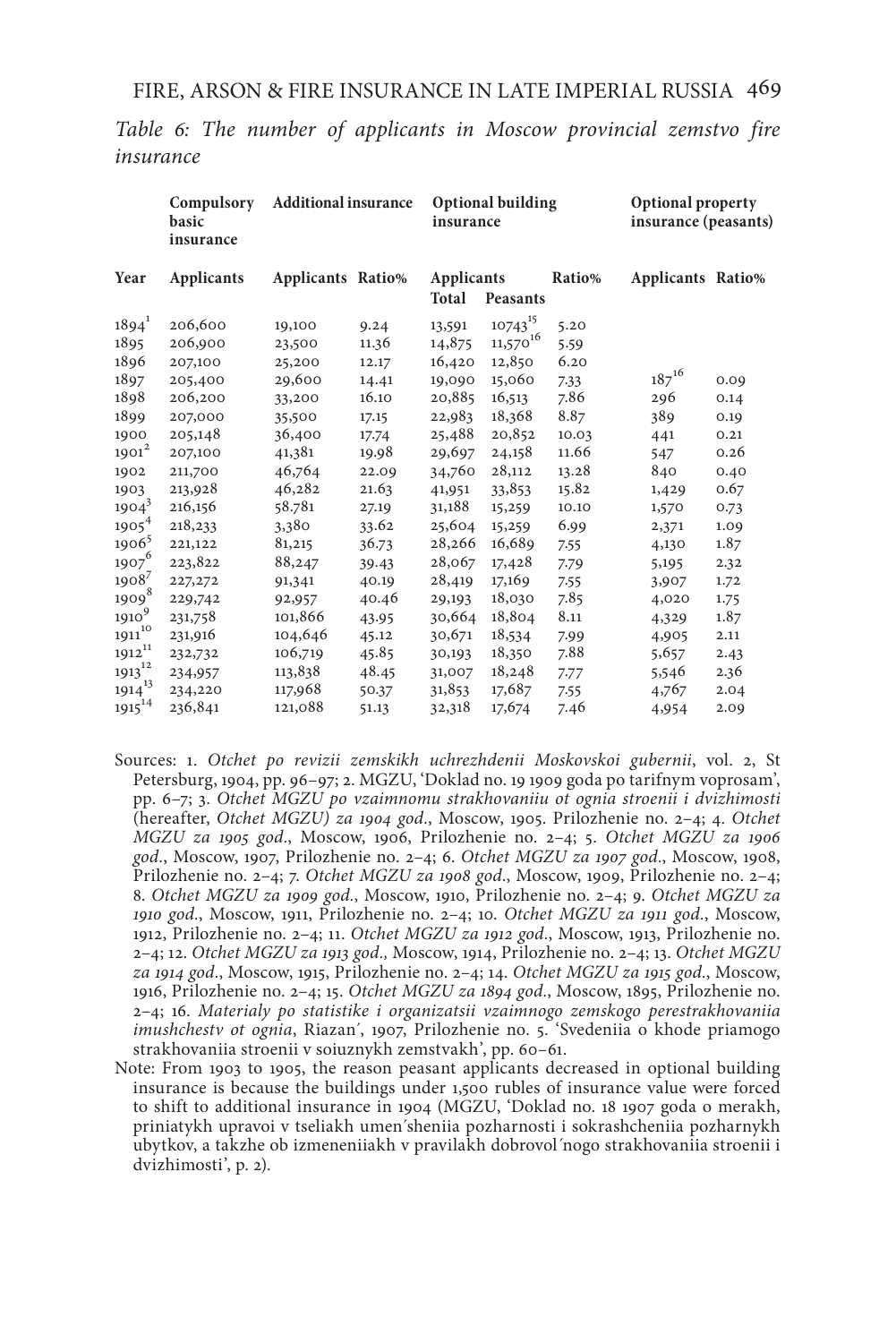## *Causes of fire and arson*

According to official data gathered by the Russian government through police and township administrations, the listed causes of fire included lightning, mishaps with fireplaces and chimneys, blunders, suspicious arson and unknown causes. The investigation of fire causes and prosecution of criminal acts was done by local police and township administrators, many of whom were peasants. They did not have enough knowledge to figure out the exact causes of fires, and because of close relationships in the peasant communities, they were very reluctant to judge a fire as arson. Once a fire was judged as arson, a long trial was inevitable, and if the accused was found guilty, criminal punishment was very heavy.<sup>48</sup> Therefore, police and administrators preferred making judgements of 'unknown' or 'blunder' instead of arson. Table 7 shows the data on fire causes for every five-year period between 1870 and 1904.

| Year        | Lightning | Mishaps with fireplaces Blunders Arsons<br>and chimneys |      |      | Unknown |
|-------------|-----------|---------------------------------------------------------|------|------|---------|
| $1870 - 74$ | 3.3       | 10.0                                                    | 33.1 | 10.6 | 43.0    |
| $1875 - 79$ | 3.1       | 8.6                                                     | 28.8 | 12.4 | 47.1    |
| $1880 - 84$ | 3.5       | 10.9                                                    | 30.6 | 13.6 | 41.4    |
| $1885 - 89$ | 3.2       | 10.6                                                    | 35.9 | 13.2 | 37.1    |
| $1890 - 94$ | 3.7       | 12.5                                                    | 35.0 | 12.4 | 36.4    |
| $1895 - 99$ | 3.3       | 14.3                                                    | 37.6 | 9.9  | 34.9    |
| $1900 - 04$ | 2.7       | 15.5                                                    | 36.6 | 10.3 | 34.9    |

|  |  |  | Table 7: Causes of fire in late nineteenth-century Russia (%) |  |  |
|--|--|--|---------------------------------------------------------------|--|--|
|--|--|--|---------------------------------------------------------------|--|--|

Source: *Statistika pozharov v Rossiiskoi imperii za 1895–1910 gody, ch. 1: 63 gubernii Evropeiskoi Rossii*, St Petersburg, 1912, p. xxi.

Suspicious arson accounted for 10 to 14 per cent of all fires. However, as A. A. Shaft pointed out at the first Russian Disaster Prevention Convention in 1892, this was the average percentage in all the regions, and that of many provinces reached 20 or 30 per cent, or even as much as 38 per cent.<sup>49</sup> Interestingly, unknown causes, which accounted for the greatest number of fires, declined gradually, but still accounted for about 35 per cent in 1900, while blunders accounted for 40 per cent. Both unknown causes and blunders could easily be exempted from criminal charges. In terms

<sup>48</sup> *Trudy pervogo vysochaishe utverzhdennogo s´´ezda russkikh deiatelei po pozharnomu delu,* vol. 1, St Petersburg, 1892, pp. 589–94. <sup>49</sup> Ibid., p. 586.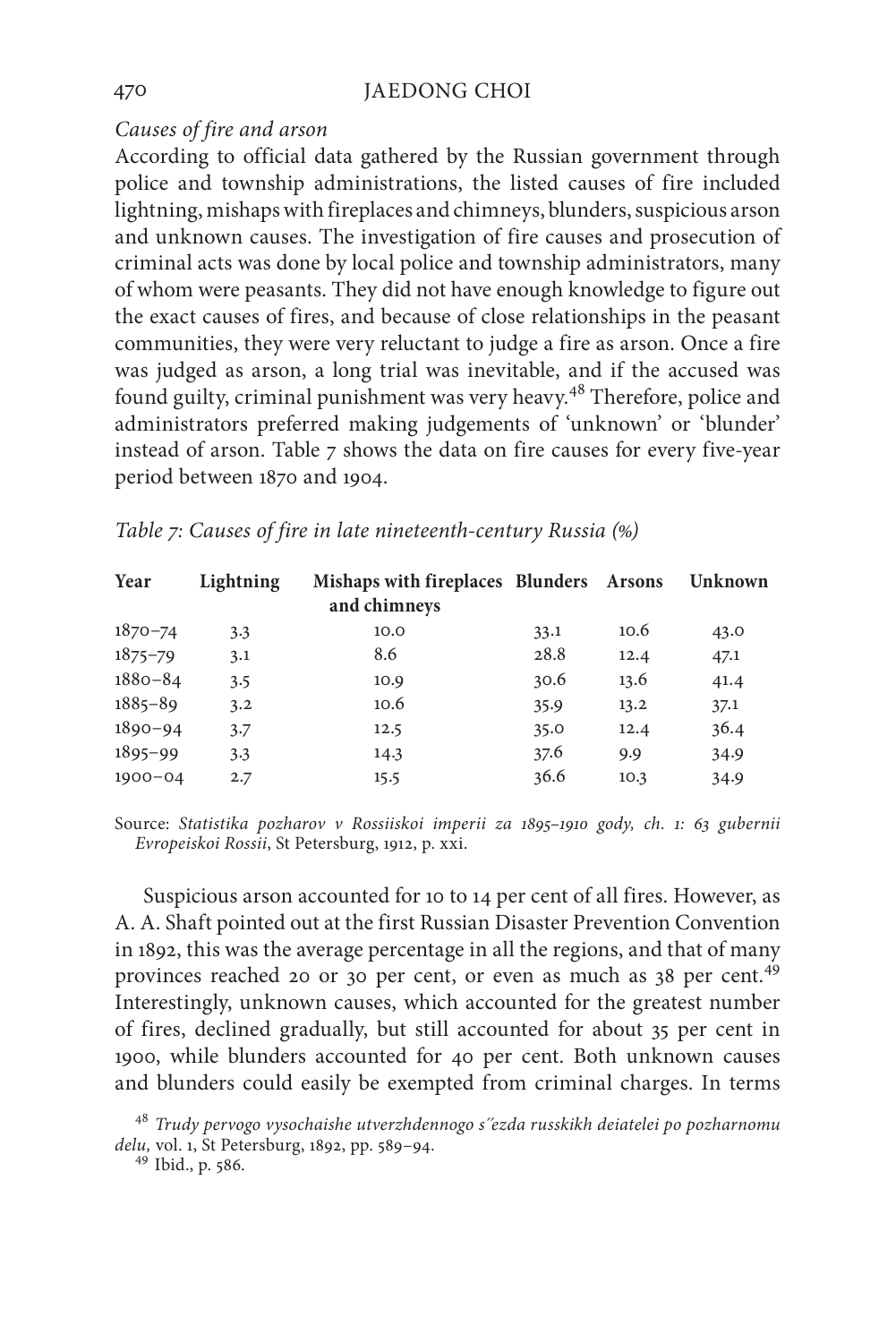## FIRE, ARSON & FIRE INSURANCE IN LATE IMPERIAL RUSSIA 471

of criminal charges, almost 80 per cent of the fires fell into a grey area. Among these, there were certainly fires caused by arson, but this grey area could only be reduced if methods of investigation were improved.

| Fire cause/Year                            |     | 1911<br>Case Ratio% |     | 1912<br>Case Ratio% | 1913 | Case Ratio% |     | 1914<br>Case Ratio% | $1873 - 82$<br>Ratio% |
|--------------------------------------------|-----|---------------------|-----|---------------------|------|-------------|-----|---------------------|-----------------------|
| Lightning                                  | 40  | 1.97                | 33  | 2.05                | 25   | 1.71        | 23  | 2.36                | 3.62                  |
| Mishaps with<br>fireplaces<br>and chimneys | 266 | 14.19               | 175 | 11.21               | 162  | 11.55       | 118 | 12.11               | 6.54                  |
| Blunders                                   | 593 | 13.07               | 673 | 17.30               | 476  | 15.61       | 379 | 20.43               | 16.46                 |
| Children                                   | 69  | 3.63                | 35  | 2.18                | 86   | 5.84        | 97  | 9.34                | 2.35                  |
| Arsons                                     | 471 | 24.28               | 386 | 23.89               | 341  | 23.66       | 244 | 24.03               | 13.04                 |
| Unknown                                    | 856 | 42.86               | 757 | 43.37               | 640  | 41.63       | 331 | 31.73               | 57.99                 |
| <b>TOTAL</b>                               |     | 2295                |     | 2060                |      | 1721        |     | 1192                | 100                   |

#### *Table 8: Fire causes in Moscow province during the Stolypin agrarian reform*

Source: *Statisticheskii otchet o vzaimnom zemskom strakhovanii v Moskovskoi gubernii za 1914 god*, Мoscow, 1916, pp. 64–65.

As indicated in Table 8, between 1873 and 1882 suspicious arson constituted 13 per cent of the fire causes in Moscow province, while blunders and unknown causes accounted for 16.5 per cent and 58.0 per cent, respectively. However, between 1911 and 1914, the period of the Stolypin agrarian reform, there was a relative decline in the percentage of unknown causes, and suspicious arson drastically increased to 24 per cent. This was a result of stricter investigations into the causes of fire.

In other provinces, blunders and unknown causes also declined, while suspicious arson cases rose. According to the statistics of the Voronezh provincial zemstvo, which were submitted to the All Russia Convention held in Kiev in 1913, the percentage of suspicious arson increased from 12 to 36 per cent between 1903 and 1912 in relation to compulsory basic insurance. Additionally, the percentage of cases of blunder dropped from 40 per cent to 15 per cent, and unknown causes decreased from 32 to 25 per cent.50 Also, according to the data from Chernigov province, the percentage of suspicious arson was 18 per cent between 1905 and 1907, but rose to 31 per cent between 1908 and 1910, and grew to as much as 41 per cent in some southern counties in this province. According to the zemstvo data from Kiev province, the percentage of suspicious arson was 42 per cent

<sup>50</sup> *Pozharnoe delo*, 1915, 9, p. 317.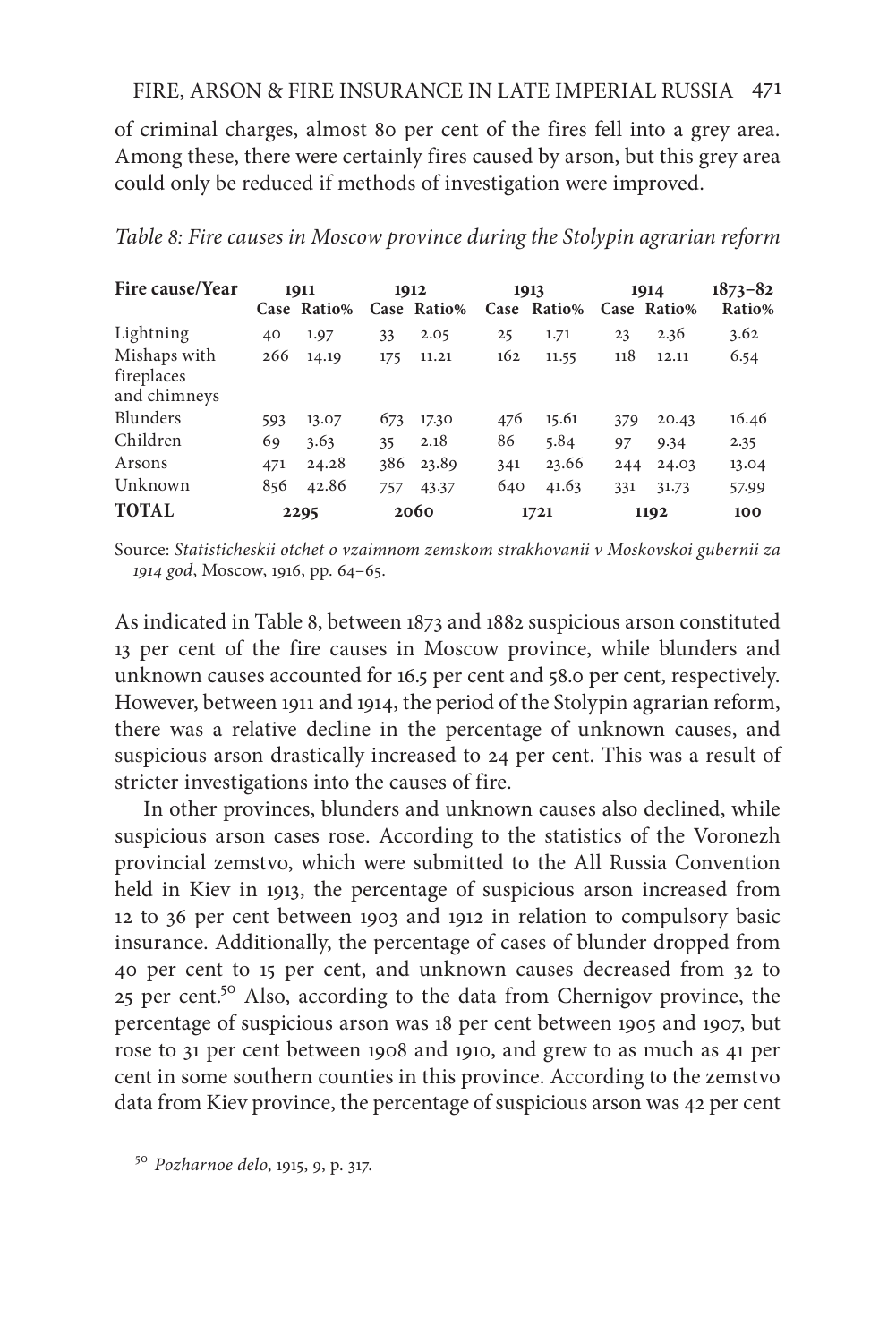between 1909 and 1911, and reached  $48.7$  per cent in 1909.<sup>51</sup> In fact, cases of blundersand unknown causes included a number of cases of arson.<sup>52</sup> As can be seen above, in spite of improvements in investigative methods, the total of grey area cases, at about 80 per cent, did not change.

The motives for arson could include such things as revenge, burglary, jealousy, the concealment of crimes, harassment of outsiders and ostracism. However, the cases that fell into the grey zone were relatively small in number53 and did not really compare to the greater number of true arson cases. These were the result of an insurance system that was designed to greatly benefit peasants.

Peasants used arson as a means of resolving financial difficulties. For instance, at midnight on 12 June 1912, a fire started in a riverside mill in a village. The insurance value was 2,180 rubles, and the insurance amount in zemstvo fire insurance was 1,480 rubles. The township administration conducted an investigation, but could not determine a cause. Since the owner did not appear suspicious, the township administration stated that the cause of the fire was unknown, and 1,459.63 rubles was paid to the owner. However, two weeks later, it was discovered that the mill had been extremely worn out, and its value was never beyond 100 rubles. The owner was accused of intentionally burning down the mill. Though this case was filed with the court on 12 April 1913, the insurance amount of 1,459.63 rubles was still paid to the insured.<sup>54</sup> In this way, peasants used fires and fire insurance to recover from failed businesses and to resolve financial difficulty in the peasant economy.<sup>55</sup>

Fire and arson rapidly increased, especially during the Stolypin agrarian reform. Peasants used arson to resolve family conflicts concerning private ownership and family-head rights, family divisions and inheritance. Fire frequently happened during conflicts over private ownership and property division between fathers and sons, co-heirs, or brothers.<sup>56</sup> The amounts

<sup>51</sup> *Zemskoe delo*, 1914, 4, pp. 238–39.<br><sup>52</sup> 50–60 per cent of fire cases were concentrated in the hours between 9 pm and 5 am, when fires and lamps were not to be used (*Trudy vserossiiskogo pozharnogo s´´ezda 1902 g. v Moskve*, vol. 2, St Petersburg, 1903, pp. 221–25; *Pozharnoe delo*, 1908, 10, p. 167; *Pozharnoe delo*, 1912, 2, pp. 48–49; *Statisticheskii otchet o vzaimnom zemskom strakhovanii v Moskovskoi gubernii za 1914 god*, Мoscow, 1916, p. 78), and 70 per cent of total fire cases occurred between April and September (*Statisticheskii otchet o vzaimnom zemskom strakhovanii v Moskovskoi gubernii za 1914 god*, Moscow, 1916, pp. 38, 68–69; *Strakhovoe delo*, 1916, 13, p. 375; *Zemskii*  strakhovyi vestnik, 1916, 10–11, pp. 124–25; Pozharnoe delo, 1914, 6, p. 197).<br>
<sup>53</sup> Ibid., 1912, 1, p. 13.<br>
<sup>54</sup> Ibid., 1914, 4, pp. 118–20.<br>
<sup>55</sup> Strakhovoe delo, 1916, 14–15, pp. 395–96.<br>
<sup>56</sup> Pozharnoe delo, 1905, 31,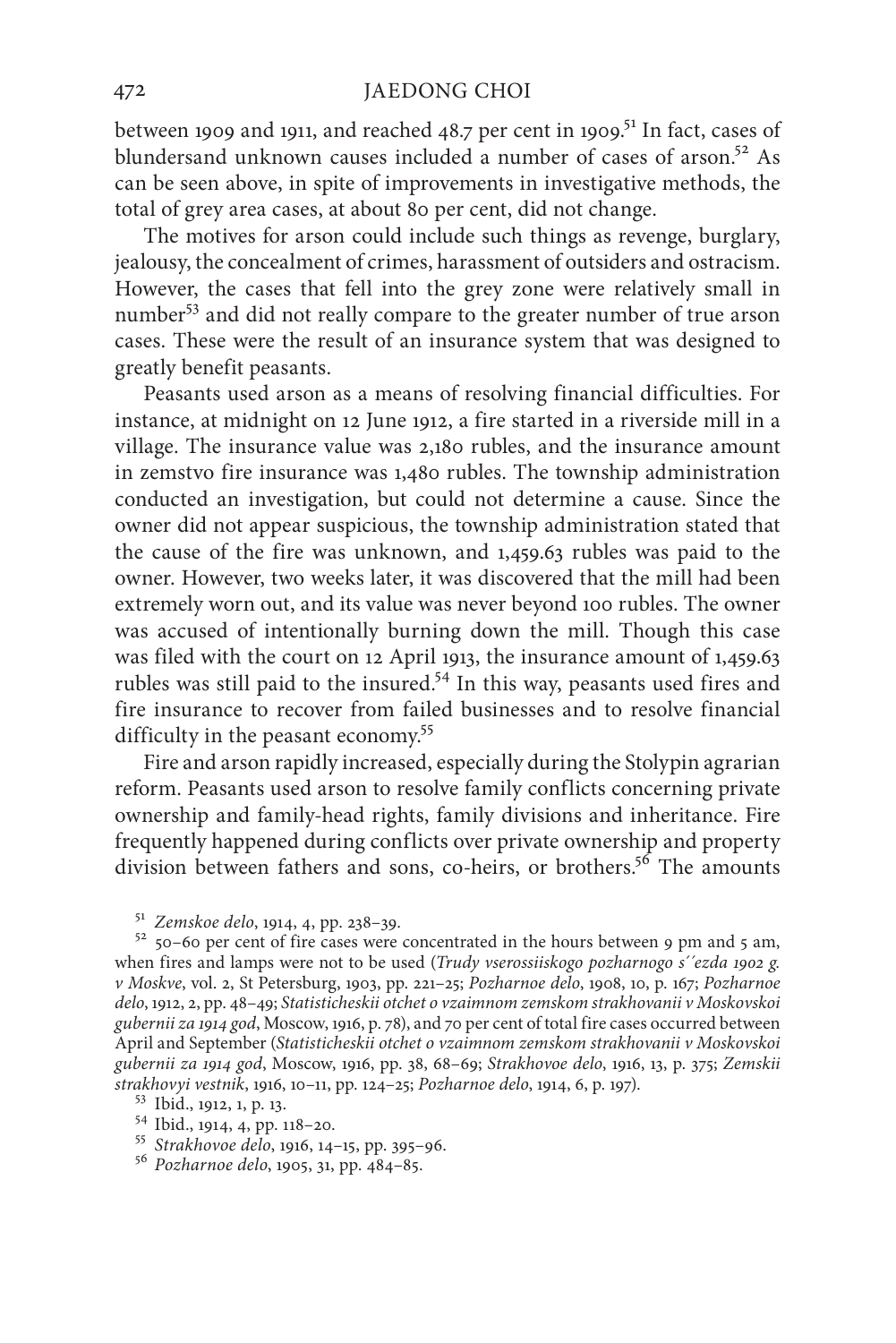dispersed by way of insurance served as a convenient means of dividing property among all who were entitled to some part of it; this was much simpler than trying to divide houses or other properties in court.<sup>57</sup>

Moreover, during the Stolypin agrarian reform, a large-scale immigration to marginal areas such as Siberia was encouraged in order to resolve the land shortage along with the population increase from the late nineteenth century. This was intended to benefit peasants across European Russia, especially those in the central black soil and western provinces. Thus, peasants used fire as a useful means of property division, except where land was concerned.<sup>58</sup> In addition, when peasants needed to relocate to a city or a factory away from their village, arson was tempting because of the high insurance payouts; buildings lose their values when vacated, so arson served as a way for the peasants to keep the value of otherwise abandoned structures.59 Further, this loss of value often motivated peasants to burn down their old houses in order to move to new plots of enclosed land, which they had purchased through the Peasants Land Bank.<sup>60</sup> In fact, fire rates increased when peasants departed from peasant communities and moved to new enclosed plots.<sup>61</sup>

Fire was not only a useful means of solving individual or family conflicts: it also served to resolve troubles that affected entire villages. For instance, zemstvos focused on village planning projects that were based on construction standards such as keeping certain distances between buildings. However, while completing these projects, there were often problems among residents because moving buildings was often impossible. Therefore, to avoid conflict, peasants turned to fire and arson for resolution.62 Another typical example was the fire in Kolshikovo village, Tver´ province. Since Kolshikovo village was built without any planning, the village streets were so complex that many peasants had to walk across others' lands in order to reach their own fields, and so there were many conflicts among peasants. Thus, the village decided to construct a new main street and the housing area was to be rebuilt around the street. It was decided that the reconstruction would be most convenient 'after the fire'. Several days after the village meeting, the insurance agents revaluated the buildings in the village, and the insurance coverage amounts were raised.

<sup>&</sup>lt;sup>57</sup> Ibid., 9, pp. 134–35.<br><sup>58</sup> Ibid., 1908, 3, p. 43.<br><sup>59</sup> M. A. Iordanskii, *Chto takoe zemskaia strakhovka*, Vladimir´ na Kliaz´me, 1913, pp. 17–18.<br><sup>60</sup> Pozharnoe delo, 1908, 3, p. 43<br><sup>61</sup> Zemskii strakhovyi vestnik,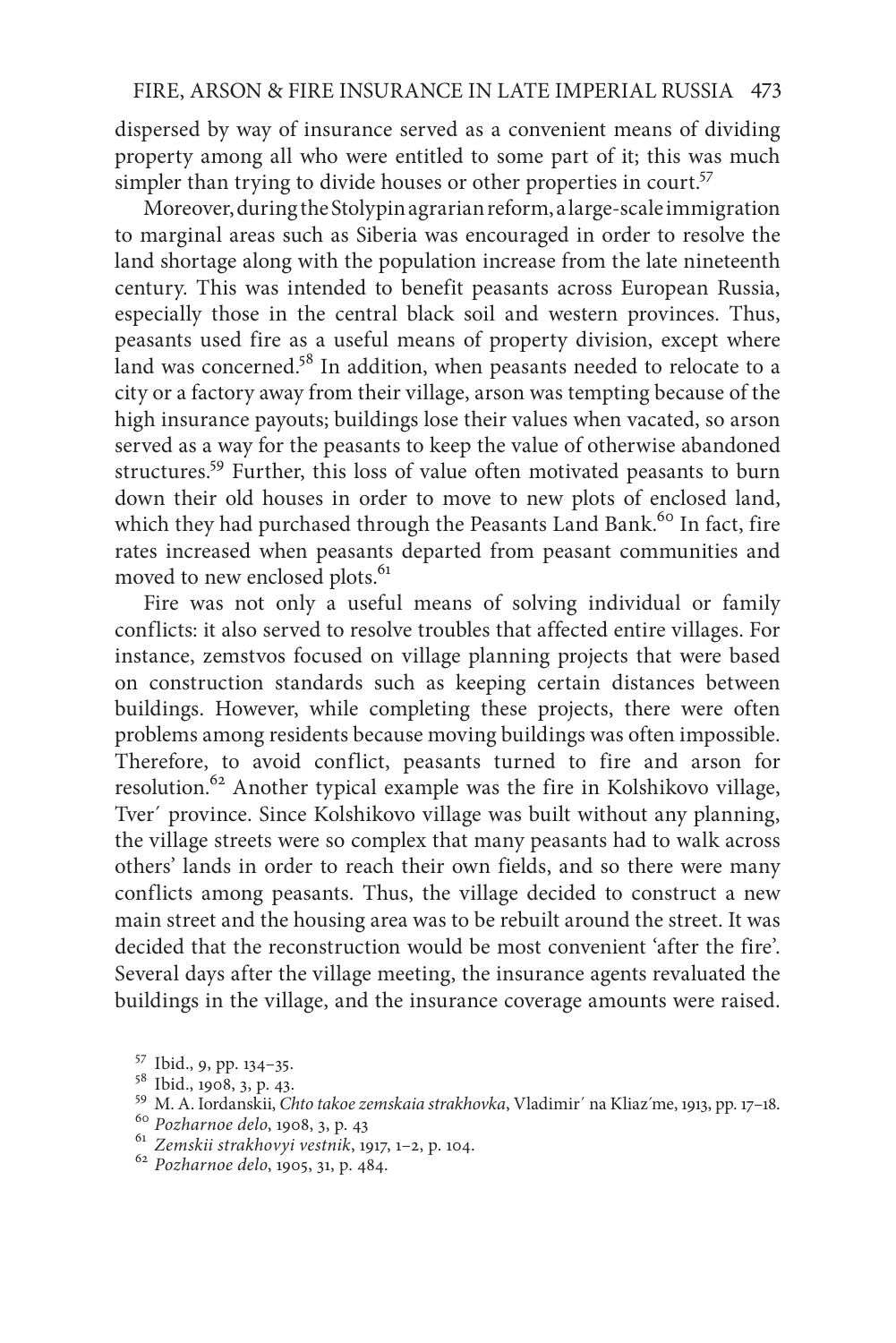Two days later, the fire took place, burning down sixty-six houses and partially damaging twenty-two others; ultimately, 22,458 rubles were paid out via insurance. Even after these big fires, small fires happened almost every day, until eventually all of the old buildings were completely burned down. When new buildings were built as was planned, all the fires ceased. In 1904, Buiki village in the same township chose a similar plan to rebuild the whole community from scratch.<sup>63</sup>

In sum, as illustrated by these cases, fire and arson often occurred in order to allow individuals and entire villages to reap financial benefit through fire insurance as well as to resolve conflicts among families and communities.

However, among the fires investigated by the police as suspicious arson, only a few made it to trial and resulted in convictions. According to the Criminal Incident Statistics of 1899, all of Russia, including Warsaw District and Siberia, had a total of 12,662 suspicious arson cases, but only 647 (5.1 per cent) of these resulted in convictions.<sup>64</sup> Other statistics also note that very few cases of fire went to court as arson. For example, Voronezh province only had 117 fire cases that went to court (5.4 per cent) from 2,150 total cases of suspicious arsons between 1905 and 1908. In the same period, Riazan´ province had 104 court cases (5.07 per cent) out of 2,048 cases of suspicious arson. In Orel province, only 92 cases were filed with the court (4.3 per cent) among the 2,023 suspicious arson cases. And, in Tambov province, only 128 cases (4.3 per cent) were filed out of 2,946 cases.65 A similarly low ratio existed prior to 1890, as well; all of Russia had only 200 to 300 cases of suspicious arson for the district court, so it seems as though only five cases out of 100 suspicious arson cases were actually filed with the courts.<sup>66</sup>

Furthermore, approximately only half of the accused and tried received a guilty verdict. One statistic in a province in European Russia showed that out of 1,189 cases, 633 accused received not-guilty verdicts. The statistics of the Ministry of Law also show similar cases from the 1880s. According to the data, among all those accused of suspicious arson, 50.3 per cent received a not-guilty verdict in 1882; 52.7 per cent in 1883; 46.1 per cent in 1884; and 56.6 per cent in 1885.<sup>67</sup> Thus, the village residents were not interested in bringing cases to court, and they were not cooperative about

<sup>63</sup> Ibid., 18, pp. 274–75. 64 Ibid., 1912, 2, p. 47. 65 *Zemskoe delo*, 1912, 20, pp. 1250–51. <sup>66</sup> *Trudy pervogo vysochaishe utverzhdennogo s´´ezda russkikh deiatelei po pozharnomu delu*, vol. 1, St Petersburg, 1892, pp. 588–89. 67 *Pozharnoe delo*, 1912, 2, p. 47.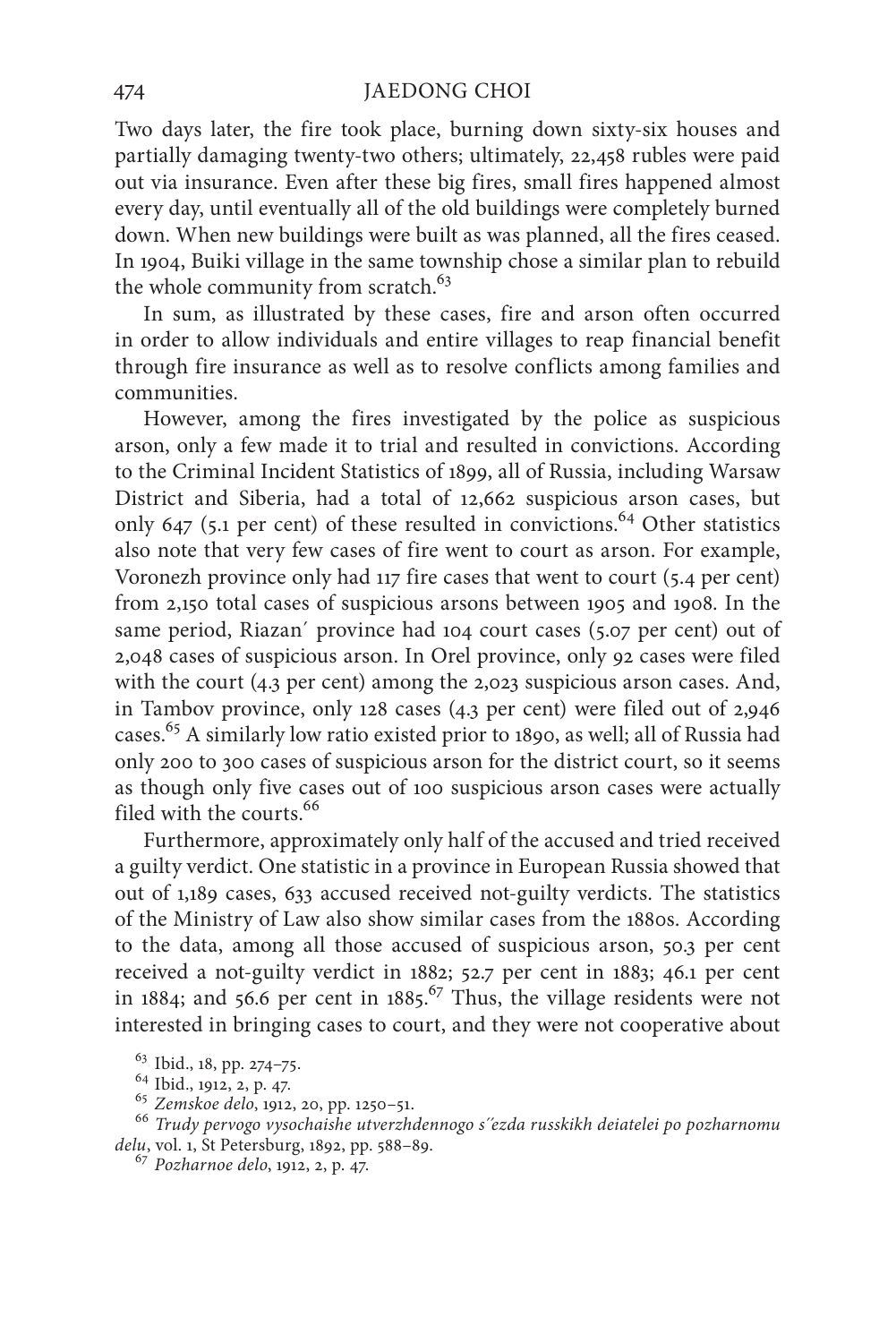filing. In addition, the punishment for arson was very heavy, and judges were usually reluctant to give punishment for guilty verdicts.<sup>68</sup> There was sympathy among the juries, particularly for arsonists.

Studying Tambov province case files revealed that the Tambov district court discussed the case of a peasant, Platon Zhitenev from Mikhailovskoe village, Morshansk county, who lit a fire in his own house. Before the fire, Platon occasionally mentioned that his own house (*izba*) had become very old and he had no money to rebuild it, so he wanted to set fire to it in order to receive an insurance payout. Villagers reacted by saying that it was up to Platon, but they told him that he would have to invite them to watch it. Platon did so in front of everyone in the village on 7 July. The village head gathered the villagers and requested that Platon be the host, and Platon offered four bottles of vodka. After the fire, he received his insurance payout, but he was accused of arson and tried in court. However, the jury found him not guilty because they knew he had intended to receive the insurance from the beginning. This kind of verdict was neither surprising nor rare, and it contributed to the rapid increase in fire and arson in rural Russia.69

In this context, peasants did not consider fire particularly unfortunate; rather, they only thought of it as being temporarily inconvenient. An insurance agent in Kostroma province reported that peasants watched their neighbours build new, beautiful houses with iron roofs after their old ones burned down. They knew that the fire victims had purchased the iron roofs at reasonable prices and had even received a subsidy and a loan, so this process made them think that fire was not necessarily a misfortune.<sup>70</sup>

Peasants also did not consider committing arson in order to collect insurance either shameful or dishonest. Their understanding was that fires could bring them fair money, with which they had a right to rebuild their living spaces. Not all fire insurance applicants committed arson, of course, but many peasants did not pay sufficient care to prevent fires. In fact, people were often reluctant to fight fires when they broke out. Fire fighters were insulted and, worse, even beaten and thrown out. The most important thing was not to do any damage to others when committing arson. Fires were generally considered to be fine long as they were not bad for others (*mne khorosho, i vsem ne plokho*).71

<sup>68</sup> Ibid., 3, pp. 96–97. <sup>69</sup> *Strakhovoe delo*, 1909, 13, pp. 410–11; *Zemskii strakhovyi vestnik*, 1917, 15–16, pp. 40–42. <sup>70</sup> *Zemskoe delo*, 1912, 23, p. 1535. 71 *Pozharnoe delo*, 1905, 17, p. 269.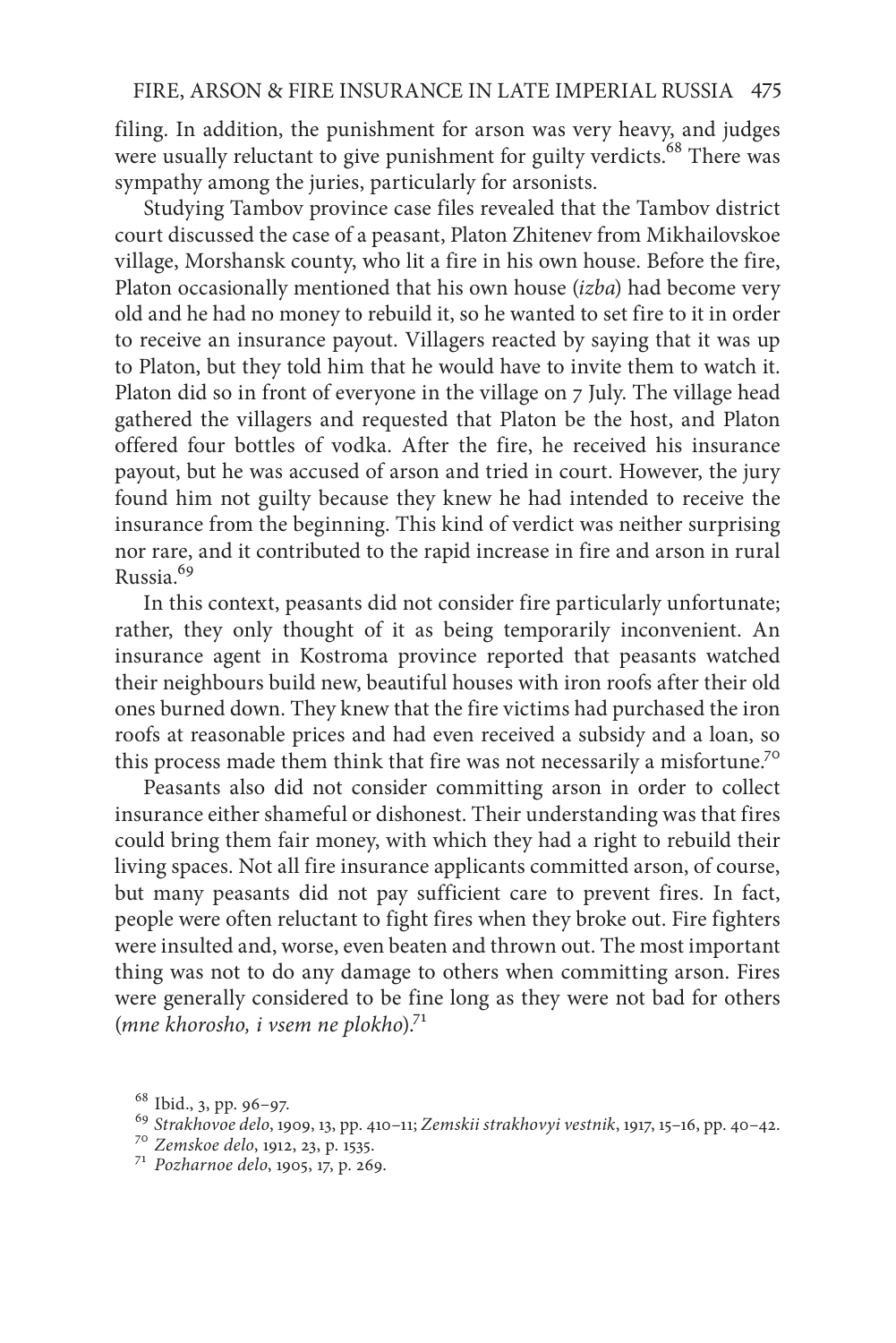In sum, various conflicts among families and communities — which were very tough to resolve through trials and official procedures triggered an increase in fires and arson. Resorting to fire and arson led to quick resolutions, so peasants considered arson to be the easiest and safest means of resolving troubles among peasant communities. The peasants considered fire to be a wonderful event,<sup>72</sup> and this is why fire was very much a desirable and a beneficial event, not a source of misfortune and disaster.

#### *Reactions by zemstvos*

Beginning in the early 1900s, zemstvo fire insurance experienced a deficit, in addition to a rapid increase in fires because of aggressive insurance policies. As a result, zemstvos attempted to resolve these issues in two ways. First, they undertook the revaluation of insured buildings. This change to the insurance system required that zemstvos constantly and strictly revise not only their insurance cover, but also the criteria they used — both changes were to be based on the revaluation of buildings. It also required that the evaluators' authority shift from township administration to zemstvo insurance agents.

As a result, regions that had a high occurrence of fires saw their insurance cover decreased by zemstvo agents who conducted urgent revaluations in addition to their regular revaluations of insured buildings. In Kostroma province in 1909 — with zemstvo insurance agents and ten invited university students — zemstvos revaluated cover and decreased them by 8 to 10 per cent, on average; some of the cover was reduced by as much as 36 per cent. The Simbirsk provincial zemstvo also revaluated the villages that had fires between 1905 and 1907, and decreased cover by 25 per cent to 38 per cent; between 1908 and 1910, after additional revaluation, the zemstvos decreased average cover by another 30 per cent to 50 per cent. The Penza provincial zemstvo reported in their annual report of 1910 that, in various villages, cover decreased by 17 or 18 per cent to 41 per cent of the former insurance amounts.73 The Minsk provincial zemstvo also stated in their annual report of 1911 that, through the revaluations conducted by insurance agents, the sum of re-evaluated buildings decreased from 7,454,755 rubles to 4,777,599 rubles. Other provinces, such as Viatka province, Saratov province and Kazan´ province, also decreased cover through revaluation. It was reported that Saratov county, Saratov province, decreased cover to mere

<sup>72</sup> *Zemskoe delo*, 1912, 23, p. 1536; ibid., 24, pp. 1635–36. <sup>73</sup> Ibid., 23, pp. 1534–39.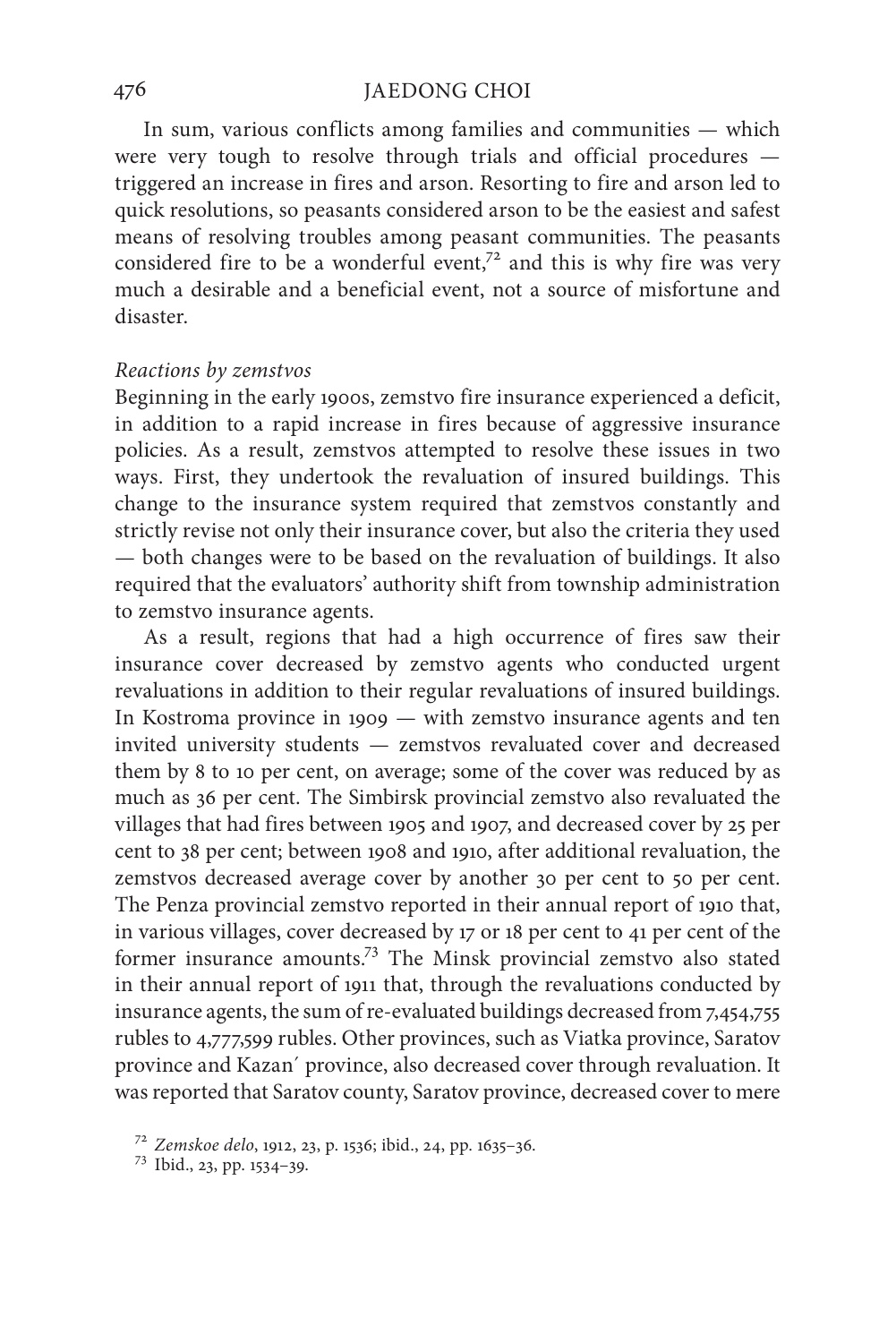fractions of their former values; some of these were reduced to as much as one-tenth of their former values.74

In these regions, it was reported that the revaluation system was effective in restraining fires. For example, in Kuliushcheno township (*volost*´), in Simbirsk province, before the adoption of the revaluation, there was an average of twenty-nine fires a year between 1905 and 1908, but 1909 saw only twenty-one fires and 1910 only ten. Similarly, Malobolinino township saw a 50 per cent decline in fires after the revaluation. In the same province, among the townships that practised revaluation, the sum of annual fire cases decreased from 332 cases to 183.<sup>75</sup> Additionally, in the second district, Vasil´evo county, Kiev province, there were 306 fires during 1908, but after the revaluation, that number dropped to  $173$ <sup>76</sup> Moreover, Chernigov province, Vladimir province, Tver´ province, Kursk province, Tambov province, Penza province and Saratov province all experienced a similar decline.<sup>77</sup>

However, as shown in Table 2, fires were still frequent in many provinces in European Russia, despite the revaluation. Moscow province provides an excellent example In 1909, twenty-four townships underwent revaluation, but only ten experienced a decrease in fires, while the other fourteen experienced increases.78 Similarly, twenty-nine townships underwent revaluation in 1910, but nineteen experienced an increase in fires. Twelve townships, in particular, experienced an increase of 1.5 times the amount of fires from the previous six-year period  $(1904-09)$ .<sup>79</sup> Additionally, in some townships in Kiev province, fires increased after the revaluation, and it was supposed that this rise was the result of an increase in arson.<sup>80</sup>

The most fundamental reason for the increase in fires, despite revaluation taking place, was that the aggressive valuation policy (high risk, high return) had not been revised since 1902. However, there were several more secondary reasons. First, district insurance agents were not necessarily capable of expediting the revaluation of buildings because they maintained busy schedules and had other obligations regarding insurance contracts. Second, in order to compete seriously with private

<sup>74</sup> Ibid., 24, pp. 1634–44.<br><sup>75</sup> Ibid., 23, p. 1538.<br><sup>76</sup> Ibid., 24, p. 1635.<br><sup>77</sup> Ibid., 1914, 4, pp. 239–40; Zemskii strakhovyi vestnik, 1918, 4, pp. 26–27.<br><sup>78</sup> Statisticheskii otchet o vzaimnom zemskom strakhovanii v

*1910 god.*, Мoscow, 1911, pp. 7–9. <sup>79</sup> Ibid., pp. 9–10. <sup>80</sup> *Zemskii strakhovyi vestnik*, 1917, 15–16, p. 33.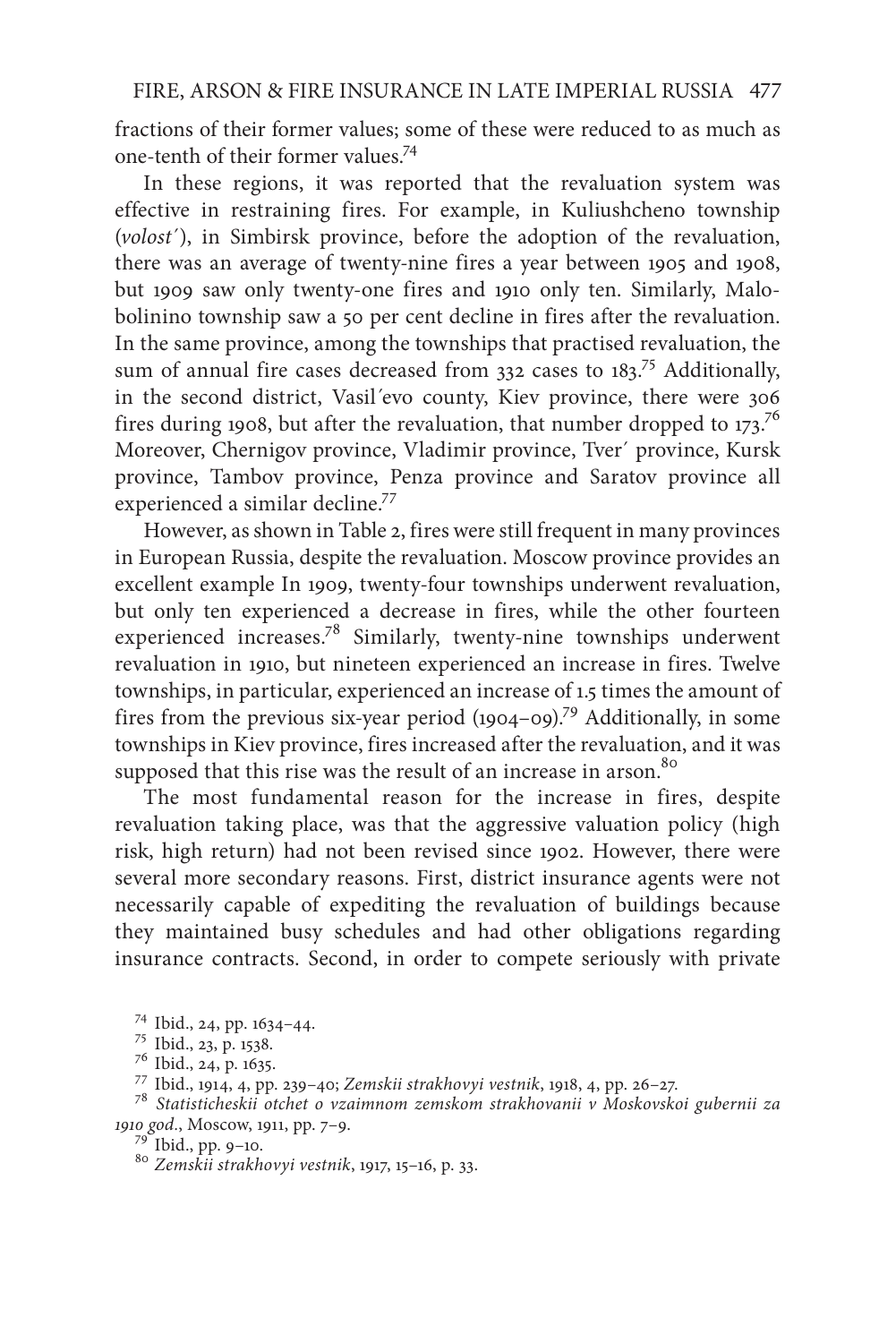fire insurance companies, zemstvos could not drop the insurance value on some buildings because this shift would cause fewer people to pay for fire insurance via the zemstvos. $81$  There was a growing trend of people moving away from zemstvo fire insurance to private fire insurance companies in order to receive more abundant insurance payouts. $82$  Thus, Moscow provincial zemstvo considered that a sudden lowering of their insurance values and insurance cover would be difficult. $83$  Third, since township administrations had the authority to check the insurance values decided by insurance agents, it was easy for township administrations to alter the insurance agents' valuation. Finally, since the regular revaluation on compulsory basic insurance and additional insurance was still delegated to township administration, average insurance cover and average insurance premiums gradually increased. For instance, average insurance premiums were 120 rubles in 1907; 125 rubles in 1908; 136 rubles in 1910; 144 rubles in 1912; and 145 rubles in 1914.<sup>84</sup>

Therefore, the urgent revaluation was effective in restraining the fires only among the regions where fires caused great damage. However, as demonstrated in Moscow province, it was partially effective at decreasing fire cases, but it was not effective at entirely restraining fire cases due, in large measure, to the reasons listed above. In sum, fire occurrences continued to increase in rural Russia.

Because of the continued increase in rural fires, the Moscow provincial zemstvo decided to strip the township administrations of their authority as it related to the valuation of compulsory basic insurance and additional insurance, including regular, temporal and all other valuations.<sup>85</sup> At the same time, zemstvos changed their valuation policy on additional insurance from the standardized criteria to a new one based on regional circumstances.86 These new policies prompted a slight decline in the

<sup>81</sup> *Pozharnoe delo*, 1912, 18, p. 609.<br><sup>82</sup> *Zemskii strakhovyi vestnik*, 1918, 9–10, pp. 8–9.<br><sup>83</sup> *Statisticheskii otchet o vzaimnom zemskom strakhovanii v Moskovskoi gubernii za*<br>1914 god., Moscow, 1916, pp. 18–20.

*1914 god.*, Мoscow, 1916, pp. 18–20. <sup>84</sup> *Otchet MGZU po vzaimnomu strakhovaniiu ot ognia stroenii i dvizhimosti za 1907–1914 gg.*, Moscow, 1908–1916, 'Vedomost´ o khode obiazatel´nogo (okladnogo i dopolnitel´nogo)

<sup>85</sup> MGZU, 'Doklad no. 17 1911 goda o postanovke strakhovoi agentury'. From Tver´ province, Bessarabia province and Riazan´ province, where the revaluation excluded their township administrations, a rapid decrease in fire case numbers was reported. MGZU, 'Doklad no. 17 1910 goda o reforme v postanovke strakhovoi agentury', pp. 1–23. This was also the major background of this decision.<br><sup>86</sup> MGZU, 'Doklad no. 19v 1912 goda po khodataistvam volostnykh i sel´skikh obshchestv

i uezdnykh zemstv o ponizhenii oblozheniia v obiazatel´nom strakhovanii', pp. 1–8.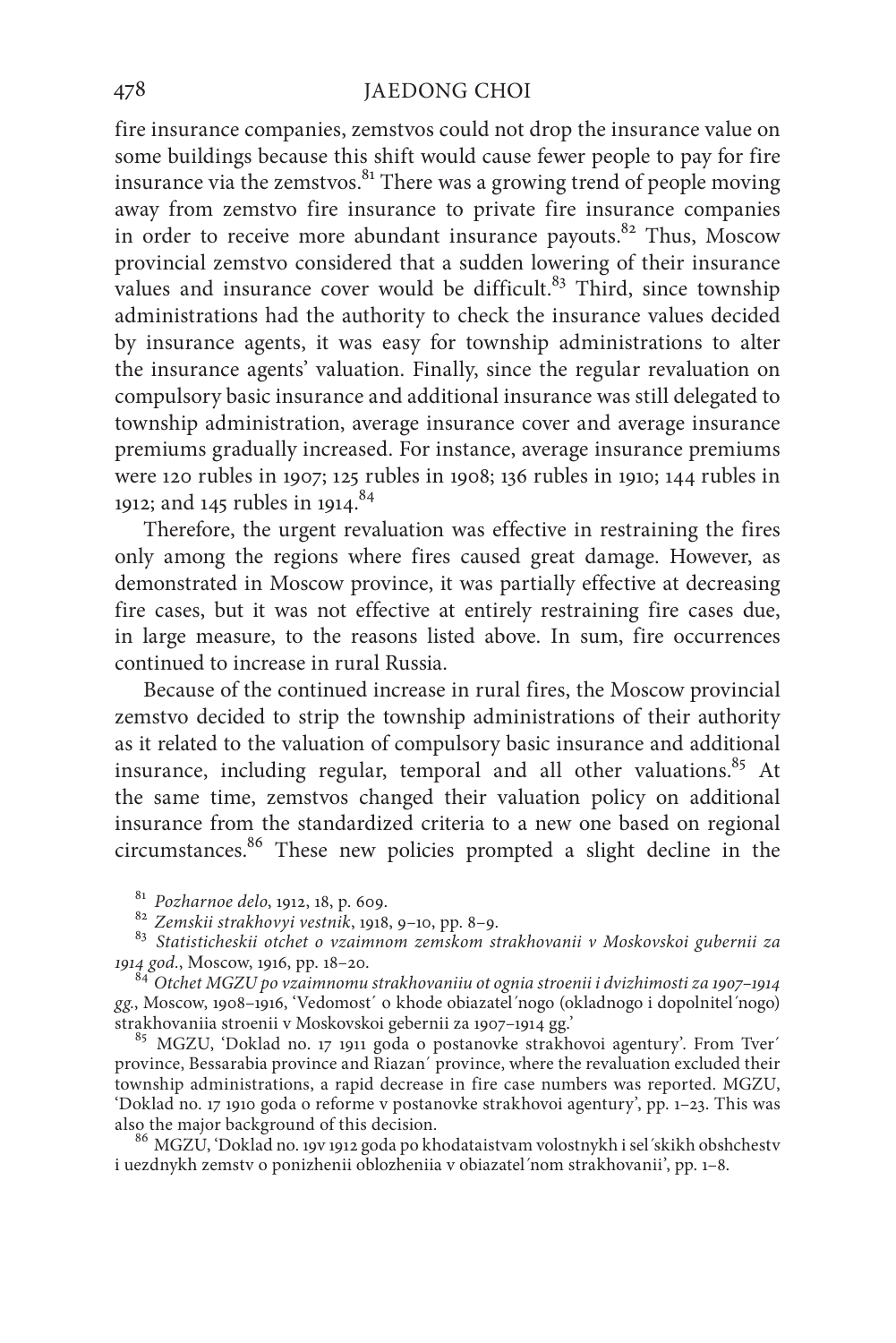number of fires during 1913 among the villages that once experienced high rates of fire.<sup>87</sup>

The second reaction was the attempt to monopolize the countryside insurance market. In 1884, many had already recognized that the marketing of private fire insurance companies in peasant communities was a trigger for frequent fires and arsons. It also became one of the most problematic topics in the first All Russian Disaster Prevention Convention in 1892. At the convention, after the report by A. A. Shaft and the debate, the attendees who were in charge of zemstvos insurance decided to appeal to the government to take control of the private fire insurance companies.<sup>88</sup>

During the second Russia Disaster Prevention Convention in 1902, many reports from zemstvos insisted that the government intensify its control over private fire insurance companies, and this suggestion invited lively debates among private fire insurance companies and zemstvos. Ultimately, the convention proposed the creation of a new regional governmental organization to control the valuation process among private fire insurance companies; the substitution of the conventional valuation system; and a call for meetings to create regulations for the new organization.<sup>89</sup>

Zemstvos in many provinces proposed more concrete and practical ways of valuation. First, zemstvo annual meetings in nine provinces — Vladimir, Viatka, Kazan´, Novgorod, Perm´, Tambov, Tver´, Tula and Kiev — insisted that the zemstvo insurance cover should be compulsorily adopted by private fire insurance companies. Second, the Kursk provincial zemstvo and the Novgorod provincial zemstvo proposed a ban on registered buildings having insurance from private companies if they already had the zemstvo compulsory basic insurance.<sup>90</sup> However, the Ministry of the Interior rejected this proposal, noting that all insurance usually became invalid when registrants did not report their additional insurance even if they applied for a higher insurance amount than regulated. The Supreme Court endorsed the decision of the Ministry of the Interior.<sup>91</sup>

During the Zemstvo Convention, many representatives from the provinces appealed to the Ministry of the Interior to require private

<sup>87</sup> *Statisticheskii otchet o vzaimnom zemskom strakhovanii v Moskovskoi gubernii za* 

 $^{8}$ Trudy pervogo vysochaishe utverzhdennogo s´´ezda russkikh deiatelei po pozharnomu *delu*, vol. 1, St Petersburg, 1892, pp. 583–602.

<sup>89</sup> *Trudy vserossiiskogo pozharnogo s´´ezda 1902 g. v Moskve*, vol. 2, section 5, St Petersburg, 1903, pp. 23–115. <sup>90</sup> *Zemskoe delo*, 1914, 5, p. 338. 91 *Pozharnoe delo*, 1904, 13, p. 199.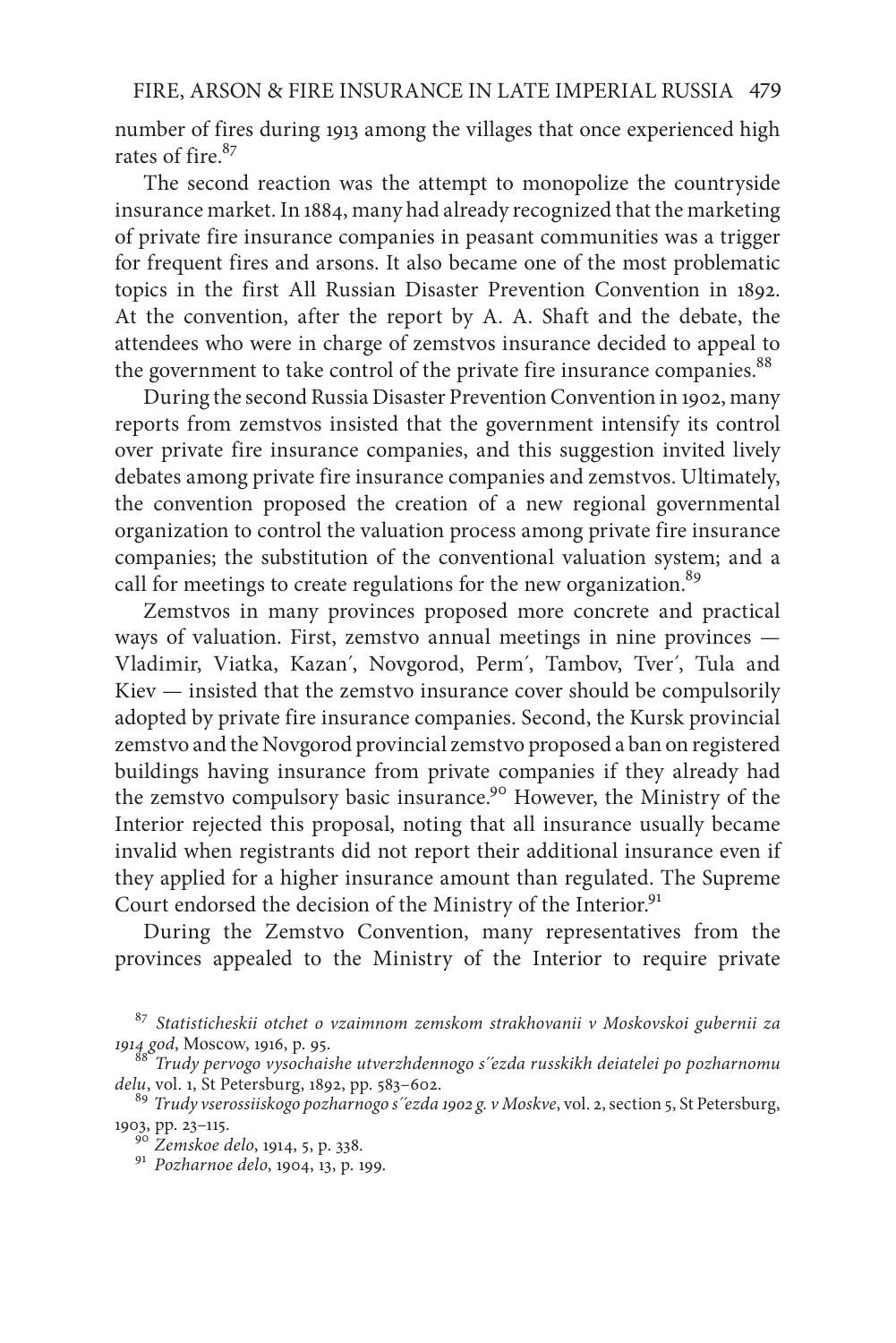fire insurance companies to report to the provincial office if peasants' properties had insurance values. However, the Ministry of the Interior declined to pursue this. Rather, understanding the depth of the present troubles, the Ministry of the Interior requested that zemstvos discuss the regulations on fire insurance. The primary focus was on Article 15 and the regulation of zemstvo insurance values. Those at the annual meeting of Vladimir province proposed the amendment of Article 15, insisting that the regulation of the zemstvo insurance value should be mandatory with regard to all buildings covered by compulsory insurance and that its value should not be higher than the zemstvo insurance coverage amount. Some private companies were against this regulation, as they considered it malpractice. In addition, when the residents obtained both zemstvo optional insurance and private fire insurance, they were obligated to report their insurance conditions to the zemstvo. Unless they reported it, the zemstvo would not accept their applications. Zemstvos in most of the provinces supported these provisions.<sup>92</sup>

The Ministry of the Interior also called for the Zemstvo Insurance Representative Convention in 1910. At the convention, zemstvo insurance representatives justified the necessity of compulsory regulations for private fire insurance companies, arguing that:

Marketing by the insurance agent in private fire insurance companies often causes frequent fires in villages due to their overestimation, and encourages immorality among the residents. Today, on this issue, zemstvos are incompetent. Thus, creating a law to control insurance cover by private fire insurance companies is necessary.93

According to this, zemstvo representatives emphasized the necessity of legislating the insurance cover of private fire insurance companies so that they would not exceed the insurance cover provided by zemstvos. This became the main framework of the Ministry of the Interior's proposal for the new zemstvo fire insurance regulations presented by the Ministry of Interior in February 1912.<sup>94</sup> In this way, the Russian government changed their policy from spectating to active intervention.

<sup>92</sup> *Materialy po peresmotru polozheniia o vzaimnom zemskom strakhovanii*, St Petersburg,

1910. 93 *Zemskoe delo*, 1914, 4, p. 233 <sup>94</sup> *Ob*´´*iasnitel´naia zapiska MVD k proektu 'Polozheniia o vzaimnom zemskom strakhovanii'*, Мoscow, 1915; *Prilozhenie Zemskogo strakhovogo vestnika*, 1915, 6–7; *Zemskoe delo*, 1914, 4, p. 233.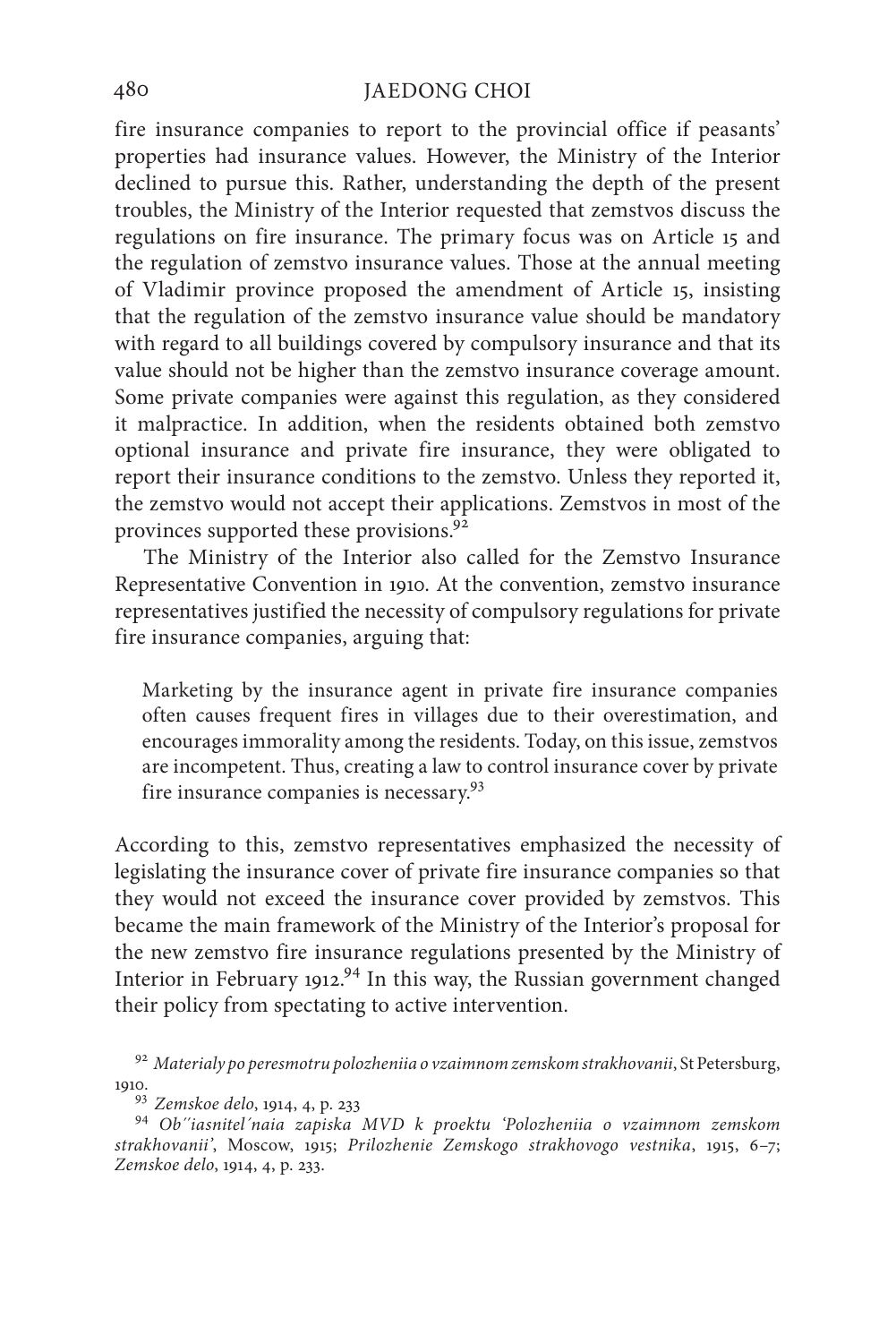## FIRE, ARSON & FIRE INSURANCE IN LATE IMPERIAL RUSSIA 481

Although private fire insurance companies recognized problems in the agents' valuations, they furiously opposed the legislation of compulsory control. From 20–24 May 1912, at the sixth International Disaster Prevention Convention, which was held in St Petersburg, many representatives from private fire insurance companies gathered and aggressively expressed their opinions. N. G. Sergovskii, B. D. Brutsks and А. А. Press spoke against compulsory regulations.<sup>95</sup> Their speeches suggested that the insurance cover provided by private fire insurance companies did not fundamentally affect the frequent occurrence and rapid increase of arson. These opinions went against the zemstvos' agenda, caused serious disputes,<sup>96</sup> and the zemstvo fire insurance representatives ultimately walked out of the convention hall. As a result, this International Disaster Prevention Convention adopted Brutsks's conclusion that if zemstvos imposed limits on private fire insurance companies, the appropriate development of the insurance business would be hindered.97

However, the next convention, held in Kiev the following year, moved beyond the new regulations of zemstvo fire insurance. It was argued that

the for-profit insurance business of the private sector is distorting the understanding of the residents about insurance, which is considered to be against the profit of society. Thus, we need to switch for-profit insurance to non-profit social insurance and it should be operated by a regional autonomous organization.98

This argument led to tension between private fire insurance companies and zemstvos by the advent of the First World War. However, the balance of power between private Russian companies and zemstvos began to shift when the First World War broke out since the reinsurance companies for most Russian private insurance companies were German. Because of the break with German reinsurance companies, the influence of private insurance companies began to weaken. As a result, the zemstvos were able to use the debate during the Kiev convention in late 1915 to try to create a monopoly that would exclude the influence of private insurance companies in rural Russia.99

<sup>95</sup> *Trudy shestogo mezhdunarodnogo pozharnogo kongressa v Petrograde, 22–14 maia 1912 goda*, vol. 2, issue 3, Petrograd, 1915, pp. 95–115, 126–34, 146–64. <sup>96</sup> Ibid., pp. 116–23, 171–90. <sup>97</sup> *Strakhovoe delo*, 1912, 7, pp. 202–09. <sup>98</sup> Ibid., 1916, 7–8, p. 188. <sup>99</sup> Ibid.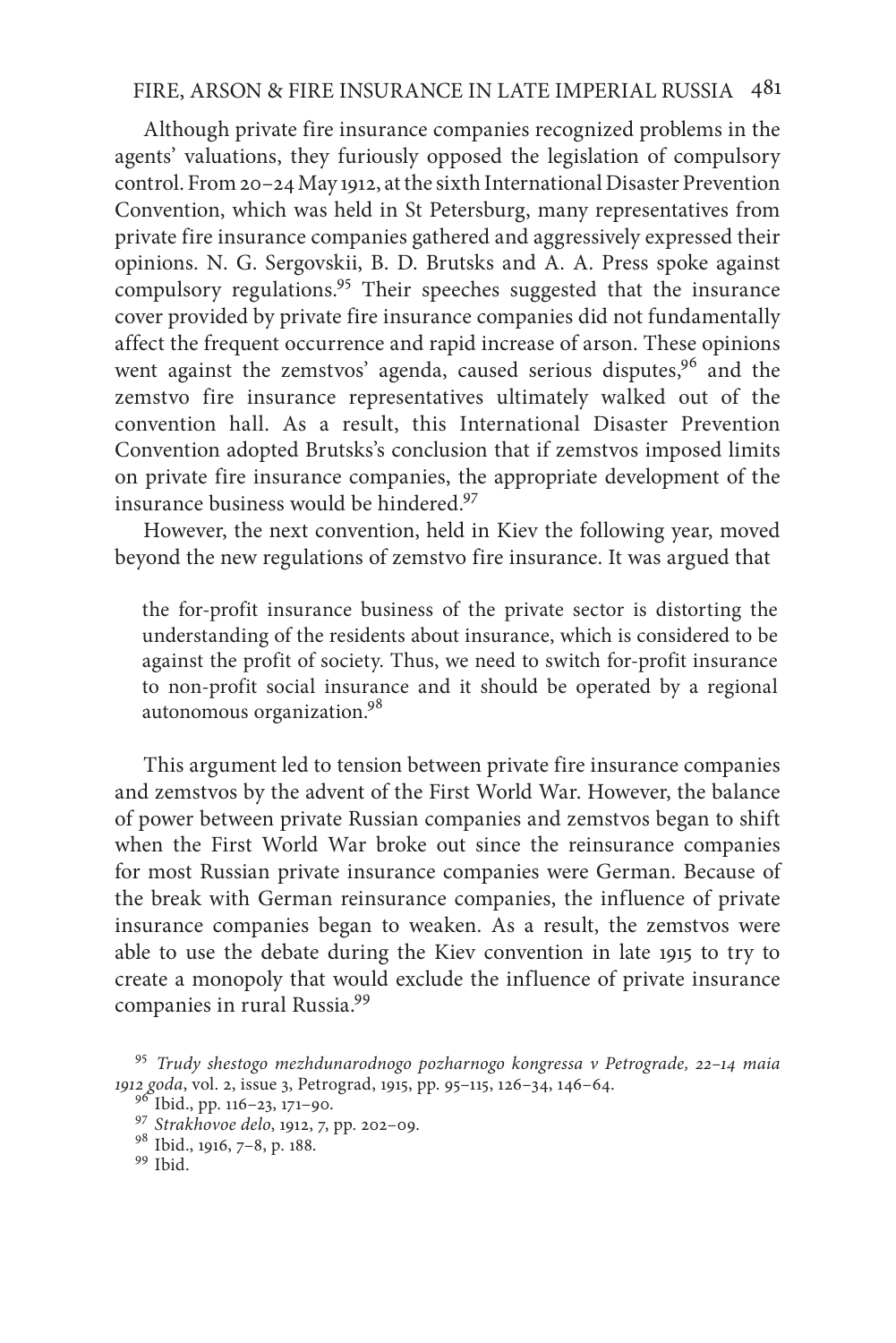After the Kiev convention, the Ministry of the Interior decided to organize a committee to discuss this problem; the committee was comprised of representatives from related government departments and chaired by Pusheradskii. The Russian government tried to unify fire insurance under his initiative. Meanwhile, private fire insurance companies opposed the unification,<sup>100</sup> as the real intention of the zemstvos was to establish a monopoly for zemstvo fire insurance.

#### *Zemstvo fire insurance for zemstvos*

The reason zemstvos did not go back to conservative insurance policies is closely related to the meaning of zemstvo fire insurance for zemstvo and the significance of reserve fund for zemstvo finance. The zemstvo fire insurance agency was obligated to hold a reserve fund for emergency accidents and fire prevention. The scale of the reserve fund is illustrated in Table 9. There are a few things worthy of note regarding the compulsory basic insurance reserve fund. First, the reserve fund increased steadily from 1867 to 1915. Second, the reserve fund increased quickly due to the conservative revision of the insurance valuations in 1893. Finally, from 1906 to 1911, even if the insurance balance indicated that it was in deficit, the bank interest of the reserve fund could cover most of the deficit. From 1867 to 1915, the reserve fund in compulsory basic insurance had grown to 2,446,068 rubles, of which a quarter was from insurance premium delinquencies.

The greatest portion of the reserve fund came from optional building insurance. From the beginning, optional building insurance had a record of maintaining a surplus almost every year, and its reserve fund showed a rapid increase by the early 1900s. The total value of the reserve fund was 1,991,718 rubles at the start of 1904. Due to the enormous deficit from the rapid increase of fire cases between 1903 and 1912, the reserve fund temporarily decreased, but the fund's interest was sufficient to cover most of the deficit in zemstvo fire insurance. Furthermore, the reserve fund increased again to 2,092,648 rubles in 1915.

Unlike the compulsory basic insurance and optional building insurance, additional insurance was constantly in deficit, and the reserve fund finally dropped into the black in 1906. It was covered by the reserve fund of basic insurance and a loan from National Bank and the provincial zemstvo reserve fund by 1915. In 1916, it finally rose to a surplus of 232,407 rubles. Both optional property insurance and additional insurance showed a constant deficit increase each year, and thus there was no reserve fund.

<sup>100</sup> Ibid., 1, p. 3.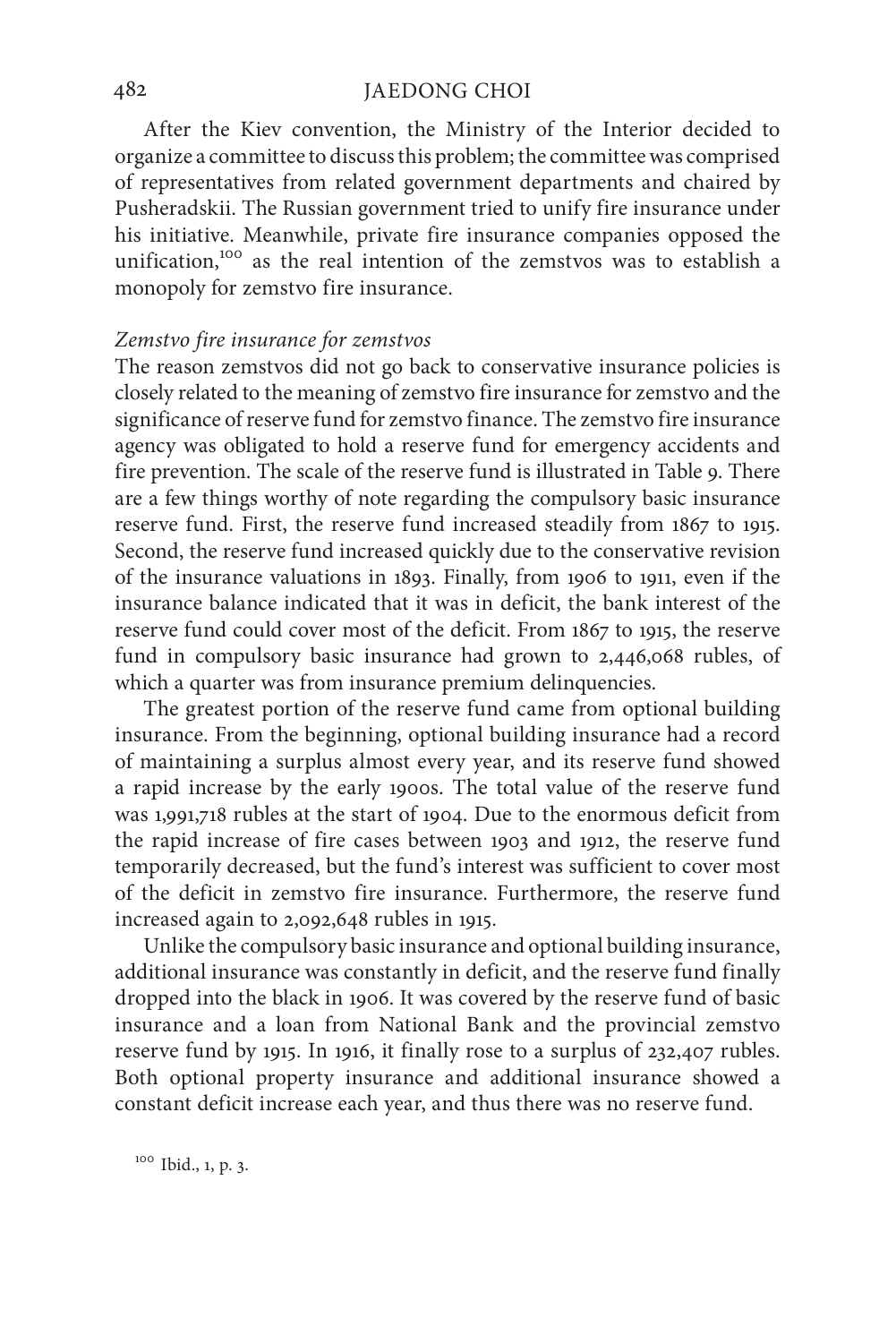| I                                                                       |  |
|-------------------------------------------------------------------------|--|
|                                                                         |  |
|                                                                         |  |
| ble 9: Reserve fund in Moscow zemstvo fire insurance (1867–1915) (ruble |  |
|                                                                         |  |
|                                                                         |  |
|                                                                         |  |

|              |         |                                             |         | Table 9: Reserve fund in Moscow zemstvo fire insurance (1867-1915) (rubles) |                        |                                   |                  |                                 |                           |                               |                         |
|--------------|---------|---------------------------------------------|---------|-----------------------------------------------------------------------------|------------------------|-----------------------------------|------------------|---------------------------------|---------------------------|-------------------------------|-------------------------|
|              |         |                                             |         | Reserve fund (at the end of the year)                                       |                        |                                   |                  |                                 | Zemstvo tax               |                               | Anti-fire               |
| Year         | Assets  | Compulsory basic insurance<br>Arrears Total |         | Additional<br>insurance <sup>1</sup>                                        | Optional<br>building   | property<br>insurance<br>Optional | Total            | zemstvo <sup>3</sup><br>Coan to | sum <sup>4</sup><br>Total | peasants <sup>5</sup><br>From | activities <sup>6</sup> |
|              |         |                                             |         |                                                                             | insurance <sup>2</sup> |                                   |                  |                                 |                           |                               |                         |
| $186 - 68$   | 39000   | 11000                                       | 50000   | Compulsory                                                                  | N/A                    |                                   | $\sum_{i=1}^{n}$ | $\sum_{i=1}^{n}$                | N/A                       | $\sum_{i=1}^{n}$              | $\sum_{i=1}^{n}$        |
| $1869 - 76$  | 155000  | 52000                                       | 207000  |                                                                             | <b>N/A</b>             |                                   | $\frac{A}{N}$    | $\sum_{i=1}^{n}$                | XX<br>XX                  | $\frac{A}{N}$                 | 1785                    |
| $1877 - 83$  | 313000  | 285000                                      | 598000  | Abolition                                                                   | 195207                 |                                   | 793207           | N/A                             |                           | $\sum_{i=1}^{n}$              | 11217                   |
| $1884 - 94$  | 373000  | 691000                                      | 1064000 | Sunned                                                                      | 862082                 |                                   | 1926082          | $\sum_{i=1}^{n}$                | N/A                       | 256678                        | 13066                   |
| 1895         | 466000  | 699000                                      | 1165000 | with                                                                        | 969627                 |                                   | 2134627          | $\circ$                         | 936685                    | 268105                        | 17039                   |
| 1896         | 558921  | 704555                                      | 1263476 | compulsory                                                                  | 1118846                | With                              | 2382322          |                                 | 956192                    | 276423                        |                         |
|              | 564359  | 699783                                      | 1244798 | basic                                                                       | 1184819                |                                   | 2429617          |                                 | 993305                    | 292799                        | 41752                   |
| 1897<br>1898 | 666366  | 702485                                      | 1344825 | insurance                                                                   | 1331968                | optional<br>building              | 2676793          |                                 | 1086135                   | 315988                        | (Annual                 |
| 1899         | 770852  | 698660                                      | 1469512 |                                                                             | 1296621                | nsurance                          | 2766133          | $\circ$                         | 1074985                   | 305549                        | average)                |
| 1900         | 874066  | 683910                                      | 1557976 | 70304                                                                       | 1653906                |                                   | 3286554          | 155000                          | N/A                       | 304000                        |                         |
| 1901         | 954457  | 678573                                      | 1633030 | 93814                                                                       | 1793139                | 4369<br>6728<br>6063              | 3526711          | 344923                          | 1409400                   | 328000                        | 127694                  |
| 1902         | 1057763 | 685295                                      | 1743058 | 131153                                                                      | 1865702                |                                   | 3745976          | 520000                          | 1476800                   | 330100                        | 145276                  |
| 1903         | 1137144 | 676283                                      | 1813427 | 112620                                                                      | 1991718                | $-905$<br>$-3506$                 | 9916860          | 689000                          | 1612500                   | 950900                        | 217971                  |
| 1904         | 1249353 | 551772                                      | 1801125 | 160362                                                                      | 1950011                |                                   | 3907992          | 1300000                         | 1680300                   | 361000                        | 240213                  |
| 1905         | 1339451 | 566471                                      | 1905922 | 113603                                                                      | 1799692                | $-11299$                          | 807918           | 1449987                         | 1744900                   | 379200                        | 221512                  |
| 1906         | 1329548 | 591452                                      | 1921000 | $-13977$                                                                    | 1668979                |                                   | 3731497          | 1379174                         | 1901400                   | 401300                        | 11151                   |
| 1907         | 1357787 | 610113                                      | 1967900 | $-52596$                                                                    | 1612402                | $-32029$<br>$-57864$              | 3469843          | 1775256                         | 2252500                   | 587000                        | 869955                  |
| 1908         | 1385522 |                                             | 2016995 | $-138163$                                                                   | 1553368                | $-71780$                          | 3360420          | 1667995                         | 2455800                   | 580900                        | 49844                   |
| 1909         | 1376810 | 631473<br>639316<br>625499                  | 2016126 | $-311515$                                                                   | 1629667                | $-79114$                          | 3255164          | 1580199                         | 2553300                   | 593100                        | 68859                   |
| 1910         | 1318851 |                                             | 1944350 | $-474635$                                                                   | 1716597                | $-82999$                          | 3103314          | 1601496                         | 2762700                   | 625700                        | 61339                   |
| 1911         | 1318284 | 616594                                      | 1934878 | $-527298$                                                                   | 1747295                | $-112787$                         | 3042088          | 1463559                         | 2946100                   | 643300                        | 62078                   |
| 1912         | 1396830 | 608474                                      | 2005304 | $-478346$                                                                   | 0494949                | $-102606$                         | 3329301          | 1517299                         | 3118400                   | 697500                        | 68145                   |
| 1913         | 1478179 | 597923<br>580102                            | 2076102 | $-387052$                                                                   | 2037031                | -118998                           | 807083           | 1265924                         | <b>ZŽŽ</b>                | 706844.                       | 75604<br>87170          |
| 1914         | 1630709 |                                             | 2210810 | $-139771$                                                                   | 2092648                | $-148469$                         | 4015218          | 181720                          |                           | 800314 <sup>6</sup><br>N/A    |                         |
| 1915         | 1888897 | 557171                                      | 2446068 | 232407                                                                      | 2337127                | $-90278$                          | 4925324          | 1531602                         |                           |                               | 75665                   |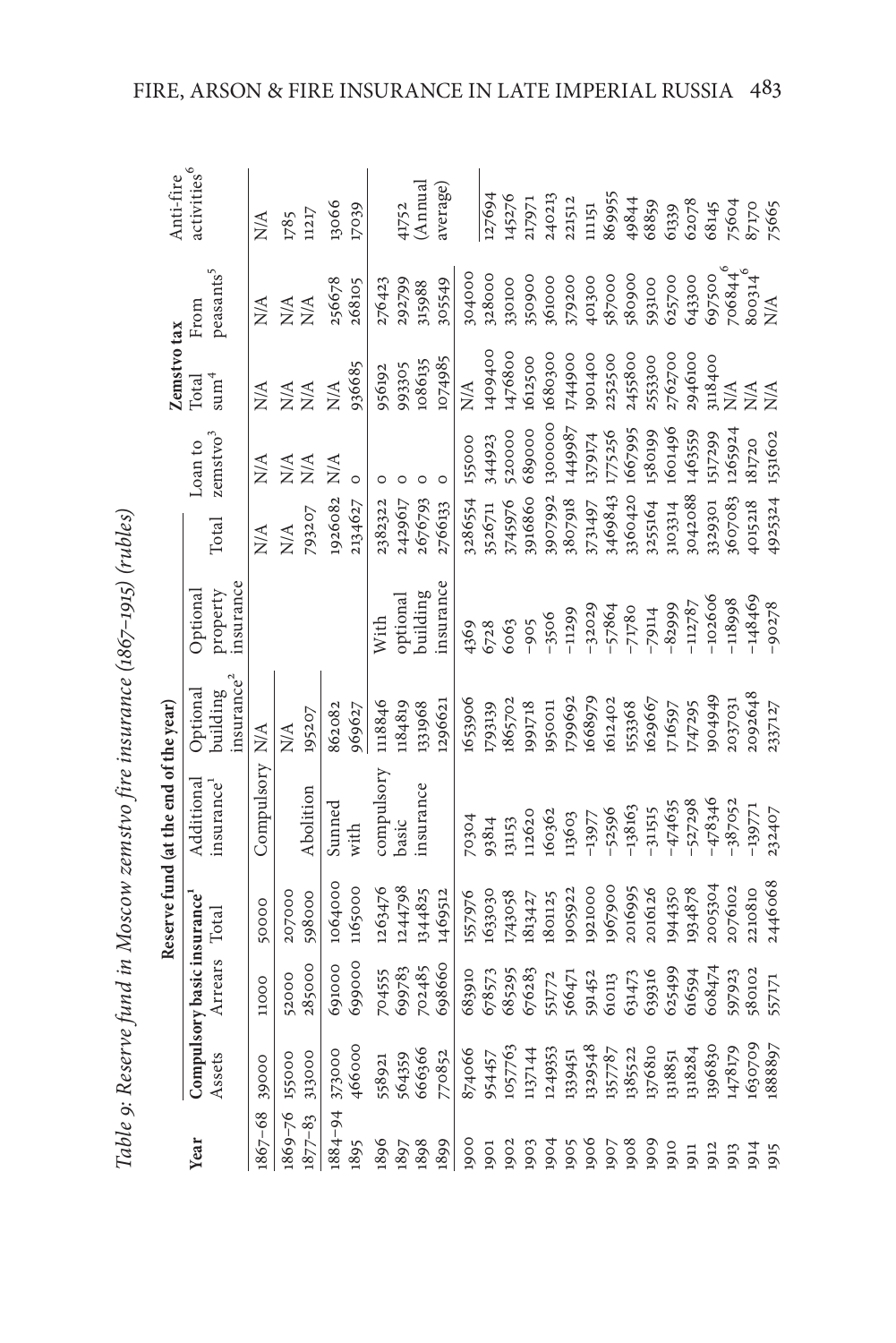Sources: 1. The reserve fund in compulsory basic insurance between 1867 to 1895 is based on the data in *Sbornik statisticheskikh svedenii po gubernskomu i zemskomu vzaimnomu strakhovanii 1866–1895 g., chast*´ *1*, *tablichy*, St Petersburg, 1900. The data between 1896 to 1915 is based on *Otchet MGZU po vzaimnomu strakhovaniiu ot ognia stroenii i dvizhimosti za 1896–1915 gody*, Мoscow, 1897–1917; 2. The reserve fund in optional building insurance between 1869 and 1878 is based on the data in MGZU, 'Doklad po vzaimnom zemskom strakhovanii stroenii ot ognia 1871–1878'. Between 1879 and 1915 is based on *Otchet MGZU po vzaimnomu strakhovaniiu ot ognia stroenii i dvizhimosti za 1879–1915 god*y, Мoscow, 1880–1917; 3. The annual loan to zemstvo between 1891 and 1915 is based on the data in *Otchet MGZU po vzaimnomu strakhovaniiu ot ognia stroenii i dvizhimosti za 1891–1915 gody*, Мoscow, 1892–1917; 4. The zemstvo tax income in Moscow province and zemstvo tax from peasants between 1891 and 1912 is based on the data in *Svod svedenii o postuplenii i vzimanii kazennykh, zemskikh i obshchestvennykh okladnykh sborov za 1891–1913 gody*, 1898–1917; 5. Zemstvo tax from peasants between 1913 and 1914 is based on the data in *Statisticheskii ezhegodnik Moskovskoi gubernii za 1914 i 1915 gody,*  part 2, Moscow, 1915-16; 6. The fund for anti-fire activities between 1867 and 1911 is based on the data in MGZU, 'Doklad no. 16b 1912 goda o protivopozharnykh merakh'. The data in 1912 is based on MGZU, 'Doklad no. 16 1914 goda, otchetnost´, tekushie dela i khodataistva po protivopozharnym merapriiatiiam'. The data between 1913 and 1914 is from MGZU, 'Doklad no. 16 1915 goda o protivopozharnym meropriiatiiam. Denezhnaia otchetnost´za 1914 god.', pp. 1–2. The data in 1915 is based on MGZU, 'Doklad no. 16 1916 goda po protivopozharnym meropriiatiiam. Denezhnaia otchetnost´ za 1915 god.', pp. 1–2.

Under the conservative insurance valuation system in 1893, the grand total of all reserve funds in Moscow provincial fire insurance increased from 1.9 million rubles up to 3.9 million rubles in 1904. However, from 1905 this amount gradually decreased due to the rapid increase in fires, and it dropped to 3,042,088 rubles in 1911. It increased again in 1912 and 1913 up to 3,607.083 rubles. After a decrease in fires, the reserve fund increased, reaching 4,925,324 rubles in 1916.<sup>101</sup> An abundant reserve fund was common in all the provincial zemstvos in Russia.

The nominal breakdown of the reserve fund of compulsory basic insurance in the Moscow provincial zemstvo consisted mainly of securities and arrears. In contrast, the reserve fund of optional building insurance consisted of securities and loans. Notably, most of the loans were for zemstvos and, as seen in Table 9, the loan amounts increased from 155,000 rubles in 1900 to 1,450,000 rubles, ten times the previous amount, in 1915.

Regardless of the consistent deficit in zemstvo fire insurance in the early twentieth century, between 1905 and 1915 the reserve fund remained at 1,500,000 rubles, which was 60 to 70 per cent of the grand total, excluding the arrears of compulsory basic insurance. A similar situation prevailed in other provincial zemstvos.<sup>102</sup> In 1910, the grand total of loans

<sup>101</sup> *Zemskii strakhovyi vestnik*, 1917, 24, pp. 4–5; ibid., 1918, 9–10, pp. 142–45. <sup>102</sup> Ibid., 1917, 11–12, pp. 58–59.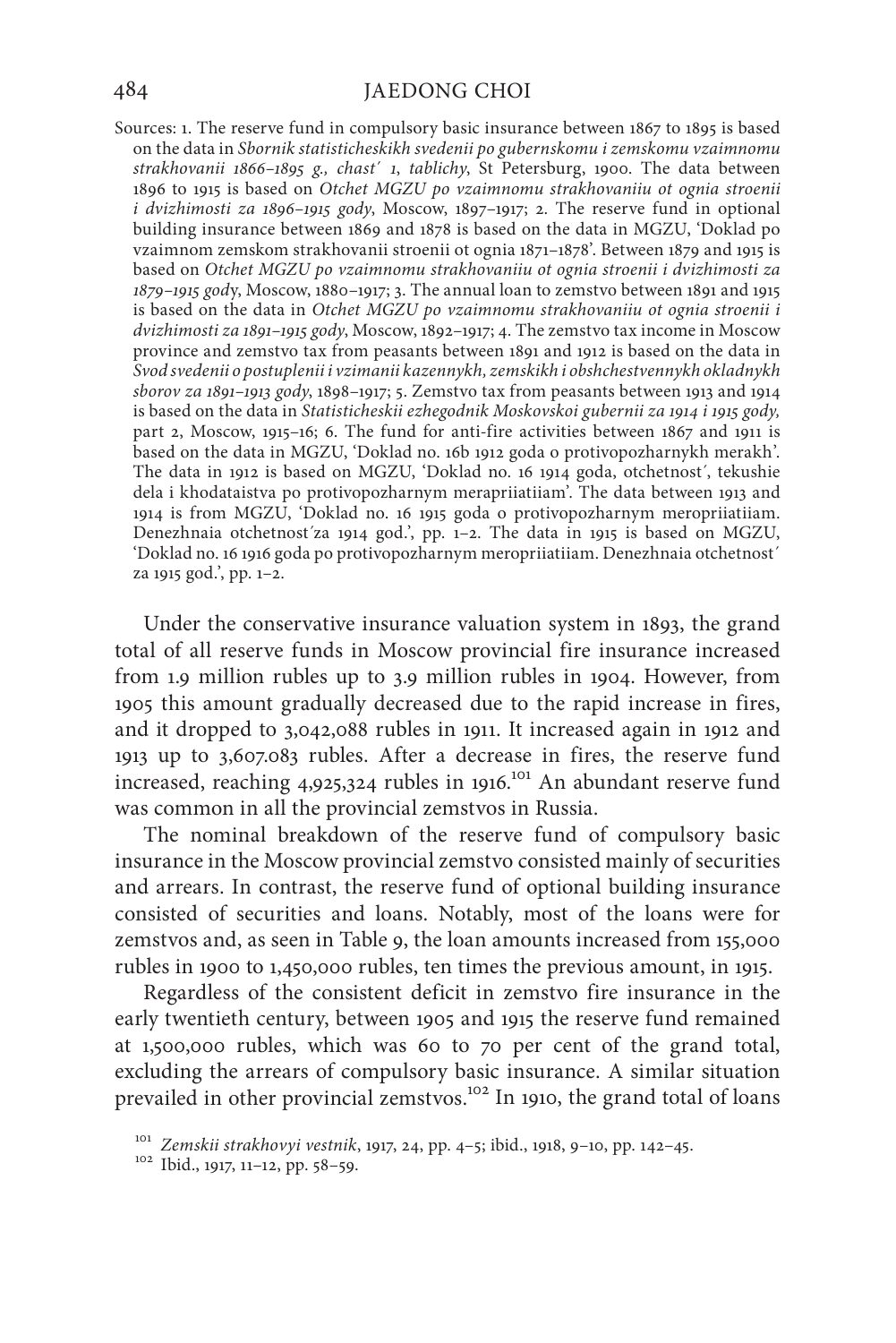to zemstvos reached three times the total amount of zemstvo tax from peasants in Moscow province, or almost 60 per cent of the total zemstvo tax. This indicates that the loans from the zemstvo fire insurance reserve fund were a significant resource for the activities of the Moscow provincial zemstvo in the early twentieth century.<sup>103</sup>

Contrarily, the part of the reserve fund that was spent on fire prevention constituted a very small portion of the total reserve (see Table 9). In fact, one of the major reasons that zemstvos were reluctant to pay for fire prevention was that fire prevention might disturb the expansion of the insurance reserve fund. Moreover, all the zemstvo officers considered the reserve fund to be the resource of other zemstvo activities. For example, Fordin, a committee member of the Petersburg provincial zemstvo, pointed out that all of the committee members should pay more attention to fire insurance and its expansion. He also mentioned that unless the insurance reserve fund increased, zemstvos would lose their source for building hospitals, fighting cholera and other activities. Moreover, Aradov, a council member in the Petersburg provincial zemstvo, pointed out that the reserve fund had consistently doubled for twenty years; further, he stated that the purpose of zemstvo fire insurance was only to add to the reserve fund and not to actually provide a service to the insured.<sup>104</sup>

Additionally, most of the council members and the representatives (*zemskie glasnye*) from provincial zemstvos — who supervised all the fire insurance businesses — were not peasants but landlords. They joined private fire insurance companies so that they had cover for both their own and zemstvo buildings. Thus, in most cases, their greatest concern was the reserve fund as the major financial resource for other zemstvo activities.<sup>105</sup>

## *The First World War and 1917 Revolution*

During the period between the First World War and the Revolution of 1917, the number of fires declined sharply. In 1914, when the First World War broke out, fire cases declined in many provinces, compared to the number of fires that occurred during the Stolypin agrarian reform. There was an even greater decline in 1915. As shown in Table 2, fire cases in Smolensk province demonstrated a similar tendency to that in the provinces of Ekaterinoslav and Khar´kov. Fire cases totalled 1,532 in 1911; 1,691 in 1912;  $1,767$  in 1913; 1,491 in 1914; and 877 in 1915.<sup>106</sup> The number of fire cases in

<sup>103</sup> *Strakhovoe delo*, 1914, 4, pp. 122–26; *Zemskii strakhovyi vestnik*, 1918, 9–10, p. 144. <sup>104</sup> Ibid., 1917, 11–12, pp. 58–59. <sup>105</sup> Ibid. <sup>106</sup> *Strakhovoe delo*, 1916, 11, p. 307.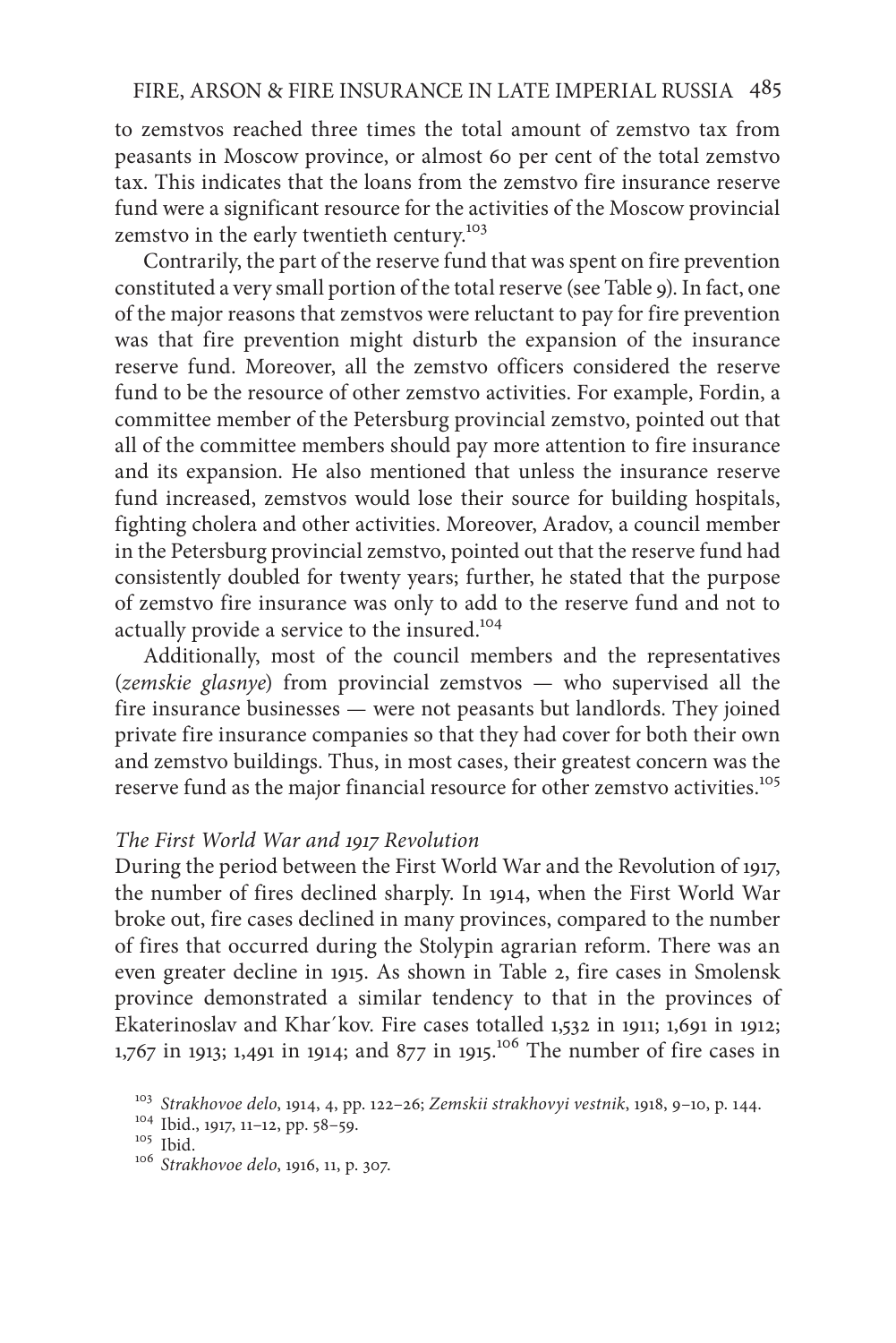Riazan' province was  $1,812$  in 1914, and there were  $1,346$  cases in 1915.<sup>107</sup> In Simbirsk province, the average number of fire cases between 1909 and 1913 was 1,060, but this number dropped to 747 in 1914, and 658 in 1915.<sup>108</sup>

The number of fires declined even more in 1916. For example, Podol´sk province experienced 1,208 fires in 1912; 1,676 in 1913; 1,223 in 1914; and 895 in 1916.109 The quarterly fire cases in Moscow province from 1911 through 1916 were as follows: From January to March, there were 244 in 1911; 164 in 1913; 131 in 1914; 68 in 1915; and 85 in 1916.110 From April to June, there were 533 in 1911; 489 in 1913; 420 in 1914; 169 in 1915; and 186 in 1916.<sup>111</sup> From July to September, there were 559 in 1911; 427 in 1913; 229 in 1914; 171 in 1915; and 117 in 1916.112 Between October and December, there were 394 in 1911; 224 in 1913; 114 in 1914; 141 in 1915; and 107 in 1916.<sup>113</sup>

This decline occurred with all types of fire insurance. For instance, as can be seen in Table 10, in Tver´ province the decline in fire cases related to basic compulsory insurance and additional insurance began in 1914, and this tendency continued until 1916. A similar tendency occurred with optional building insurance and optional property insurance.

Compared to 1916, the number of fires that occurred in 1917 did not change. There were, in fact, still far fewer fires during this time than there had been prior to 1914. In Moscow province, fire cases related to optional building insurance were numbered at  $348$  in 1912;  $398$  in 1913;  $^{114}$  286 in 1914; 191 in 1915; 150 in 1916; and 133 in 1917.<sup>115</sup> With regard to optional property insurance, cases declined to 133 in 1910; 139 in 1911; 115 in 1913; $^{116}$  eighty-eight in 1914; fifty-three in 1915; forty-six in 1916; and fifty-one in 1917. $^{\rm{I17}}$ 

<sup>107</sup> Pozharnoe delo, 1916, 2, p. 62.<br><sup>108</sup> Zemskii strakhovyi vestnik, 1916, 10–11, pp. 124–27.<br><sup>109</sup> Strakhovoe delo, 1917, 2, p. 36.<br><sup>110</sup> Strakhovoi biulleten' Moskovskogo gubernskogo zemstva, no. 15, Obzor pozharov i

*tablitsy za ianvar*´–*mart mesiatsy 1916 g.*, <sup>М</sup>oscow, 1916, p. 7. 111 *Strakhovoi biulleten*´ *Moskovskogo gubernskogo zemstva, no. 16, Obzor pozharov i* 

*tablitsy za aprel*´–*iiun*´ *mesiatsy 1916 g.*, Мoscow, 1916, p. 7. <sup>112</sup> *Strakhovoi biulleten*´ *Moskovskogo gubernskogo zemstva, no. 17, Obzor pozharov i tablitsy za iiul*´–*sentiabr*´ *mesiatsy 1916 g. po uezdam i za ianbar*´–*sentiabr*´ *mesiatsy po g.* 

*Moskve*, Мoscow, 1916, p. 7. <sup>113</sup> *Strakhovoi biulleten*´ *Moskovskogo gubernskogo zemstva, no. 18, Obzor pozharov v gubernii i v g. Moskve za oktiabr*´–*dekabr´ 1916 g. i itogi za god*, Мoscow, 1917, p. 7. Before the First World War, 70 per cent of all fire cases occurred between April and September (see note 52 above), but during the First World War, fire cases occurred evenly every month.

<sup>114</sup> Statisticheskii otchet o vzaimnom zemskom strakhovanii v Moskovskoi gubernii za<br>1914 god., Moscow, 1916, pp. 66–67.<br><sup>115</sup> Turing Lines

<sup>115</sup> Tsentral´nyi istoricheskii arkhiv g. Moskvy, f. 184, op. 8, d. 1025, ll. 18–29, 68–79.<br><sup>116</sup> Zemskii strakhovyi vestnik, 1916, 1–2, Prilozhenie, pp. iii, 14–15.<br><sup>117</sup> Tsentral´nyi istoricheskii arkhiv g. Moskvy, f. 1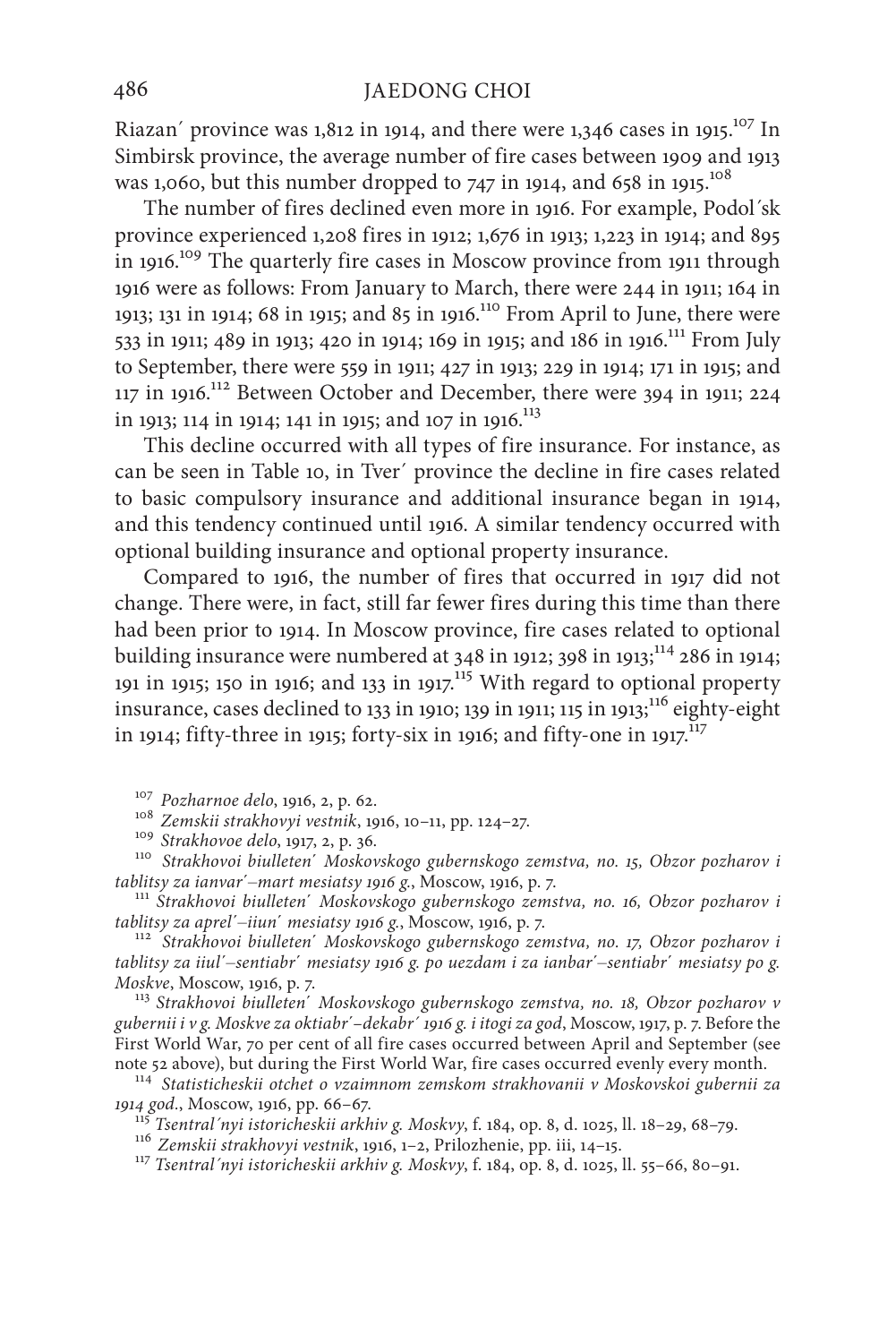*Table 10: Fire cases in Tver´ province (1907–17)*

| $Insurance/Year^1$ 1907 1908 1909 1910 1911 1912 |           |     |                                                   |     |                    |     | 1913 |          | 1914 1915 1916 1917 |     |     |
|--------------------------------------------------|-----------|-----|---------------------------------------------------|-----|--------------------|-----|------|----------|---------------------|-----|-----|
| Compulsory                                       |           |     |                                                   |     |                    |     |      |          |                     |     |     |
| insurance                                        |           |     | 4162 4345 3900 2992 3129 3016 2497 2176 1907 1389 |     |                    |     |      |          |                     |     |     |
| Optional                                         |           |     |                                                   |     |                    |     |      |          |                     |     |     |
| building                                         |           |     |                                                   |     |                    |     |      |          |                     |     |     |
| insurance                                        | 489       | 431 | 444                                               | 378 | 323                | 335 | 301  | 282      | 182                 | 152 |     |
| Optional                                         |           |     |                                                   |     |                    |     |      |          |                     |     |     |
| property                                         |           |     |                                                   |     |                    |     |      |          |                     |     |     |
| insurance                                        | 360       | 330 | 319                                               | 270 | 295                | 293 | 290  | 281      | 156                 | 108 |     |
| Insurance/Year (January to August) <sup>2</sup>  |           |     |                                                   |     |                    |     |      |          |                     |     |     |
| Compulsory                                       |           |     |                                                   |     |                    |     |      |          |                     |     |     |
| insurance                                        | 1542 1992 |     |                                                   |     | 1740 1508 1204 997 |     | 1029 | 1005 471 |                     | 509 | 582 |
| Optional                                         |           |     |                                                   |     |                    |     |      |          |                     |     |     |
| building                                         |           |     |                                                   |     |                    |     |      |          |                     |     |     |
| insurance                                        | 260       | 275 | 259                                               | 241 | 177                | 183 | 181  | 180      | 108                 | 97  | 89  |
| Optional                                         |           |     |                                                   |     |                    |     |      |          |                     |     |     |

Source: 1. *Zemskii strakhovyi vestnik*, 1917, 7–8, pp. 144–45; 2. *Zemskii strakhovyi vestnik*, 1918, 4, pp. 66–68.

insurance 171 172 143 136 115 124 150 158 59 53 60

As mentioned before, fire cases in all of Russia decreased between 1914 and 1916 due to the First World War, and fire cases remained low during the Revolution of 1917, making this period different from the period encompassing the Revolution of 1905. This low occurrence of fires was the result of a wage increase for contractual labourers due to the absence of adult males caused by the large-scale military conscription and a sharp increase in the cost of construction materials. Indeed, during the First World War, 40 per cent of all Russian adult males were drafted. With these men gone off to war, fires went from being beneficial to causing critical losses.<sup>118</sup> The women and the elderly who remained behind had to work especially hard to rebuild after a fire.<sup>119</sup>

Additionally, since construction materials were necessary for rebuilding, the costs associated with the materials played a key role in rebuilding efforts. The prices of construction materials in the capital city and the market in each province are listed in Table 11. Between May and June in 1916, prices doubled compared to what they had been in 1914. There was

property

<sup>118</sup> *Pozharnoe delo*, 1914, 24, p. 870. <sup>119</sup> *Strakhovoe delo*, 1916, 11, pp. 307–08.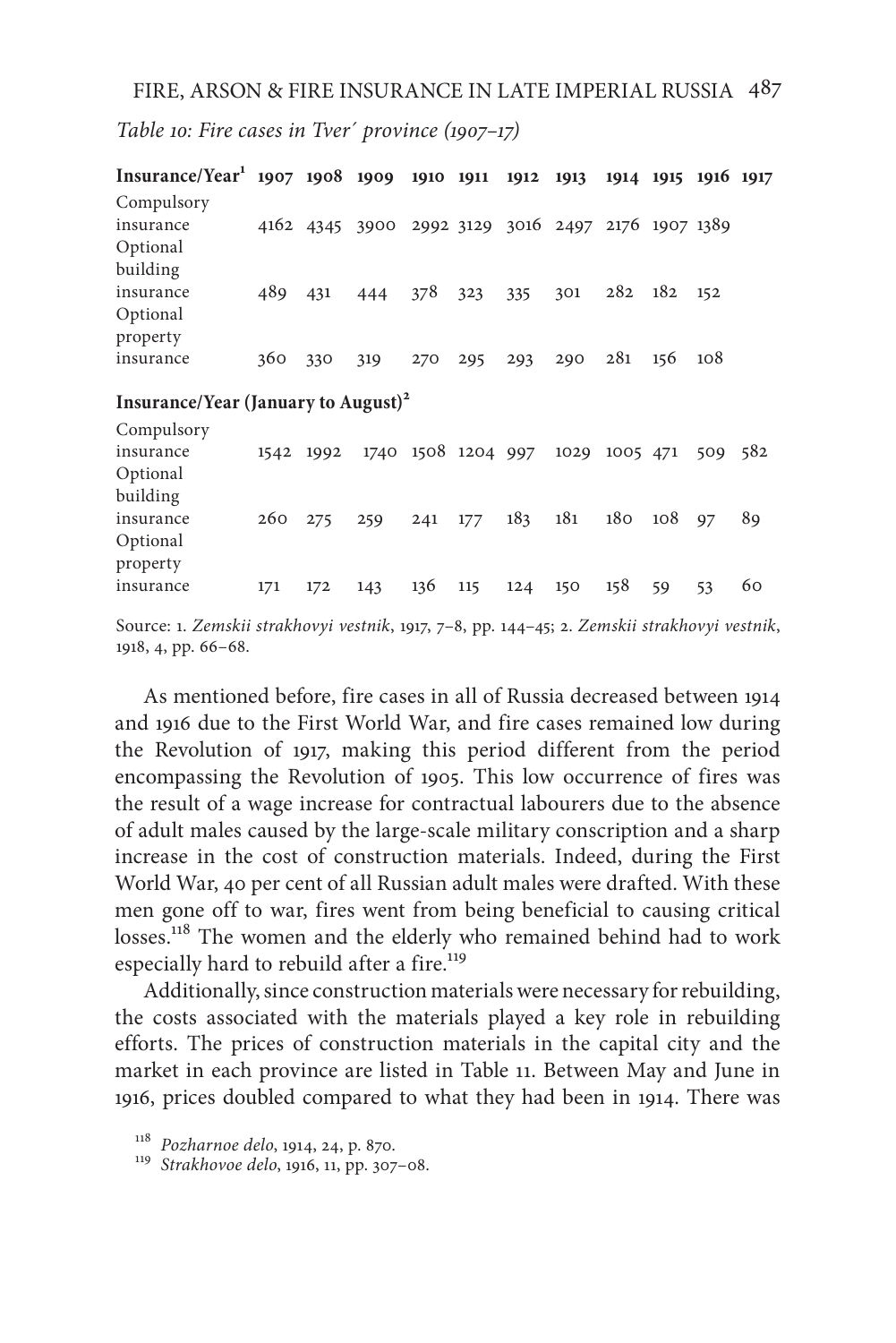an additional price increase in late 1916, which caused prices to soar above what they had been before the First World War.

*Table 11: Increase of construction material prices during the First World War*

| The market<br>in cities and<br>provinces | Pine log<br>$\left( \text{length } 639 \text{ cm}, \right.$ $\left( \text{length } 639 \text{ cm}, \right.$<br>width $13.3$ cm) width $17.8$ cm) |             | Pine log |     |     | Red brick<br>1,000 pieces                                      |             |  | Iron steel for<br>roofs 16.38 kg |  |             |  |
|------------------------------------------|--------------------------------------------------------------------------------------------------------------------------------------------------|-------------|----------|-----|-----|----------------------------------------------------------------|-------------|--|----------------------------------|--|-------------|--|
| $(May-June)$                             |                                                                                                                                                  |             |          |     |     | 1914 1915 1916 1914 1915 1916 1914 1915 1916 1914 1915 1916    |             |  |                                  |  |             |  |
| Price (rubles)                           |                                                                                                                                                  |             |          |     |     | 1.57 2.06 3.87 2.22 2.59 4.77 22.42 30.44 53.68 2.86 3.06 7.18 |             |  |                                  |  |             |  |
| $1914 = 100$                             |                                                                                                                                                  | 100 124 224 |          | 100 | 117 | 215                                                            | 100 136 239 |  |                                  |  | 100 118 258 |  |

Source: *Zemskii strakhovyi vestnik*, 1916, 3–4, pp. 14–17.

In addition to increased costs of material goods, costs associated with contractors also rose. By 1914, contractor wages had risen to 1.5 times what they were just four years prior,<sup>120</sup> and there was an additional wage increase between 1914 and 1916. Examining wages between 1914 and 1916 from May to June, the wages of carpenters rose to 2.1 times what they had been, and brick workers' wages rose to 2.2 times what they were previously.<sup>121</sup> Taking these factors into account, it is easy to see that constructing new buildings in 1915 and 1916 cost about twice as much as it did in 1913 and 1914.<sup>122</sup> Between October and December in 1916, the wages of contractors increased to three to four times as much as they had been in May and June of 1914.<sup>123</sup> Thus, by the end of 1916 and early 1917, rebuilding costs had skyrocketed.

Because of the steep increase in the costs of construction materials and contractor wages, many peasants proposed raising the insurance values by revaluating buildings,<sup>124</sup> but since zemstvos were against the overestimation of insurance values on buildings before the First World War, they were reluctant to agree to the proposal. In 1914, the peasants in seven provinces proposed an increase in insurance amounts, but only two of the provinces, Tavrida and Novgorod, received increases. In 1915 and 1916, only the Penza provincial zemstvo decided to raise insurance values by 30 per cent. $125$ 

<sup>120</sup> *Tekushaia statistika tsen*´ *na stroitel´nye materialy i rabochie ruki za period s 1911 po*  1914 god, issue 1, Kostroma, 1917, pp. 6–7.<br>
<sup>121</sup> Zemskii strakhovyi vestnik, 1916, 3–4, pp. 18–19.<br>
<sup>122</sup> Ibid., 20–21, p. 111.<br>
<sup>123</sup> Ibid., 3–4, pp. 20–21.<br>
<sup>124</sup> Strakhovoe delo, 1916, 12, pp. 336–37.<br>
<sup>125</sup> Pozharnoe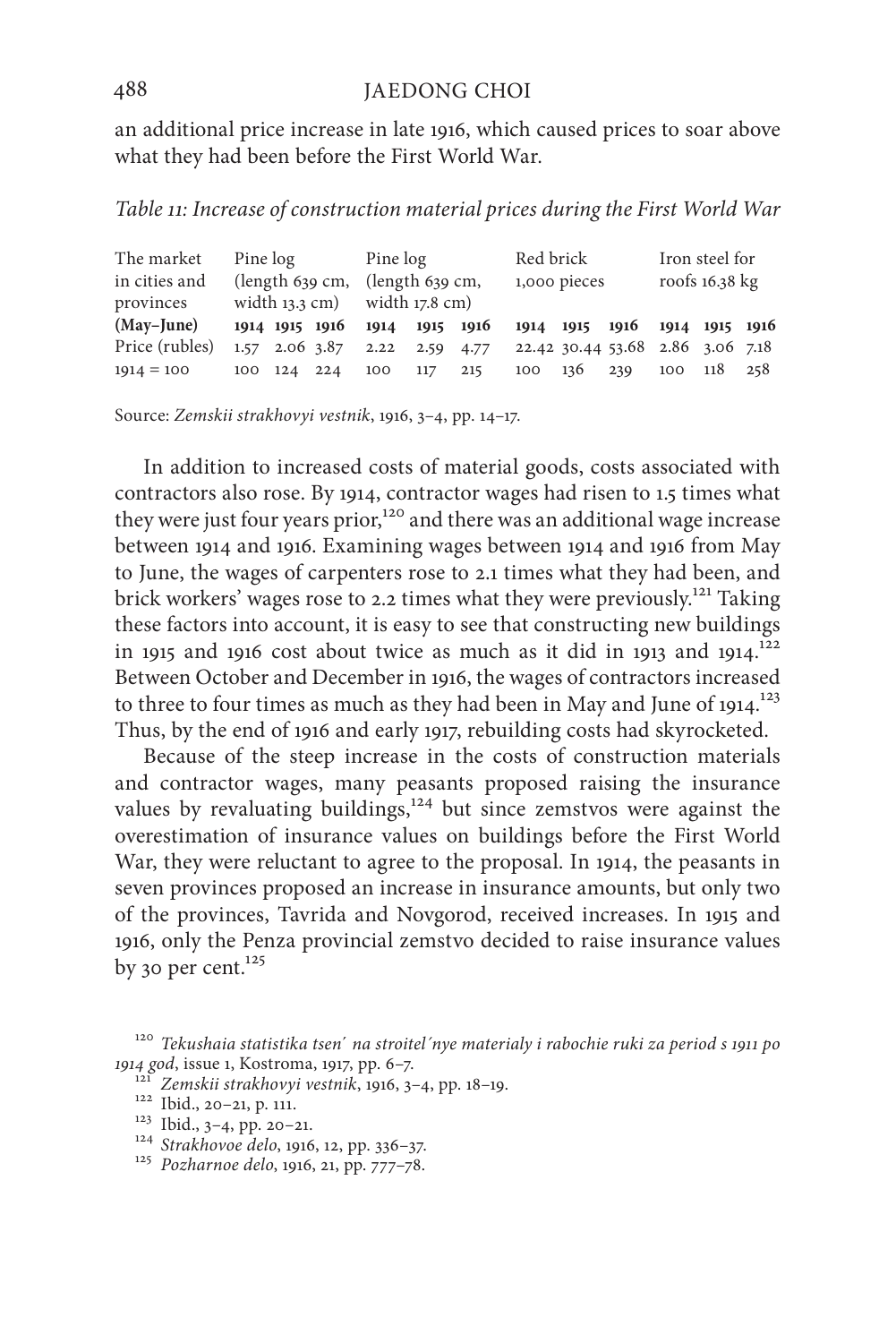## FIRE, ARSON & FIRE INSURANCE IN LATE IMPERIAL RUSSIA 489

Insurance values therefore remained unchanged despite the noteworthy increase in material costs, so it became impossible to cover the cost of building projects. Since hyperinflation took place after the First World War, fires could never again be beneficial. As such, there was a sudden decrease in fires between the First World War and the Revolution of 1917.

Along with the decrease in fires came a decrease in the amount of fire compensation. However, since the average insurance premium had not changed, the balance of fire insurance in the Moscow provincial zemstvo successfully moved into the black, reaching 346,629 rubles in 1914; 659,249 rubles in 1915; and 449,510 rubles in 1917. This tremendous surplus led to an increase in the reserve fund of zemstvo fire insurance. The amount was 3,042,088 rubles in 1911 and 4,925,324 rubles in 1915, roughly about 1.6 times as much as in 1911. All of the European Russian provinces experienced a similar increase in their reserve funds.<sup>126</sup>

According to the survey conducted by Zemstvo Insurance Alliance at the end of 1917, zemstvo insurance agents admitted to raising the insurance value of the peasants' buildings; the agents would yield to the occasional requests or demands of peasants who saw this as an opportunity to benefit from fire and the subsequent insurance payout they would receive. Regardless of the hyperinflation of the costs of construction materials and the wages of contractors, the insurance value remained the same until February 1917. However, after the collapse of the tsarist government, insurance values and insurance compensation amounts increased in every province.127 Most of the provincial zemstvos reported that peasants were reluctant to pay zemstvo tax, but they paid the fire insurance premiums willingly, and the attitude of peasants towards insurance remained unchanged.<sup>128</sup>

Insurance premiums in 1917 were higher than they had been before the war, and this was true for every type of insurance. For example, in Tver´ province, between January and August, the income from compulsory insurance premiums was 1,847,168 rubles in 1915; 2,034,240 rubles in 1916; and 2,598,309 rubles in 1917. Additionally, the income from optional building insurance premiums was 188,232 rubles in 1915; 196,956 rubles in 1916; and 236,211 rubles in 1917. Optional property insurance was 106,628 rubles in

<sup>126</sup> Penza province (*Zemskii strakhovyi vestnik*, 1918, 5–6, pp. 100–02), Saratov province (ibid., 4, pp. 23–31), Ufa province (ibid., 1917, 7–8, pp. 113–17), Ekaterinosrav province (ibid., 19–21, pp. 88–95), Tver´ province (ibid., 1917, 7–8, pp. 144–45), Kazan´ province (ibid., 1918, 5–6, pp. 103–04), Smolensk province (ibid., 1917, 24, pp. 53–54), Chernigov province and Saratov province (ibid., 7–8, pp. 147–51; ibid., 19–21, pp. 96–97).<br><sup>127</sup> Ibid., 1–2, pp. 64–66.<br><sup>128</sup> Ibid., pp. 62–63.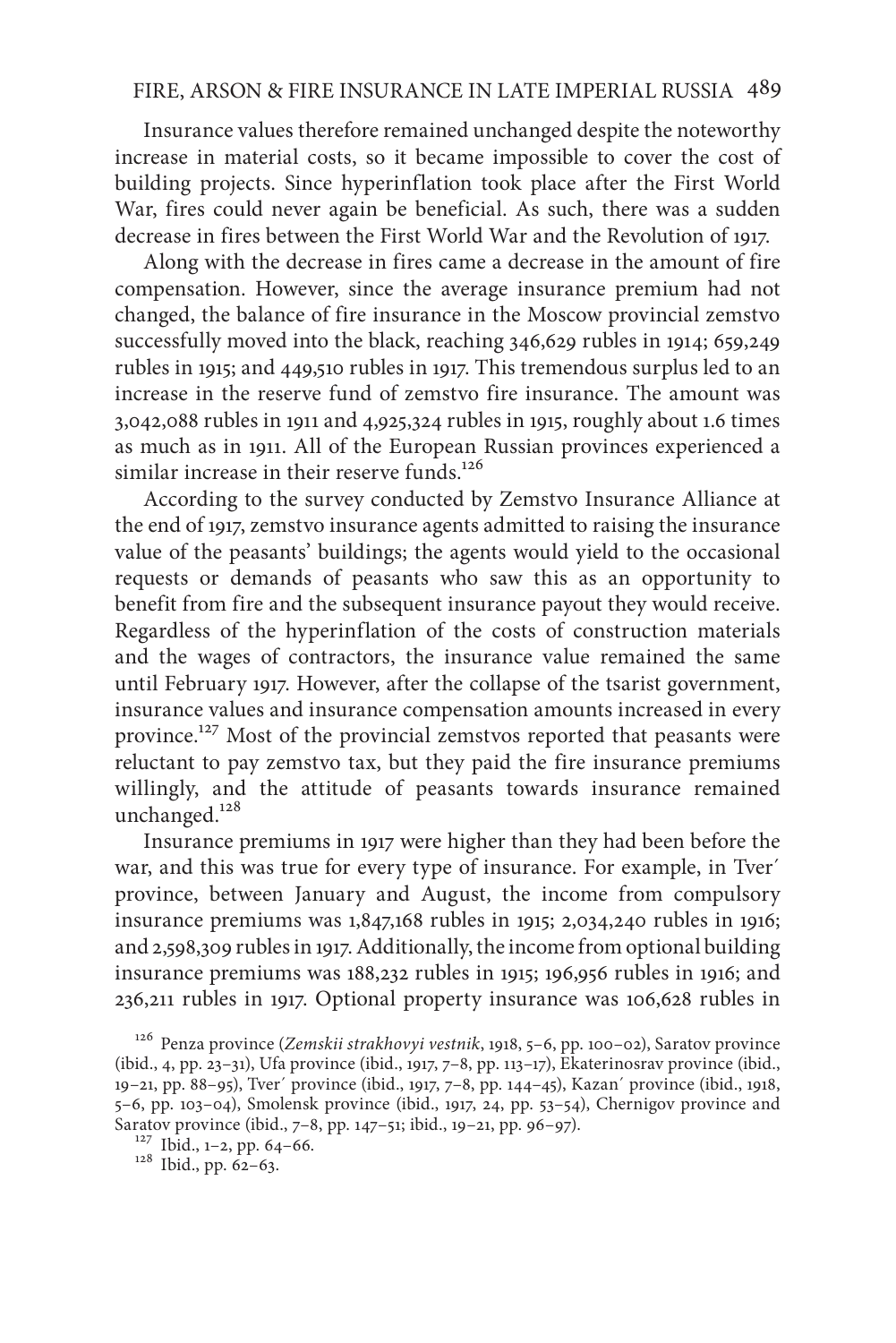1915, but it increased to 156,638 rubles in 1916, and increased again to 251,086 rubles in 1917.<sup>129</sup> Because of this, zemstvo fire insurance in Tver' province, as well as Kazan´ province, had a large surplus in 1917.<sup>130</sup> The Kostroma provincial zemstvo reported that the payment of insurance premiums for compulsory basic insurance was smooth, additional insurance applications increased, and malicious fire became extinct.<sup>131</sup>

According to the survey presented to the former chairmen of zemstvo fire insurance on 18 May 1918, there was no notable change in zemstvo insurance organizations during the transition that began with the abolition of zemstvos and ended with the establishment of Soviet organizations (October 1917 through February 1918). All of the regulations regarding both the reception of insurance applications and the extinguishing of fires remained unchanged.<sup>132</sup>

Though the insurance business expanded, the financial management of zemstvo fire insurance was tight. Even though zemstvo insurance had a huge reserve fund, most of the fund went to the individual zemstvos as loans, which meant that there was insufficient reserve cash in zemstvo insurance. The zemstvos themselves were facing a financial crisis because of the increase of arrears in the general zemstvo tax, and this led them to depend more on loans from the fire insurance reserve fund. However, due to the move of reserve funds from fire insurance to general zemstvo finance management, thirteen provinces did not experience a shrinkage of zemstvo activities or the abolition of organizations. Notably, the repertoire of activities in the four provinces of Vladimir, Kostroma, Simbirsk and Smolensk expanded, specifically in education and medicine. Only six provinces experienced the abolition or reduction of zemstvo organizations.133

#### *Conclusion*

In Russian peasant communities, between the late nineteenth century and the early twentieth century, an incredible number of fires broke out, and this remained the trend for some time. In fact, between 1860 and 1914, the number of fires that occurred increased by ten times. Because the population was still relatively slight, the rapid increase in fires was a palpable threat. In particular, from the early 1900s to the period that

<sup>129</sup> Ibid., 1918, 4, pp. 66–68. <sup>130</sup> Ibid., 1918, 5–6, pp. 104–06. <sup>131</sup> *Strakhovoe delo, 1917*, 9–10, pp. 169–70. <sup>132</sup> *Zemskii strakhovyi vestnik*, 1918, 9–10, pp. 138–41. 133 Ibid., pp. 122–25.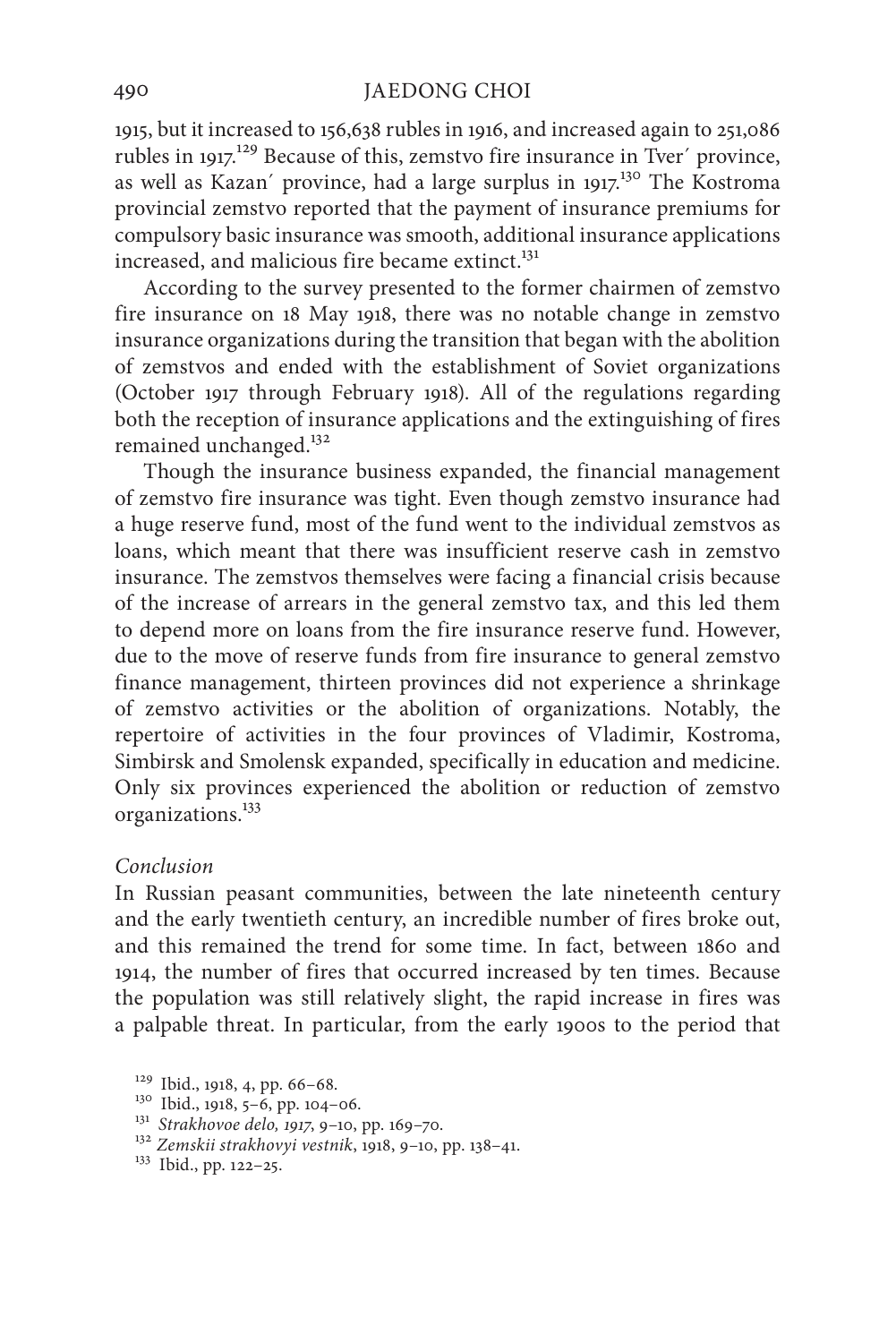included the Revolution of 1905, the Stolypin agrarian reform and the First World War, the number of fires increased by two to three times what they had been in the late nineteenth century. These fires were closely linked to the fire insurance system. Because the value of the insurance, which reflected the assumed value of the property, was greater than the real market value of the property, people benefited from fire by receiving compensation in amounts far greater than the value of their homes and buildings. Additionally, arson, as the major cause of fire, including blunders and unknown cases, was remarkably high, accounting for as many as 70–80 per cent of all fires. Most of the suspicious arsons were not tried in court. Of those that did make it to court, only half received guilty verdicts, so it was almost impossible to punish arsonists.

For Russian peasants, fires did not necessarily invite critical damage to their peasant economy. Rather, it allowed for new beginnings for their operations since high insurance payouts gave them opportunities to start new lives with new houses. This enabled peasant communities to ultimately reset their economies. During this period, Russian peasants did not view arson as a shameful act as long as it did not bring harm to others. Often, arson was even justified, as it was considered a vital solution to many types of conflict within their peasant community. Arson was often a faster and safer solution than anything that might result from a court case or official procedure. Thus, it was not by accident that arsons skyrocketed specifically during the Stolypin agrarian reform, when conflicts about land use and land ownership within peasant families and peasant communities were the most intense.

The Moscow provincial zemstvo had an enormous reserve fund in fire insurance. This accumulation caused disputes among zemstvos and the Russian government over the unification of fire insurance in rural Russia. Before the First World War, zemstvos tried to regulate private fire insurance companies and unify all rural fire insurance into their zemstvo, and the bill for regulation — which aimed to suppress fires and increase the reserve fund — was already submitted to the parliament (*Duma*). During the First World War, a government-led discussion took place, stating that all fire insurance, including that which was the product of both private companies and zemstvos, should be unified for the public service. This regulation was intended to affect the country as well as the city. Due to conflict among those involved in the discussion, a conclusion was never reached. As such, neither the unification of insurance in each zemstvo,<sup>134</sup>

<sup>134</sup> *Strakhovoe delo*, 1916, 1, pp. 4–5; ibid., 7–8, pp. 182–89.